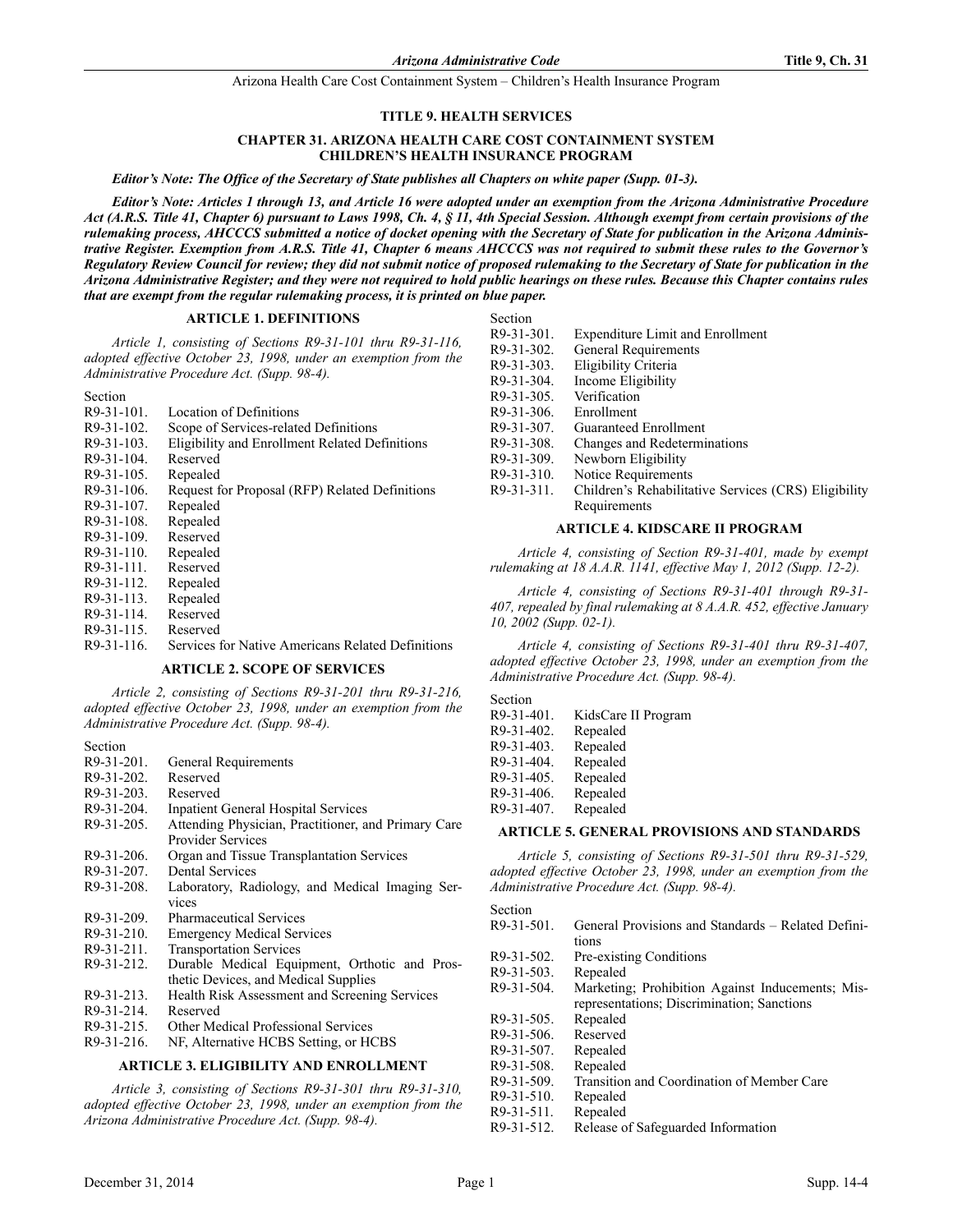#### **Title 9, Ch. 31** *Arizona Administrative Code*

#### Arizona Health Care Cost Containment System – Children's Health Insurance Program

| R9-31-513.    | Repealed                                       |
|---------------|------------------------------------------------|
| R9-31-514.    | Repealed                                       |
| R9-31-515.    | Reserved                                       |
| $R9-31-516$ . | Reserved                                       |
| $R9-31-517$ . | Reserved                                       |
| R9-31-518     | Information to Enrolled Members                |
| R9-31-519.    | Reserved                                       |
| R9-31-520.    | Repealed                                       |
| R9-31-521.    | Repealed                                       |
| R9-31-522.    | Quality Management/Utilization Management (QM/ |
|               | UM) Requirements                               |
| R9-31-523.    | Repealed                                       |
| R9-31-524.    | Repealed                                       |
| R9-31-525.    | Reserved                                       |
| R9-31-526.    | Reserved                                       |
| R9-31-527.    | Reserved                                       |
| R9-31-528.    | Reserved                                       |
| R9-31-529.    | Reserved                                       |
|               |                                                |

# **ARTICLE 6. RFP AND CONTRACT PROCESS**

*Article 6, consisting of Section R9-31-601, adopted effective October 23, 1998, under an exemption from the Administrative Procedure Act. (Supp. 98-4).*

Section R9-31-601. General Provisions R9-31-602. RFP R9-31-603. Contract Award R9-31-604. Contract or Proposal Protests; Appeals R9-31-605. Waiver of Contractor's Subcontract with Hospitals R9-31-606. Contract Compliance Sanction

# **ARTICLE 7. STANDARDS FOR PAYMENTS**

*Article 7, consisting of Sections R9-31-701 thru R9-31-717, adopted effective October 23, 1998, under an exemption from the Administrative Procedure Act. (Supp. 98-4).*

Section

| R9-31-701. | Standards for Payments Related Definitions |
|------------|--------------------------------------------|
|            | R9-31-701.10. General Requirements         |
| R9-31-702. | Repealed                                   |
| R9-31-703. | Repealed                                   |
| R9-31-704. | Repealed                                   |
| R9-31-705. | Repealed                                   |
| R9-31-706. | Reserved                                   |
| R9-31-707. | Repealed                                   |
| R9-31-708. | Reserved                                   |
| R9-31-709. | Repealed                                   |
| R9-31-710. | Repealed                                   |
| R9-31-711. | Repealed                                   |
| R9-31-712. | Reserved                                   |
| R9-31-713. | Repealed                                   |
| R9-31-714. | Repealed                                   |
| R9-31-715. | Repealed                                   |
| R9-31-716. | Repealed                                   |
| R9-31-717. | Repealed                                   |
| R9-31-718. | Repealed                                   |
| R9-31-719. | Repealed                                   |
|            |                                            |

# **ARTICLE 8. REPEALED**

*Article 8, consisting of Sections R9-31-801 through R9-31-803 and Exhibit A, repealed by final rulemaking at 10 A.A.R. 822, effective April 3, 2004. The subject matter of Article 8 is now in 9 A.A.C. 34 (Supp. 04-1).*

*Article 8, consisting of Sections R9-31-801 thru R9-31-804, adopted effective October 23, 1998, under an exemption from the Administrative Procedure Act. (Supp. 98-4).*

| Section    |          |
|------------|----------|
| R9-31-801. | Repealed |
| R9-31-802. | Repealed |
| R9-31-803. | Repealed |
| R9-31-804. | Repealed |
| Exhibit A. | Repealed |

#### **ARTICLE 9. REPEALED**

*Article 9, consisting of Section R9-31-901, adopted effective October 23, 1998, under an exemption from the Administrative Procedure Act. (Supp. 98-4).*

Section

R9-31-901. Repealed

# **ARTICLE 10. FIRST- AND THIRD-PARTY LIABILITY AND RECOVERIES**

*Article 10, consisting of Sections R9-31-1001 and R9-31-1002, adopted effective October 23, 1998, under an exemption from the Administrative Procedure Act. (Supp. 98-4).*

| Section                 |                                                                 |
|-------------------------|-----------------------------------------------------------------|
| R9-31-1001. Definitions |                                                                 |
|                         | R9-31-1002. General Provisions                                  |
|                         | R9-31-1003. Cost Avoidance                                      |
|                         | R9-31-1004. Member Participation                                |
| R9-31-1005. Collections |                                                                 |
|                         | R9-31-1006. AHCCCS Monitoring Responsibilities                  |
|                         | R9-31-1007. Notification for Perfection, Recording, and Assign- |
|                         | ment of Title XXI Liens                                         |
|                         | R9-31-1008. Notification Information for Liens                  |
|                         | R9-31-1009. Notification of Health Insurance Information        |
|                         |                                                                 |

# **ARTICLE 11. CIVIL MONETARY PENALTIES AND ASSESSMENTS**

*Article 11, consisting of Sections R9-31-1101 thru R9-31-1104, adopted effective October 23, 1998, under an exemption from the Administrative Procedure Act. (Supp. 98-4).*

Section

| R9-31-1101. Basis for Civil Monetary Penalties and Assessments |
|----------------------------------------------------------------|
| for Fraudulent Claims                                          |

| R9-31-1102. | Repealed |
|-------------|----------|
|-------------|----------|

```
R9-31-1103. Repealed
```
R9-31-1104. Repealed

### **ARTICLE 12. BEHAVIORAL HEALTH SERVICES**

*Article 12, consisting of Sections R9-31-1201 through R9-31- 1207, repealed; new Article 12, consisting of Sections R9-31-1201 through R9-31-1208, adopted by exempt rulemaking at 6 A.A.R. 282, effective December 16, 1999 (Supp. 99-4).*

*Article 12, consisting of Sections R9-31-1201 through R9-31- 1207, adopted effective October 23, 1998, under an exemption from the Administrative Procedure Act. (Supp. 98-4).*

Section

| R9-31-1201. | Requirements |
|-------------|--------------|
| R9-31-1202. | Repealed     |
| R9-31-1203. | Repealed     |
| R9-31-1204. | Repealed     |
| R9-31-1205. | Repealed     |
| R9-31-1206. | Repealed     |
| R9-31-1207. | Repealed     |
| R9-31-1208. | Repealed     |
|             |              |

# **ARTICLE 13. REPEALED**

*Article 13, consisting of Sections R9-31-1301 through R9-31- 1309, repealed by final rulemaking at 10 A.A.R. 822, effective April*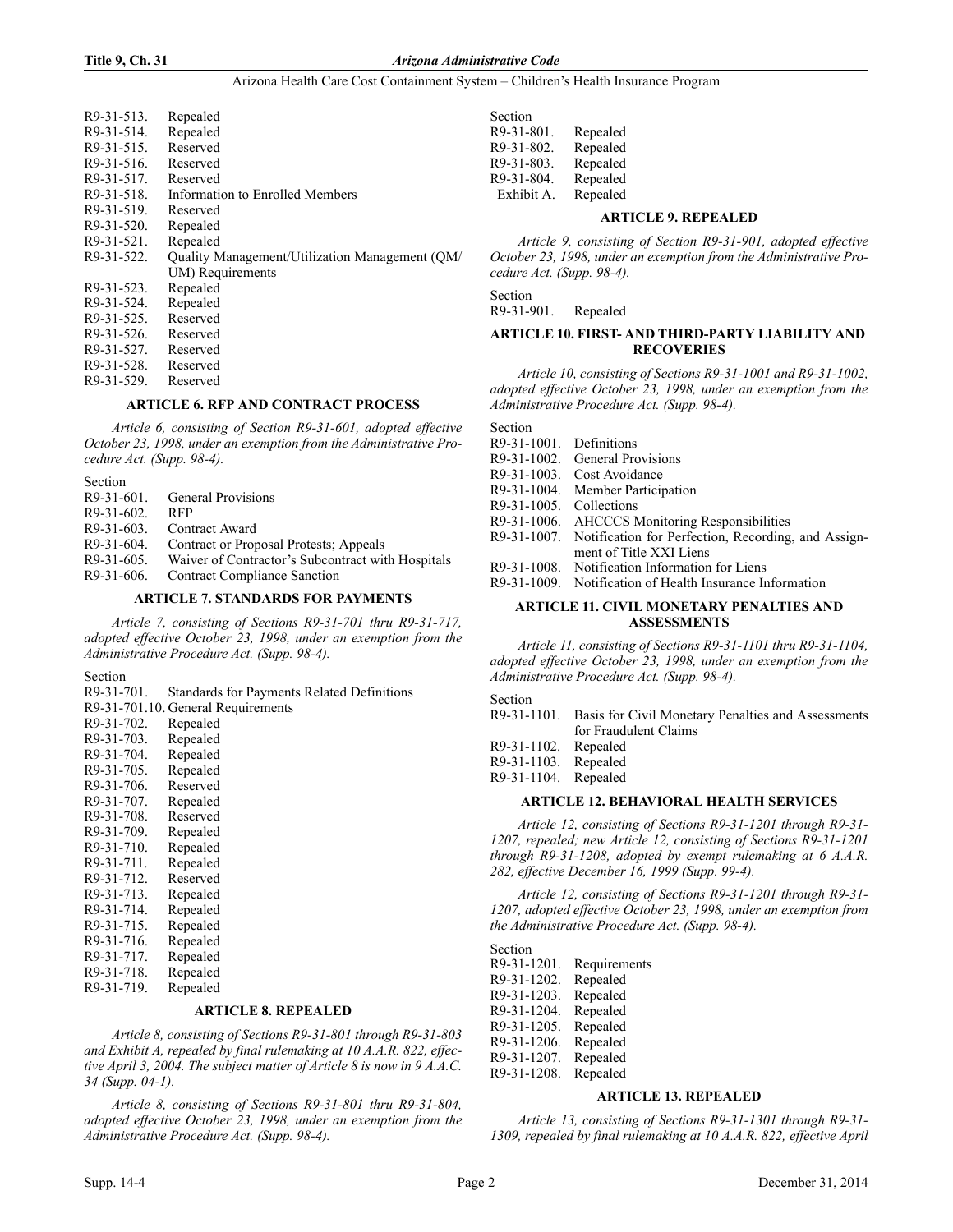*3, 2004. The subject matter of Article 13 is now in 9 A.A.C. 34 (Supp. 04-1).*

*Article 13, consisting of Sections R9-31-1301 thru R9-31- 1309, adopted effective October 23, 1998, under an exemption from the Administrative Procedure Act. (Supp. 98-4).*

Section R9-31-1301. Repealed R9-31-1302. Repealed R9-31-1303. Repealed R9-31-1304. Repealed R9-31-1305. Repealed R9-31-1306. Repealed R9-31-1307. Repealed R9-31-1308. Repealed R9-31-1309. Repealed

#### **ARTICLE 14. PREMIUMS FOR A CHILD DETERMINED ELIGIBLE UNDER ARTICLE 3**

*Article 14, consisting of Sections R9-31-1401 through R9-31- 1406, adopted effective September 10, 1999, under an exemption from the Administrative Procedure Act (Supp. 99-3).*

Section R9-31-1401. Purpose

| 1\ <i>)-)</i> 1-1701. | r urpose                                            |
|-----------------------|-----------------------------------------------------|
| R9-31-1402.           | Premium Amount for a Member who is a Child          |
|                       | Determined Eligible Under Article 3 of this Chapter |
| R9-31-1403.           | Repealed                                            |
| R9-31-1404.           | Hardship Exemption for a Member who is a Child      |
|                       | Determined Eligible Under Article 3 of This Chapter |
| R9-31-1405.           | Repealed                                            |
| R9-31-1406.           | Repealed                                            |
| R9-31-1407.           | Repealed                                            |
| R9-31-1408.           | Repealed                                            |
| R9-31-1409.           | Payment Due Date for Current Month                  |
| R9-31-1410.           | Payment Received Date                               |
| R9-31-1411.           | Past Due Payment                                    |
| R9-31-1412.           | Payment Type                                        |
| R9-31-1413.           | <b>Returned Check</b>                               |
| R9-31-1414.           | Payment In Advance                                  |
| R9-31-1415.           | Reimbursement of a Premium                          |
| R9-31-1416.           | Allocation of Payment for an Eligible Member        |
| R9-31-1417.           | Change in Premium Amount                            |
| R9-31-1418.           | Discontinuance for Failure to Pay Premium           |
| R9-31-1419.           | Premium Payment During the Appeal and Request       |
|                       | for Hearing Process                                 |
| R9-31-1420.           | Payment of a Premium                                |
|                       | <b>ARTICLE 15. RESERVED</b>                         |
|                       |                                                     |

# **ARTICLE 16. SERVICES FOR AMERICAN INDIANS**

*Article 16, consisting of Sections R9-31-1601 thru R9-31- 1625, adopted effective October 23, 1998, under an exemption from the Administrative Procedure Act. (Supp. 98-4).*

# Section

| R9-31-1601. | General Requirements |
|-------------|----------------------|
| R9-31-1602. | Repealed             |
| R9-31-1603. | Repealed             |
| R9-31-1604. | Repealed             |
| R9-31-1605. | Repealed             |
| R9-31-1606. | Repealed             |
| R9-31-1607. | Repealed             |
| R9-31-1608. | Repealed             |
| R9-31-1609. | Repealed             |
| R9-31-1610. | Repealed             |
| R9-31-1611. | Repealed             |
| R9-31-1612. | Repealed             |
|             |                      |

| R9-31-1613. | Repealed |
|-------------|----------|
| R9-31-1614. | Repealed |
| R9-31-1615. | Repealed |
| R9-31-1616. | Repealed |
| R9-31-1617. | Repealed |
| R9-31-1618. | Repealed |
| R9-31-1619. | Repealed |
| R9-31-1620. | Repealed |
| R9-31-1621. | Repealed |
| R9-31-1622. | Repealed |
| R9-31-1623. | Repealed |
| R9-31-1624. | Repealed |
| R9-31-1625. | Repealed |
|             |          |

# **ARTICLE 17. REPEALED**

*Article 17, consisting of Sections R9-31-1701 through R9-31- 1713 and Sections R9-31-1716 through R9-31-1732, repealed by final rulemaking at 20 A.A.R. 248, effective January 7, 2014 (Supp. 14-1).*

*Article 17, consisting of Sections R9-31-1701 through R9-31- 1724, made by exempt rulemaking at 8 A.A.R. 5007, effective January 1, 2003 (Supp. 02-4).*

| Section     |          |
|-------------|----------|
| R9-31-1701. | Repealed |
| R9-31-1702. | Repealed |
| R9-31-1703. | Repealed |
| R9-31-1704. | Repealed |
| R9-31-1705. | Repealed |
| R9-31-1706. | Repealed |
| R9-31-1707. | Repealed |
| R9-31-1708. | Repealed |
| R9-31-1709. | Repealed |
| R9-31-1710. | Repealed |
| R9-31-1711. | Repealed |
| R9-31-1712. | Repealed |
| R9-31-1713. | Repealed |
| R9-31-1714. | Repealed |
| R9-31-1715. | Repealed |
| R9-31-1716. | Repealed |
| R9-31-1717. | Repealed |
| R9-31-1718. | Repealed |
| R9-31-1719. | Repealed |
| R9-31-1720. | Repealed |
| R9-31-1721. | Repealed |
| R9-31-1722. | Repealed |
| R9-31-1723. | Repealed |
| R9-31-1724. | Repealed |
| R9-31-1725. | Repealed |
| R9-31-1726. | Repealed |
| R9-31-1727. | Repealed |
| R9-31-1728. | Repealed |
| R9-31-1729. | Repealed |
| R9-31-1730. | Repealed |
| R9-31-1731. | Repealed |
| R9-31-1732. | Repealed |
| R9-31-1733. | Repealed |
| R9-31-1734. | Repealed |
| R9-31-1735. | Repealed |

### **ARTICLE 1. DEFINITIONS**

# **R9-31-101. Location of Definitions**

**A.** Location of definitions. Definitions applicable to 9 A.A.C. 31 are found in the following. Definition Section or Citation "ADHS" R9-22-102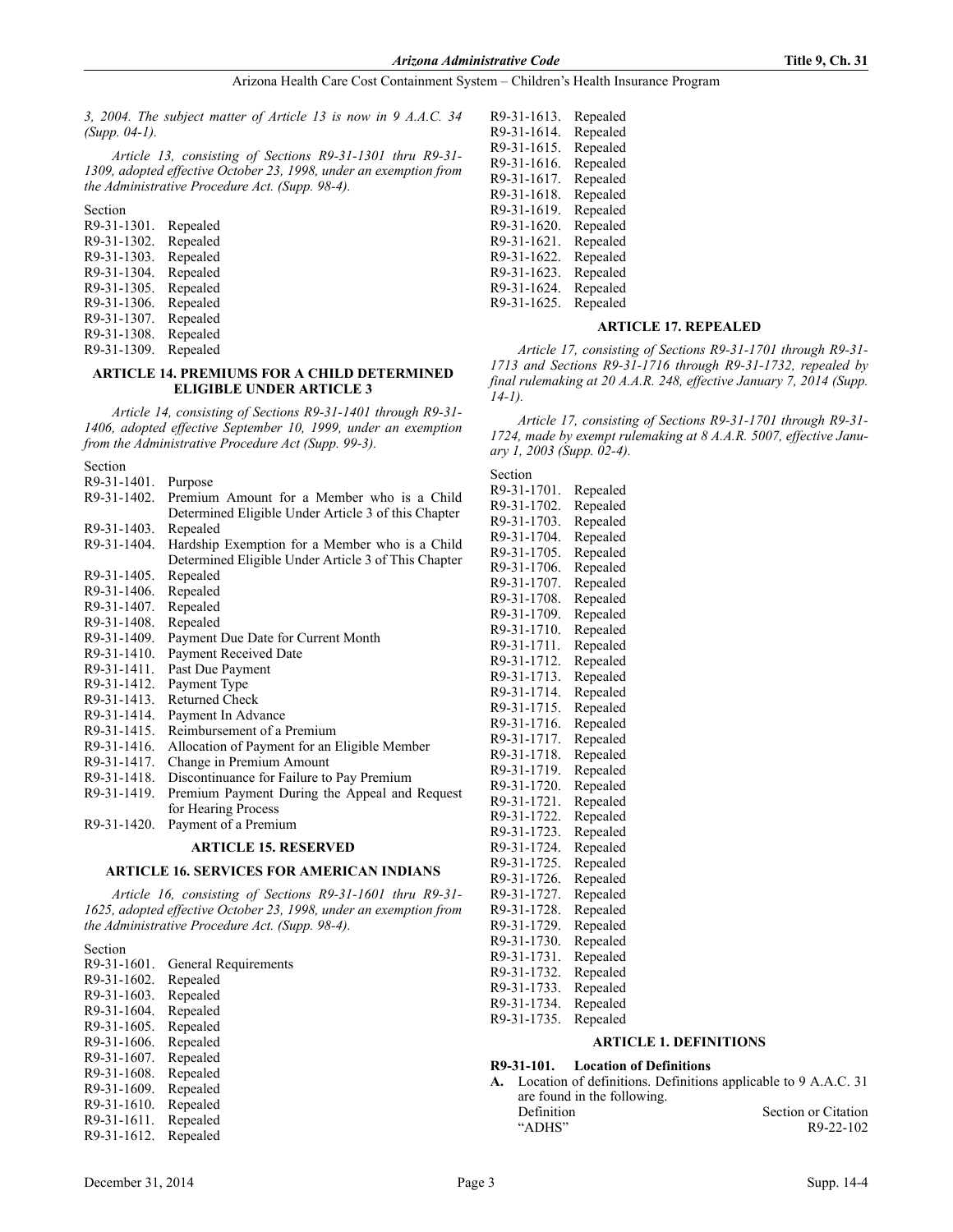# **Title 9, Ch. 31** *Arizona Administrative Code*

# Arizona Health Care Cost Containment System – Children's Health Insurance Program

| "Administration"                             | A.R.S. § 36-2901       |
|----------------------------------------------|------------------------|
| "Adverse action"                             | R9-34-102              |
| "Aggregate"                                  | R9-22-701              |
| "AHCCCS"                                     | R9-31-101              |
| "AHCCCS registered provider"                 | R9-22-101              |
| "Ambulance"                                  | A.R.S. § 36-2201       |
| "Applicant"                                  | R9-31-101              |
| "Application"                                | R9-31-101              |
| "Behavior management service"                | R9-31-1201             |
| "Behavioral health evaluation"               | R9-31-1201             |
| "Behavioral health medical practitioner"     | R9-31-1201             |
| "Behavioral health professional"             | R9-31-1201             |
| "Behavioral health service"                  | R9-31-1201             |
| "Behavioral health technician"               | R9-31-1201             |
| "Billed charges"                             | R9-22-701              |
| "Capital costs"                              | R9-22-701              |
| "Certified nurse practitioner"               | R9-31-102              |
| "Certified psychiatric nurse practitioner"   | R9-31-1201             |
| "Child"                                      | 42 U.S.C. 1397jj       |
| "Chronically ill"                            | A.R.S. § 36-2983       |
| "Clean claim"                                | A.R.S. § 36-2904       |
| "Clinical supervision"                       | R9-22-102              |
| "CMDP"                                       | R9-31-103              |
| "Continuous stay"                            | R9-22-101              |
| "Contract"                                   | R9-22-101              |
| "Contractor"                                 | A.R.S. § 36-2901       |
| "Contract year"                              | R9-31-101              |
| "Cost avoid"                                 | R9-22-1201             |
| "Cost-to-Charge"                             | R9-22-701              |
| "Covered charges"                            | R9-31-107              |
| "Covered services"                           | R9-22-102              |
| "CPT"                                        | R9-22-701              |
| "CRS"                                        | R9-31-103              |
| "Date of eligibility posting"                | R9-22-701              |
| "Day"                                        | R9-22-101              |
| "De novo hearing"                            | 42 CFR 431.201         |
| "Dentures" and "Denture services"            | R9-22-102              |
| "DES"                                        | R9-31-103              |
| "Determination"                              | R9-31-103              |
| "Diagnostic services"                        | R9-22-102              |
| "Director"                                   | A.R.S. § 36-2981       |
| "DME"                                        | R9-22-102              |
| "DRI inflation factor"                       | R9-22-701              |
| "Emergency medical condition"                | 42 U.S.C. 1396b(v)     |
| "Emergency medical services for the non-FES" |                        |
| member                                       | R9-22-102              |
| "Encounter"                                  | R9-22-701              |
| "Enrollment"                                 | R9-31-103              |
| "Experimental services"                      |                        |
|                                              |                        |
|                                              | R9-22-101              |
| "Facility"                                   | R9-22-101              |
| "Factor"                                     | R9-22-101              |
| "Federal Poverty Level" or "FPL"             | A.R.S. § 36-2981       |
| "First-party liability"                      | R9-22-1001             |
| "Grievance"                                  | R9-34-202              |
| "Group Health Plan"                          | 42 U.S.C. 1397jj       |
| "GSA"                                        | R9-22-101              |
| "Head of Household"                          | R9-31-103              |
| "Health care practitioner"                   | R9-31-1201             |
| "Hearing aid"                                | R9-22-102              |
| "Home health services"                       | R9-22-102              |
| "Hospital"                                   | R9-22-101              |
| "Household income"                           | R9-31-103              |
| "ICU"                                        | R9-22-701              |
| "IGA"                                        | R9-31-116              |
| "IHS"<br>"IHS" or "Tribal Facility Provider" | R9-31-116<br>R9-31-116 |

| "Information"                              | R9-31-103                     |
|--------------------------------------------|-------------------------------|
| "Institution for Mental Diseases" or "IMD" |                               |
|                                            | 42 CFR 435.1010 and R9-22-102 |
| "Inmate of a public institution"           | 42 CFR 435.1010               |
| "Inpatient hospital services"              | R9-31-101                     |
| "License" or "licensure"                   | R9-22-101                     |
| "Medical record"                           | R9-22-101                     |
| "Medical review"                           | R9-31-107                     |
|                                            |                               |
| "Medical services"                         | R9-22-101                     |
| "Medical supplies"                         | R9-22-102                     |
| "Member"                                   | A.R.S. § 36-2981              |
| "Mental disorder"                          | A.R.S. § 36-501               |
| "Native American"                          | R9-31-101                     |
| "New hospital"                             | R9-22-701                     |
| "NF" or "nursing facility"                 | 42 U.S.C. 1396r(a)            |
| "NICU"                                     | R9-22-701                     |
| "Noncontracting provider"                  | A.R.S. § 36-2981              |
| "Occupational therapy"                     | R9-22-102                     |
| "Offeror"                                  | R9-31-106                     |
| "Operating costs"                          | R9-22-701                     |
| "Outlier"                                  | R9-31-107                     |
| "Outpatient hospital service"              | R9-22-701                     |
|                                            |                               |
| "Ownership change"                         | R9-22-701                     |
| "Partial care"                             | R9-22-1201                    |
| "Peer group"                               | R9-22-701                     |
| "Pharmaceutical service"                   | R9-22-102                     |
| "Physical therapy"                         | R9-22-102                     |
| "Physician"                                | A.R.S. § 36-2981              |
| "Post stabilization care services"         | 42 CFR 438.114                |
| "Practitioner"                             | R9-22-102                     |
| "Pre-existing condition"                   | R9-31-501                     |
| "Prepaid capitated"                        | A.R.S. § 36-2981              |
| "Prescription"                             | R9-22-102                     |
| "Primary care physician"                   | A.R.S. § 36-2981              |
| "Primary care practitioner"                | A.R.S. § 36-2981              |
| "Primary care provider (PCP)"              | R9-22-102                     |
| "Primary care provider services"           | R9-22-102                     |
|                                            |                               |
| "Prior authorization"                      | R9-22-102                     |
| "Program"                                  | A.R.S. § 36-2981              |
| "Proposal"                                 | R9-31-106                     |
| "Prospective rates"                        | R9-22-701                     |
| "Provider"                                 | A.R.S. § 36-2931              |
| "Psychiatrist"                             | A.R.S. § 36-501               |
| "Psychologist"                             | A.R.S. § 36-501               |
| "Psychosocial rehabilitation"              | R9-22-102                     |
| "Qualified alien"                          | A.R.S. § 36-2903.03           |
| "Qualifying plan"                          | A.R.S. § 36-2981              |
| "Quality management"                       | R9-22-501                     |
| "Radiology"                                | R9-22-102                     |
| "Rebase"                                   | R9-22-701                     |
| "Redetermination"                          | R9-31-103                     |
|                                            |                               |
| "Referral"                                 | R9-22-101                     |
| "Regional Behavioral Health Authority" or  |                               |
| "RBHA"                                     | A.R.S. § 36-3401              |
| "Rehabilitation services"                  | R9-22-102                     |
| "Reinsurance"                              | R9-22-701                     |
| "Remittance advice"                        | R9-22-701                     |
| "RFP"                                      | R9-31-106                     |
| "Respiratory therapy"                      | R9-22-102                     |
| "Scope of services"                        | R9-22-102                     |
| "Seriously ill"                            | R9-31-101                     |
| "Service location"                         | R9-22-101                     |
| "Service site"                             | R9-22-101                     |
| "SMI" or "Seriously mentally ill"          | A.R.S. § 36-550               |
| "Specialist"                               | R9-22-102                     |
| "Speech therapy"                           |                               |
|                                            | R9-22-102                     |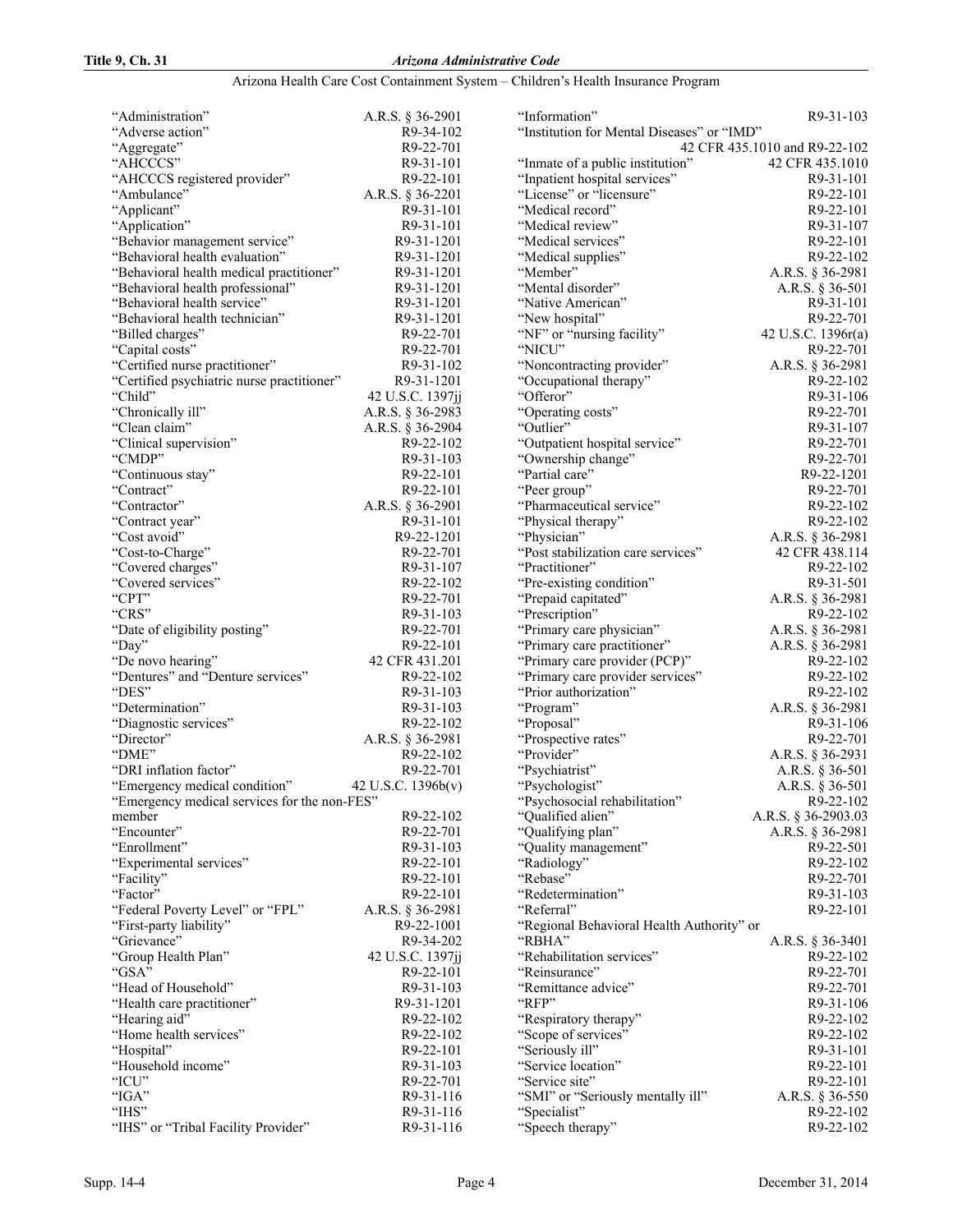| "Spouse"                                | R9-31-103        |
|-----------------------------------------|------------------|
| "SSI-MAO"                               | R9-31-103        |
| "Stabilize"                             | 42 U.S.C. 1395dd |
| "Standard of care"                      | R9-22-101        |
| "Sterilization"                         | R9-22-102        |
| "Subcontract"                           | R9-22-101        |
| "Subcontractor"                         | R9-31-101        |
| "Third-party"                           | R9-22-1001       |
| "Third-party liability"                 | R9-22-1001       |
| "Tier"                                  | R9-22-701        |
| "Tiered per diem"                       | R9-31-107        |
| "TRBHA" or "Tribal Regional Behavioral" |                  |
| Health Authority"                       | R9-31-1201       |
| "Tribal facility"                       | A.R.S. § 36-2981 |
| "Utilization management"                | R9-22-501        |

**B.** General definitions. The words and phrases in this Chapter have the following meanings unless the context explicitly requires another meaning:

"ADHS" has the same meaning as in A.A.C. R9-22-102.

"AHCCCS" means the Arizona Health Care Cost Containment System, which is composed of the Administration, contractors, and other arrangements through which health care services are provided to a member.

"Applicant" means a person who submits, or whose representative submits, a written, signed, and dated application for Title XXI medical coverage.

"Application" means an official request for Title XXI medical coverage made under this Chapter.

"Contract year" means the period beginning on October 1 and continuing until September 30 of the following year.

"Inpatient hospital services" means medically necessary services that require an inpatient stay in an acute care hospital and that are provided by or under the direction of a physician or other health care practitioner upon referral from a member's primary care provider.

"Native American" means Indian as specified in 42 CFR 137.10.

"Seriously ill" means a medical or psychiatric condition manifesting itself by acute symptoms that left untreated may result in:

Death, Disability, Disfigurement, or Dysfunction.

"Subcontractor" means a person, agency, or organization that enters into an agreement with a contractor or subcontractor to provide services.

#### **Historical Note**

Adopted under an exemption from A.R.S. Title 41, Chapter 6, pursuant to Laws 1998, Ch. 4, § 11, 4th Special Session, effective October 23, 1998 (Supp. 98-4). Amended by exempt rulemaking at 5 A.A.R. 3670, effective Sep-

tember 10, 1999 (Supp. 99-3). Amended by exempt rulemaking at 6 A.A.R. 282, effective December 16, 1999 (Supp. 99-4). Amended by exempt rulemaking at 6

A.A.R. 3205, effective August 4, 2000 (Supp. 00-3).

Amended by exempt rulemaking at 7 A.A.R. 4740, effective October 1, 2001 (Supp. 01-3). Amended by final rulemaking at 7 A.A.R. 5846, effective December 7, 2001 (Supp. 01-4). Amended by final rulemaking at 8 A.A.R. 2365, effective May 9, 2002 (Supp. 02-2). Amended by

final rulemaking at 8 A.A.R. 3350, effective July 15, 2002 (Supp. 02-3). Amended by final rulemaking at 11 A.A.R. 4295, effective December 5, 2005 (Supp. 05-4). Amended by final rulemaking at 13 A.A.R. 1103, effective May 5, 2007 (Supp. 07-1).

#### **R9-31-102. Scope of Services-related Definitions**

Definitions. The words and phrases in this Chapter have the following meanings unless the context explicitly requires another meaning:

"Certified nurse practitioner" means a registered nurse practitioner as certified by the Arizona Board of Nursing according to A.R.S. Title 32, Ch. 15.

"Psychosocial rehabilitation services" means the same as in R9-22-102.

#### **Historical Note**

Adopted under an exemption from A.R.S. Title 41, Chapter 6, pursuant to Laws 1998, Ch. 4, § 11, 4th Special Session, effective October 23, 1998 (Supp. 98-4). Amended by final rulemaking at 13 A.A.R. 1103, effective May 5, 2007 (Supp. 07-1).

**R9-31-103. Eligibility and Enrollment Related Definitions** Definitions. The words and phrases in this Chapter have the following meanings unless the context explicitly requires another meaning:

> "CMDP" means Comprehensive Medical and Dental Program.

"CRS" means Children's Rehabilitative Services.

"DES" means the Department of Economic Security.

"Determination" means the process by which an applicant is approved or denied for coverage.

"Enrollment" means the process by which a person is determined eligible for and enrolled in the program.

"Head of household" means the household member who assumes the responsibility for providing eligibility information for the household unit.

"Household income" means the total gross amount of all money received by or directly deposited into a financial account of a member of the household income group as defined in R9-31-304.

"Information" means the knowledge received or communicated in written or oral form regarding a circumstance or proof of a circumstance.

"PSP" means Premium Sharing Program, established according to A.R.S. § 36-2923.01.

"Redetermination" means the periodic review of a member's continued Title XXI eligibility.

"Spouse" means the husband or wife of a Title XXI applicant or household member, who has entered into a contract of marriage, recognized as valid by Arizona.

"SSI-MAO" means Supplemental Security Income-Medical Assistance Only.

# **Historical Note**

Adopted under an exemption from A.R.S. Title 41, Chapter 6, pursuant to Laws 1998, Ch. 4, § 11, 4th Special Session, effective October 23, 1998 (Supp. 98-4). Amended by exempt rulemaking at 5 A.A.R. 3670, effective September 10, 1999 (Supp. 99-3). Amended by final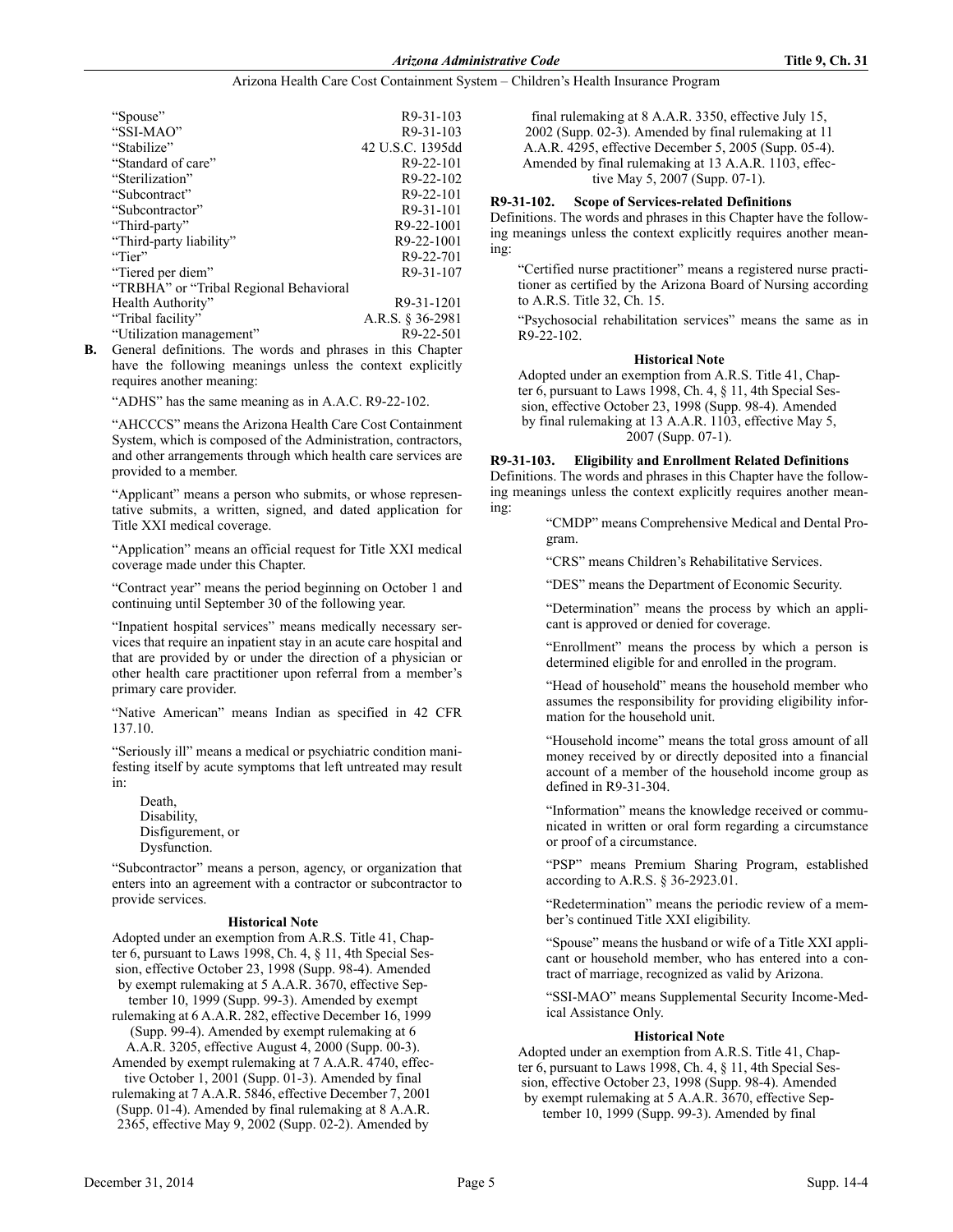ing:

# Arizona Health Care Cost Containment System – Children's Health Insurance Program

rulemaking at 7 A.A.R. 5846, effective December 7, 2001 (Supp. 01-4).

# **R9-31-104. Reserved**

# **R9-31-105. Repealed**

# **Historical Note**

Adopted under an exemption from A.R.S. Title 41, Chapter 6, pursuant to Laws 1998, Ch. 4, § 11, 4th Special Session, effective October 23, 1998 (Supp. 98-4). Section repealed by final rulemaking at 11 A.A.R. 4295, effective December 5, 2005 (Supp. 05-4).

**R9-31-106. Request for Proposal (RFP) Related Definitions** Definitions. The words and phrases in this Chapter have the following meanings unless the context explicitly requires another mean-

- 1. "Offeror" means a person or other entity that submits a proposal to the Administration in response to an RFP.
- 2. "Proposal" means all documents including best and final offers submitted by an offeror in response to a Request for Proposals by the Administration.
- 3. "RFP" means Request for Proposals including all documents, whether attached or incorporated by reference, which are used by the Administration for soliciting a proposal according to this Article.

# **Historical Note**

Adopted under an exemption from A.R.S. Title 41, Chapter 6, pursuant to Laws 1998, Ch. 4, § 11, 4th Special Session, effective October 23, 1998 (Supp. 98-4). Amended by exempt rulemaking at 5 A.A.R. 3670, effective September 10, 1999 (Supp. 99-3).

# **R9-31-107. Repealed**

# **Historical Note**

Adopted under an exemption from A.R.S. Title 41, Chapter 6, pursuant to Laws 1998, Ch. 4, § 11, 4th Special Session, effective October 23, 1998 (Supp. 98-4). Amended by final rulemaking at 8 A.A.R. 3350, effective July 15, 2002 (Supp. 02-3). Section repealed by final rulemaking at 13 A.A.R. 671, effective April 7, 2007 (Supp. 07-1).

# **R9-31-108. Repealed**

# **Historical Note**

Adopted under an exemption from A.R.S. Title 41, Chapter 6, pursuant to Laws 1998, Ch. 4, § 11, 4th Special Session, effective October 23, 1998 (Supp. 98-4). Amended by exempt rulemaking at 6 A.A.R. 3205, effective August 4, 2000 (Supp. 00-3). Section repealed by final rulemaking at 10 A.A.R. 822, effective April 3, 2004 (Supp. 04-1).

# **R9-31-109. Reserved**

# **R9-31-110. Repealed**

# **Historical Note**

Adopted under an exemption from A.R.S. Title 41, Chapter 6, pursuant to Laws 1998, Ch. 4, § 11, 4th Special Session, effective October 23, 1998 (Supp. 98-4). Section repealed by final rulemaking at 10 A.A.R. 1152, effective May 1, 2004 (Supp. 04-1).

# **R9-31-111. Reserved**

# **R9-31-112. Repealed**

# **Historical Note**

Adopted under an exemption from A.R.S. Title 41, Chapter 6, pursuant to Laws 1998, Ch. 4, § 11, 4th Special Session, effective October 23, 1998 (Supp. 98-4). Amended

by exempt rulemaking at 6 A.A.R. 282, effective December 16, 1999 (Supp. 99-4). Amended by exempt rulemaking at 7 A.A.R. 4740, effective October 1, 2001 (Supp. 01-3). Section repealed by final rulemaking at 13 A.A.R.

1103, effective May 5, 2007 (Supp. 07-1).

# **R9-31-113. Repealed**

# **Historical Note**

Adopted under an exemption from A.R.S. Title 41, Chapter 6, pursuant to Laws 1998, Ch. 4, § 11, 4th Special Session, effective October 23, 1998 (Supp. 98-4). Section repealed by exempt rulemaking at 6 A.A.R. 3205, effective August 4, 2000 (Supp. 00-3).

# **R9-31-114. Reserved**

**R9-31-115. Reserved**

# **R9-31-116. Services for Native Americans Related Definitions**

Definitions. The words and phrases in this Chapter have the following meanings unless the context explicitly requires another meaning:

"IGA" means intergovernmental agreement.

"IHS" means Indian Health Service.

"IHS or Tribal Facility Provider" means a person who is authorized by the IHS or Tribal Facility to provide covered services to members and:

Is an AHCCCS registered provider, and

Is certified by the IHS or Tribal Facility as meeting all applicable federal and state requirements.

"TRBHA" means a Tribal Regional Behavioral Health Authority operated by a tribal government through an IGA with ADHS for the provision of behavioral health services to a Native American member residing on reservation.

# **Historical Note**

Adopted under an exemption from A.R.S. Title 41, Chapter 6, pursuant to Laws 1998, Ch. 4, § 11, 4th Special Session, effective October 23, 1998 (Supp. 98-4). Amended by final rulemaking at 8 A.A.R. 3350, effective July 15, 2002 (Supp. 02-3).

# **ARTICLE 2. SCOPE OF SERVICES**

# **R9-31-201. General Requirements**

- **A.** The Administration shall administer the Children's Health Insurance Program under A.R.S. § 36-2982.
- **B.** Scope of services for American Indian fee-for-service members is under Article 16 of this Chapter.
- **C.** A contractor or RBHA shall provide behavioral health services under Articles 12 and 16.
- **D.** In addition to other requirements and limitations specified in this Chapter, the following general requirements apply:
	- 1. Only medically necessary, cost effective, and federallyreimbursable and state-reimbursable services are covered services.
	- 2. The Administration or a contractor may waive the covered services referral requirements of this Article.
	- 3. Except as authorized by a contractor, a primary care provider, practitioner, or dentist shall provide or direct the member's covered services. Delegation of the provision of care to a practitioner does not diminish the role or responsibility of the primary care provider.
	- 4. A contractor shall offer a female member direct access to preventive and routine services from gynecology provid-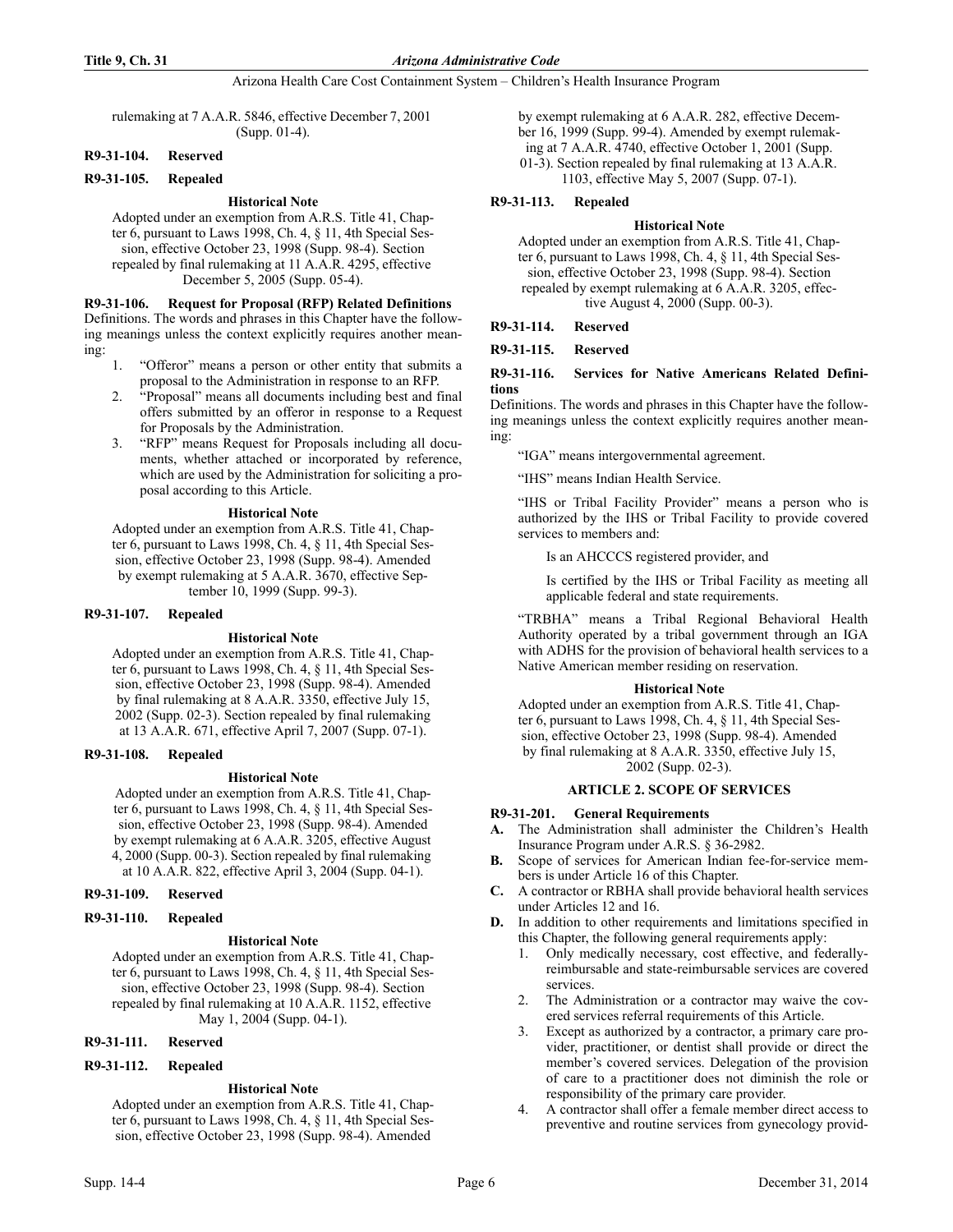ers within the contractor's network without a referral from a primary care provider.

- 5. A member may receive behavioral health services as specified in 9 A.A.C. 22, Articles 2 and 12.
- 6. A member may receive treatment that is considered the standard of care, or that is approved by the AHCCCS Chief Medical Officer after appropriate input from providers who are considered experts in the field by the professional medical community.
- 7. An AHCCCS registered provider shall provide covered services within the provider's scope of practice.
- 8. In addition to the specific exclusions and limitations otherwise specified under this Article, the following are not covered:
	- a. A service that is determined by the AHCCCS Chief Medical Officer to be experimental or provided primarily for the purpose of research;
	- b. Services or items furnished gratuitously; and
	- c. Personal care items, except as specified in R9-31- 212.
- 9. Medical or behavioral health services are not covered if provided to:
	- a. An inmate of a public institution;
	- b. A person who is a resident of an institution for the treatment of tuberculosis; or
	- c. A person who is in an IMD at the time of application, unless provided under Article 12 of this Chapter.
- **E.** The Administration or a contractor may deny payment if a provider fails to obtain prior authorization as specified in this Article and Article 7 of this Chapter for non-emergency services. The Administration or a contractor shall not provide prior authorization for services unless the provider submits documentation of the medical necessity of the treatment along with the prior authorization request.
- **F.** Prior authorization is not required for services necessary to evaluate and stabilize an emergency medical condition.
- **G.** Under A.R.S. § 36-2989, a member shall receive covered services outside of the GSA only if one of the following applies:
	- 1. A member is referred by a primary care provider for medical specialty care out of the contractor's area. If the member is referred outside of the GSA to receive an authorized medically necessary service, a contractor shall also provide all other medically necessary covered services for the member;
	- There is a net savings in service delivery costs as a result of going outside the GSA that does not require undue travel time or hardship for a member or the member's family; or
	- The contractor authorizes placement in a nursing facility located outside of the GSA;
- **H.** If a member is traveling or temporarily residing outside of the GSA, covered services are restricted to emergency care services, unless otherwise authorized by the contractor.
- **I.** A contractor shall provide at a minimum, directly or through subcontracts, the covered services specified in this Chapter and in contract.
- **J.** The restrictions, limitations, and exclusions in this Article do not apply to a contractor if the contractor elects to provide noncovered services.
	- 1. The Administration shall not consider the costs of providing a noncovered service to a member in the development or negotiation of a capitation rate.
	- 2. A contractor shall pay for noncovered services from administrative revenue or other contractor funds that are unrelated to the provision of services under this Chapter.

# **Historical Note**

- Adopted under an exemption from A.R.S. Title 41, Chapter 6, pursuant to Laws 1998, Ch. 4, § 11, 4th Special Session, effective October 23, 1998 (Supp. 98-4). Amended by exempt rulemaking at 5 A.A.R. 3670, effective Sep-
- tember 10, 1999 (Supp. 99-3). Amended by exempt rulemaking at 7 A.A.R. 4740, effective October 1, 2001 (Supp. 01-3). Amended by final rulemaking at 8 A.A.R. 2365, effective May 9, 2002 (Supp. 02-2). Amended by final rulemaking at 11 A.A.R. 3246, effective October 1, 2005 (Supp. 05-3). Amended by final rulemaking at 13 A.A.R. 3276, effective September 11, 2007 (Supp. 07-3). Amended by final rulemaking at 17 A.A.R. 1681, effective August 2, 2011 (Supp. 11-3).
- **R9-31-202. Reserved**

# **R9-31-203. Reserved**

# **R9-31-204. Inpatient General Hospital Services**

A contractor, fee-for-service provider, or noncontracting provider shall render inpatient general hospital services including:

- 1. Hospital accommodations and appropriate staffing, supplies, equipment, and services for:
	- a. Maternity care, including labor, delivery, recovery room, birthing center, and newborn nursery;
	- b. Neonatal intensive care unit (NICU);
	- c. Intensive care unit (ICU);
	- d. Surgery, including surgery room and recovery room;
	- e. Nursery and related services;
	- f. Routine care; and
	- g. Emergency behavioral health services under 9 A.A.C. 31, Article 12.
- 2. Ancillary services as specified by the Director and included in contract:
	- a. Laboratory services;
	- b. Radiological and medical imaging services;
	- c. Anesthesiology services;
	- d. Rehabilitation services;
	- e. Pharmaceutical services and prescription drugs;
	- f. Respiratory therapy;
	- g. Blood and blood derivatives; and
	- h. Central supply items, appliances, and equipment not ordinarily furnished to all patients which are customarily reimbursed as ancillary services.
- 3. Providers are not required to obtain prior authorization from the Administration for the following inpatient hospital services:
	- a. Dialysis shunt placement,
	- b. Arteriovenous graft placement for dialysis,
	- c. Angioplasties or thrombectomies of dialysis shunts,
	- d. Angioplasties or thrombectomies of arteriovenous graft for dialysis,
	- e. Hospitalization for vaginal delivery that does not exceed 48 hours,
	- f. Hospitalization for cesarean section delivery that does not exceed 96 hours, and
	- g. Other services identified by the Administration through the Provider Participation Agreement.

# **Historical Note**

Adopted under an exemption from A.R.S. Title 41, Chapter 6, pursuant to Laws 1998, Ch. 4, § 11, 4th Special Session, effective October 23, 1998 (Supp. 98-4). Amended by final rulemaking at 8 A.A.R. 2365, effective May 9, 2002 (Supp. 02-2). Amended by final rulemaking at 17 A.A.R. 1681, effective August 2, 2011 (Supp. 11-3).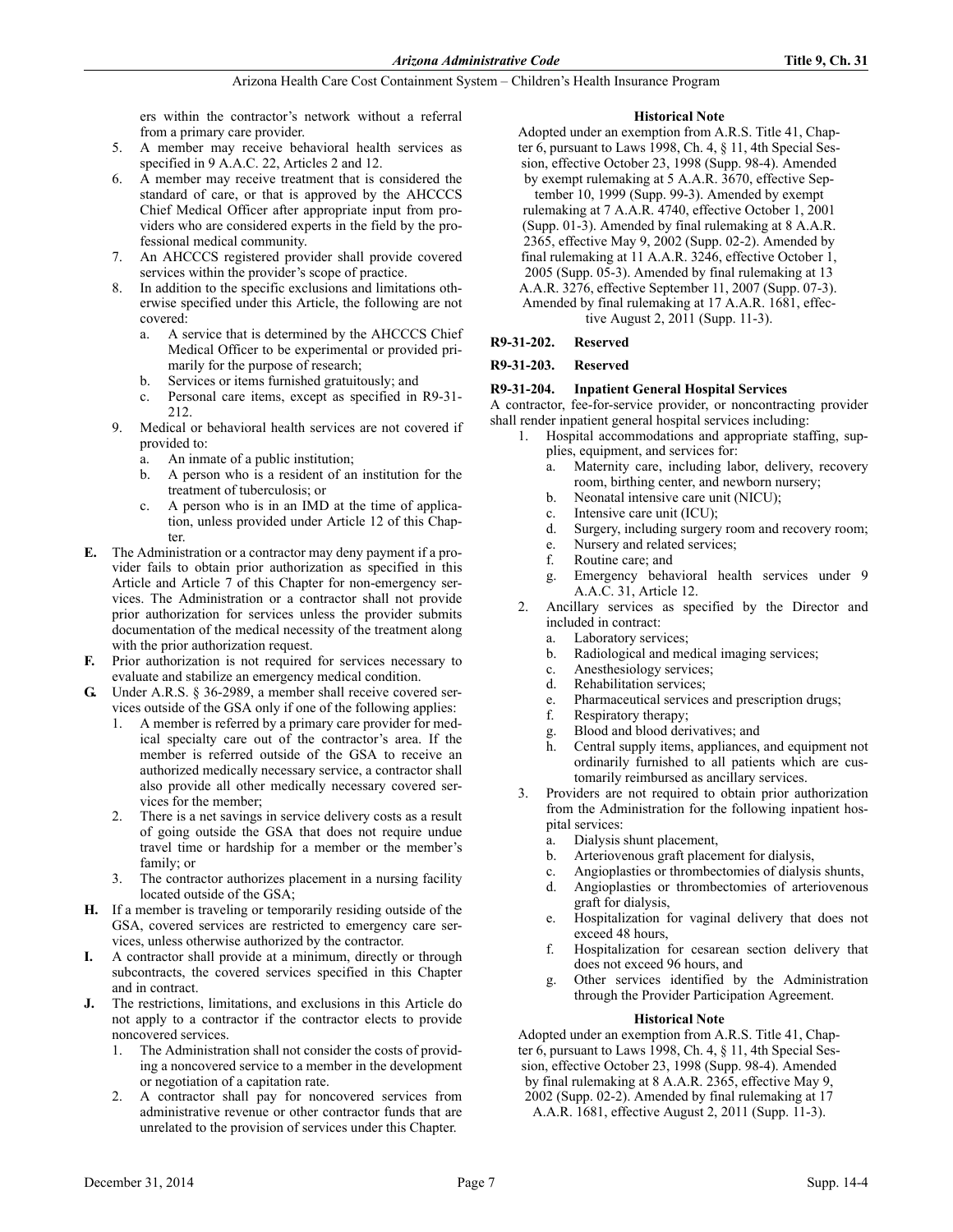# **R9-31-205. Attending Physician, Practitioner, and Primary Care Provider Services**

- **A.** A primary care provider shall provide primary care provider services within the provider's scope of practice under A.R.S. Title 32. A member may receive primary care provider services in an inpatient or outpatient setting including at a minimum:
	- 1. Periodic health examination and assessment,
	- 2. Evaluation and diagnostic workup,
	- 3. Medically necessary treatment,<br>4. Prescriptions for medication
	- Prescriptions for medication and medically necessary supplies or equipment,
	- 5. Referral to a specialist or other health care professional if medically necessary as specified in A.R.S. § 36-2989,
	- 6. Patient education,
	- 7. Home visits if medically necessary,
	- 8. Covered immunizations, and
	- 9. Covered preventive health services.
- **B.** As specified in A.R.S. § 36-2989, a second opinion procedure may be required to determine coverage for surgery. Under this procedure, documentation must be provided by at least two physicians as to the need for the proposed surgery for the member.
- **C.** The following limitations and exclusions apply to physician and practitioner services and primary care provider services:
	- 1. Specialty care and other services provided to a member upon referral from a primary care provider are limited to the services or conditions for which the referral is made, or for which authorization is given by the contractor;
	- 2. A member's physical examination is not a covered service if the physical examination is to obtain one or more of the following:
		- a. Qualification for insurance,
		- b. Pre-employment physical evaluation,
		- c. Qualification for sports or physical exercise activities,
		- d. Pilot's examination (Federal Aviation Administration),
		- e. Disability certification to establish any kind of periodic payments,
		- f. Evaluation to establish third-party liabilities, or
		- g. Physical ability to perform functions that have no relationship to primary objectives of the services listed in subsection (A).
	- 3. The following services are excluded from AHCCCS coverage:
		- a. Infertility services, reversal of surgically induced infertility (sterilization), and gender reassignment surgery;
		- b. Pregnancy termination counseling services;
		- c. A pregnancy termination, unless authorized under federal law;
		- d. A service or item furnished solely for cosmetic purposes;
		- e. A hysterectomy, unless determined to be medically necessary; and
		- f. Licensed midwife services for prenatal care and home birth.

# **Historical Note**

Adopted under an exemption from A.R.S. Title 41, Chapter 6, pursuant to Laws 1998, Ch. 4, § 11, 4th Special Session, effective October 23, 1998 (Supp. 98-4). Amended by final rulemaking at 8 A.A.R. 2365, effective May 9, 2002 (Supp. 02-2).

# **R9-31-206. Organ and Tissue Transplantation Services**

The following organ and tissue transplantation services shall be covered for a member as specified in A.R.S. § 36-2989 if prior authorized and coordinated with a member's contractor:

- 1. Kidney transplantation;
- 2. Simultaneous Kidney/Pancreas transplant;
- 3. Cornea transplantation;
- 4. Heart transplantation;
- 5. Liver transplantation;
- 6. Autologous and allogeneic bone marrow transplantation;<br>7. Lung transplantation:
- Lung transplantation;
- 8. Heart-lung transplantation;
- 9. Other organ transplantation if the transplantation is required by federal law and if other statutory criteria are met; and
- 10. Immunosuppressant medications, chemotherapy, and other related services.

# **Historical Note**

Adopted under an exemption from A.R.S. Title 41, Chapter 6, pursuant to Laws 1998, Ch. 4, § 11, 4th Special Session, effective October 23, 1998 (Supp. 98-4).

# **R9-31-207. Dental Services**

Medically necessary dental services are provided for children under age 19 under A.R.S. § 36-2989 and R9-22-213.

# **Historical Note**

Adopted under an exemption from A.R.S. Title 41, Chapter 6, pursuant to Laws 1998, Ch. 4, § 11, 4th Special Session, effective October 23, 1998 (Supp. 98-4). Amended by final rulemaking at 8 A.A.R. 2365, effective May 9, 2002 (Supp. 02-2).

### **R9-31-208. Laboratory, Radiology, and Medical Imaging Services**

An AHCCCS-registered provider shall provide laboratory, radiology, and medical imaging services for children under age 19, under A.R.S. § 36-2989 and R9-22-208.

# **Historical Note**

Adopted under an exemption from A.R.S. Title 41, Chapter 6, pursuant to Laws 1998, Ch. 4, § 11, 4th Special Session, effective October 23, 1998 (Supp. 98-4). Amended by final rulemaking at 8 A.A.R. 2365, effective May 9, 2002 (Supp. 02-2).

# **R9-31-209. Pharmaceutical Services**

Pharmaceutical services are provided for children under age 19 under R9-22-209.

# **Historical Note**

Adopted under an exemption from A.R.S. Title 41, Chapter 6, pursuant to Laws 1998, Ch. 4, § 11, 4th Special Session, effective October 23, 1998 (Supp. 98-4). Amended by final rulemaking at 8 A.A.R. 2365, effective May 9, 2002 (Supp. 02-2).

# **R9-31-210. Emergency Medical Services**

- **A.** Emergency medical services shall be provided based on the prudent layperson standard to a member by licensed providers registered with AHCCCS to provide services under A.R.S. § 36-2989.
- **B.** The provider of emergency services shall verify eligibility and enrollment status through the Administration to determine the need for notification to a contractor or a RBHA for a member and to determine the party responsible for payment of services rendered.
- **C.** Access to an emergency room and emergency medical services shall be available 24 hours per day, seven days per week in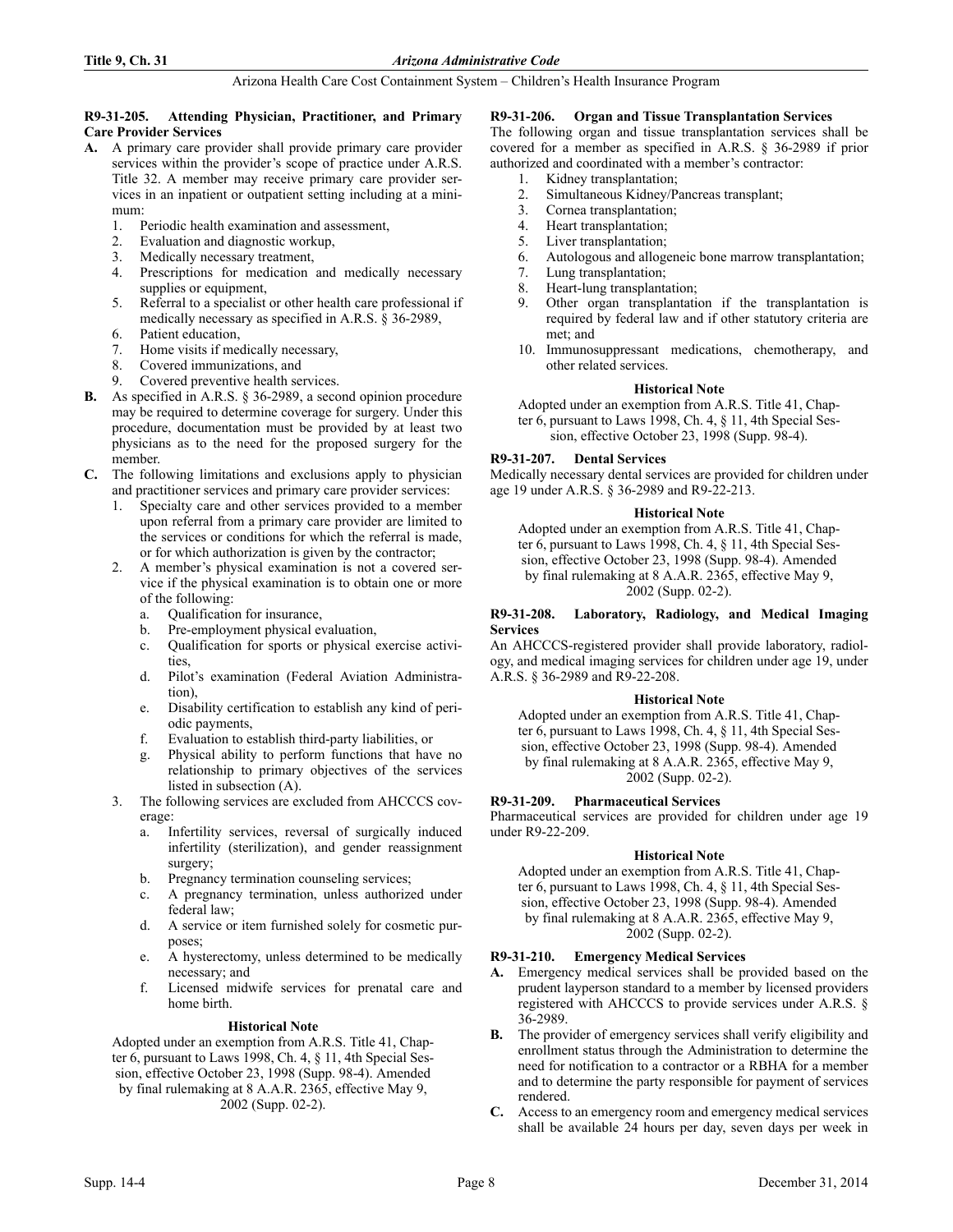each contractor's service area. The use of examining or treatment rooms shall be available when required by a physician or practitioner for the provision of emergency services.

- **D.** Behavioral Health Evaluation provided by a psychiatrist or psychologist shall be covered as an emergency service, so long as it meets the requirements of 9 A.A.C. 31, Article 12.
- **E.** Emergency services do not require prior authorization but providers shall comply with the following notification requirements:
	- 1. Providers and noncontracting providers furnishing emergency services to a member shall notify the member's contractor within 12 hours of the time the member presents for services;
	- 2. If a member's medical condition is determined not to be an emergency medical condition under Article 1 of this Chapter, the provider shall notify the member's contractor before initiation of treatment and follow the prior authorization requirements and protocol of the contractor regarding treatment of the member's nonemergent condition. Failure to provide timely notice or comply with prior authorization requirements of the contractor constitutes cause for denial of payment.
- **F.** A provider and a noncontracting provider shall request authorization from a contractor for post stabilization services. A contractor shall pay for the post stabilization services if:
	- 1. The service is pre-approved by a contractor, or
	- 2. A contractor does not respond to an authorization request within the time-frame under 42 CFR 438.114.

# **Historical Note**

Adopted under an exemption from A.R.S. Title 41, Chapter 6, pursuant to Laws 1998, Ch. 4, § 11, 4th Special Session, effective October 23, 1998 (Supp. 98-4). Amended by exempt rulemaking at 7 A.A.R. 4740, effective October 1, 2001 (Supp. 01-3).

# **R9-31-211. Transportation Services**

The Administration shall provide transportation services under A.A.C. R9-22-211.

# **Historical Note**

Adopted under an exemption from A.R.S. Title 41, Chapter 6, pursuant to Laws 1998, Ch. 4, § 11, 4th Special Session, effective October 23, 1998 (Supp. 98-4). Amended by final rulemaking at 7 A.A.R. 5846, effective December 7, 2001 (Supp. 01-4).

**R9-31-212. Durable Medical Equipment, Orthotic and Prosthetic Devices, and Medical Supplies**

As specified in A.R.S. § 36-2989, DME, orthotic and prosthetic devices, and medical supplies, including incontinence briefs, are covered services if provided in compliance with requirements of this Chapter and A.A.C. R9-22-212. For purposes of this Section, where the term "AHCCCS services" is used in R9-22-212, it is replaced with the term "Title XXI services."

#### **Historical Note**

Adopted under an exemption from A.R.S. Title 41, Chapter 6, pursuant to Laws 1998, Ch. 4, § 11, 4th Special Session, effective October 23, 1998 (Supp. 98-4). Amended by final rulemaking at 8 A.A.R. 2365, effective May 9, 2002 (Supp. 02-2). Amended by final rulemaking at 13 A.A.R. 3276, effective September 11, 2007 (Supp. 07-3).

# **R9-31-213. Health Risk Assessment and Screening Services**

- **A.** As authorized by A.R.S. § 36-2989, the following services shall be covered for a member:
	- 1. Screening services, including:
- a. Comprehensive health, behavioral health and developmental histories;
- b. Comprehensive unclothed physical examination;
- c. Appropriate immunizations according to age and health history; and
- d. Health education, including anticipatory guidance.
- 2. Vision services including:
	- a. Diagnosis and treatment for defects in vision,
	- b. Eye examinations for the provision of prescriptive lenses, and
	- c. Provision of prescriptive lenses.
- 3. Hearing services, including:
	- a. Diagnosis and treatment for defects in hearing,
	- b. Testing to determine hearing impairment, and
	- c. Provision of hearing aids.
- **B.** All providers of services shall meet the following standards:
	- 1. Provide services by or under the direction of, the member's primary care provider or dentist.
		- 2. Perform tests and examinations as specified in contract and under 42 CFR 441, Subpart B, January 29, 1985, which is incorporated by reference and on file with the Office of the Secretary of State and the Administration. This incorporation by reference contains no future editions or amendments.
		- 3. Refer members as necessary for dental diagnosis and treatment, and necessary specialty care.
		- 4. Refer members as necessary for behavioral health evaluation and treatment services as specified in 9 A.A.C. 31, Article 12.
- **C.** A contractor shall meet the following additional conditions for members:
	- 1. Provide information to members and their parents or guardians concerning services; and
	- 2. Notify members and their parents or guardians regarding the initiation of screening and subsequent appointments according to the AHCCCS Administration Periodicity Schedule.
- **D.** A contractor, primary care provider, attending physician, or practitioner shall refer a member with special health care needs under A.A.C. R9-7-301 to CRS.

# **Historical Note**

Adopted under an exemption from A.R.S. Title 41, Chapter 6, pursuant to Laws 1998, Ch. 4, § 11, 4th Special Session, effective October 23, 1998 (Supp. 98-4). Amended by exempt rulemaking at 5 A.A.R. 3670, effective September 10, 1999 (Supp. 99-3). Amended by final

rulemaking at 7 A.A.R. 5846, effective December 7, 2001 (Supp. 01-4).

# **R9-31-214. Reserved**

# **R9-31-215. Other Medical Professional Services**

- **A.** The following medical professional services are covered services if a member receives these services in an inpatient, outpatient, or office setting:
	- 1. Dialysis;
	- 2. The following family planning services if provided to delay or prevent pregnancy:
		- a. Medications,
		- b. Supplies,
		- c. Devices, and
		- d. Surgical procedures.
	- 3. Family planning services are limited to:
		- a. Contraceptive counseling, medication, supplies, and associated medical and laboratory examinations, including HIV blood screening as part of a package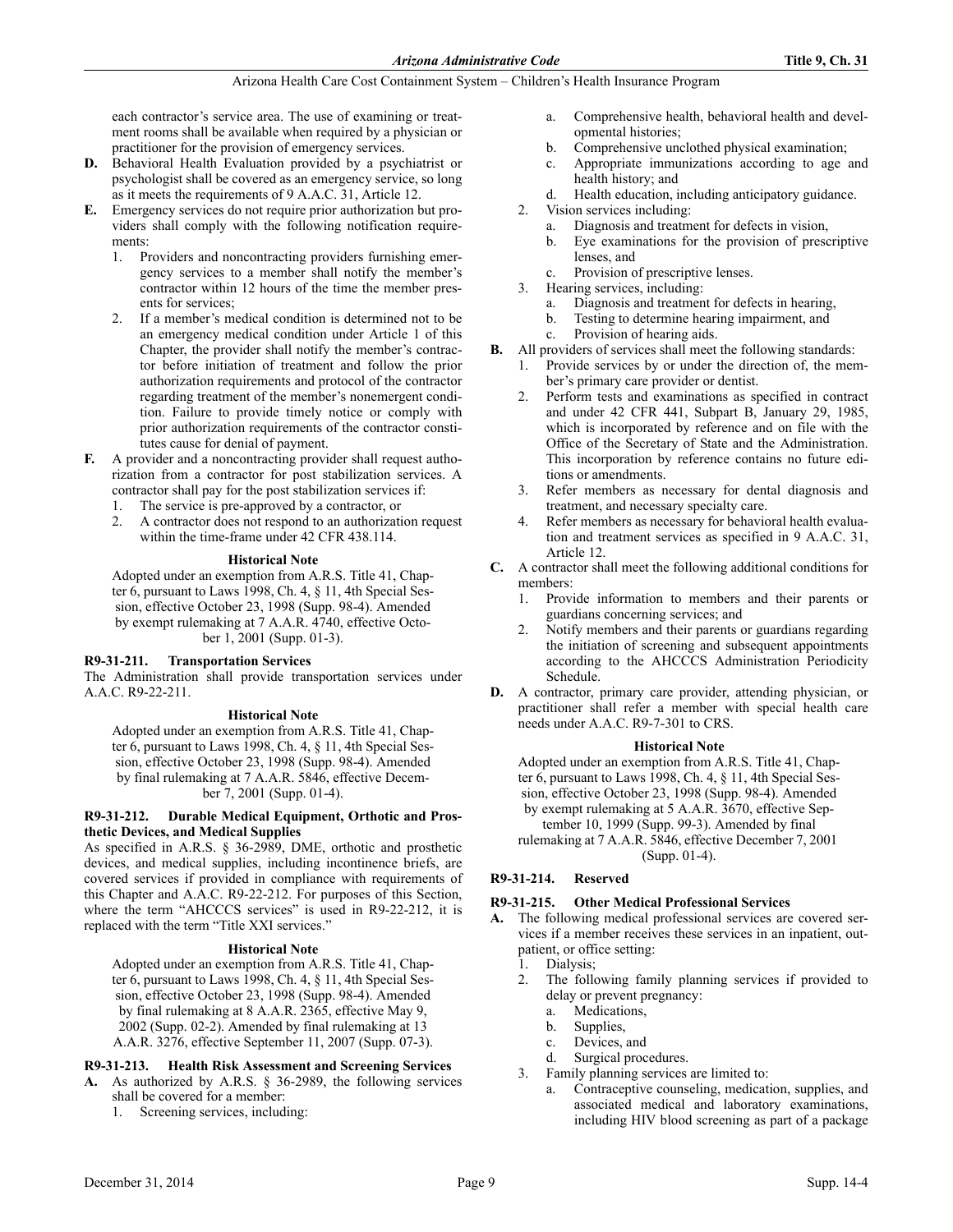of sexually transmitted disease tests provided with a family planning service; and

- b. Natural family planning education or referral;
- 4. Midwifery services provided by a nurse practitioner certified in midwifery;
- 5. Podiatry services if ordered by a member's primary care provider as specified in A.R.S. § 36-2989;
- 6. Respiratory therapy;
- 7. Ambulatory and outpatient surgery facilities services;
- 8. Home health services in A.R.S. § 36-2989;
- 9. Private or special duty nursing services;
- 10. Rehabilitation services including physical therapy, occupational therapy, speech therapy, and audiology provided under this Article;
- 11. Total parenteral nutrition services, (which are the provision of total caloric needs by intravenous route for individuals with severe pathology of the alimentary tract);
- 12. Inpatient chemotherapy;
- 13. Outpatient chemotherapy; and
- 14. Hospice care under R9-22-213.
- **B.** Prior authorization from the Administration for a member is required for services listed in subsections (A)(4) through (11) and (14); except for:
	- 1. Dialysis shunt placement,
	- 2. Arteriovenous graft placement for dialysis,
	- 3. Angioplasties or thrombectomies of dialysis shunts,
	- 4. Angioplasties or thrombectomies of arteriovenous grafts for dialysis,
	- 5. Eye surgery for the treatment of diabetic retinopathy,
	- 6. Eye surgery for the treatment of glaucoma,
	- 7. Eye surgery for the treatment of macular degeneration,
	- 8. Home health visits following an acute hospitalization (limited up to five visits),
	- 9. Hysteroscopies, (up to two, one before and one after, when associated with a family planning diagnosis code and done within 90 days of hysteroscopic sterilization),
	- 10. Physical therapy subject to the limitation in subsection A.A.C. R9-22-215(C),
	- 11. Facility services related to wound debridement,
	- 12. Apnea management and training for premature babies up to the age of 1, and
	- 13. Other services identified by the Administration through the Provider Participation Agreement.

# **Historical Note**

Adopted under an exemption from A.R.S. Title 41, Chapter 6, pursuant to Laws 1998, Ch. 4, § 11, 4th Special Session, effective October 23, 1998 (Supp. 98-4). Amended by final rulemaking at 8 A.A.R. 2365, effective May 9, 2002 (Supp. 02-2). Amended by final rulemaking at 17 A.A.R. 1681, effective August 2, 2011 (Supp. 11-3).

# **R9-31-216. NF, Alternative HCBS Setting, or HCBS**

Services provided in a NF, including room and board, alternative HCBS setting, or HCBS shall be covered as specified in A.A.C. R9- 22-216.

# **Historical Note**

Adopted under an exemption from A.R.S. Title 41, Chapter 6, pursuant to Laws 1998, Ch. 4, § 11, 4th Special Session, effective October 23, 1998 (Supp. 98-4). Amended by exempt rulemaking at 5 A.A.R. 3670, effective September 10, 1999 (Supp. 99-3). Amended by final rulemaking at 8 A.A.R. 2365, effective May 9, 2002 (Supp. 02-2). Amended by final rulemaking at 13 A.A.R. 3276, effective September 11, 2007 (Supp. 07-3).

**ARTICLE 3. ELIGIBILITY AND ENROLLMENT**

# **R9-31-301. Expenditure Limit and Enrollment**

Expenditure limit and enrollment

- 1. Title XXI will accept enrollees subject to the availability of funds. If the Director determines that monies may be insufficient for the program, the Administration shall stop processing applications for the program as specified in A.R.S. § 36-2985.
- 2. After the Administration has verified that funding is sufficient, it will resume processing applications as specified in A.R.S. § 36-2985.
- 3. The Administration shall immediately stop processing all applications and shall provide advance notice to a member that the program will terminate under A.R.S. § 36- 2985.
- 4. A child is not entitled to a hearing under Chapter 34, if the program is suspended or terminated.

# **Historical Note**

Adopted under an exemption from A.R.S. Title 41, Chapter 6, pursuant to Laws 1998, Ch. 4, § 11, 4th Special Session, effective October 23, 1998 (Supp. 98-4). Amended by exempt rulemaking at 8 A.A.R. 5007, effective January 1, 2003 (Supp. 02-4). Amended by final rulemaking at 20 A.A.R. 248, effective January 7, 2014 (Supp. 14-1).

# **R9-31-302. General Requirements**

- **A.** Administration. The Administration or its designee shall administer the program as specified in A.R.S. § 36-2982. The requirements described under Chapter 22, Article 3, except for R9-22-303, R9-22-305(1), R9-22-306(A)(4)(a) and (b), R9-  $22-306(B)(2)(b)$  and (c), R9-22-306(B)(3)(c)(iv), (vii) and (xi), R9-22-306(B)(4), R9-22-306(B)(5) and R9-22-307, apply to this Chapter.
- **B.** Eligibility determination processing time. When an application is complete, the Administration or its designee shall mail notification to the applicant regarding the eligibility determination no more than 30 days from the date of application except when there is an emergency beyond the Administration's or its designee's control.

# **Historical Note**

Adopted under an exemption from A.R.S. Title 41, Chapter 6, pursuant to Laws 1998, Ch. 4, § 11, 4th Special Session, effective October 23, 1998 (Supp. 98-4). Amended by exempt rulemaking at 5 A.A.R. 3670, effective Sep-

tember 10, 1999 (Supp. 99-3). Amended by final rulemaking at 7 A.A.R. 5846, effective December 7, 2001 (Supp. 01-4). Amended by final rulemaking at 9 A.A.R. 5150, effective January 3, 2004 (Supp. 03-4). Amended by final rulemaking at 20 A.A.R. 248, effective January 7, 2014 (Supp. 14-1). Amended by final rulemaking at 20

A.A.R. 248, effective January 7, 2014 (Supp. 14-1).

# **R9-31-303. Eligibility Criteria**

Eligibility. To be eligible for the program, an applicant shall meet all the following eligibility requirements in addition to R9-31-302:

- 1. Age. Is less than 19 years of age. A child's coverage shall continue through the month in which a child turns age 19 if the child is otherwise eligible;
- Income. Meets the income requirements in R9-31-304;
- 3. Cost sharing. Pays the cost sharing premium amount when premiums are required as specified in A.R.S. §§ 36- 2982 and 36-2903.01;
- 4. Other federal program. Is not eligible for Medicaid or other federally operated or financed health care insurance program, except the Indian Health Service as specified in A.R.S. § 36-2983;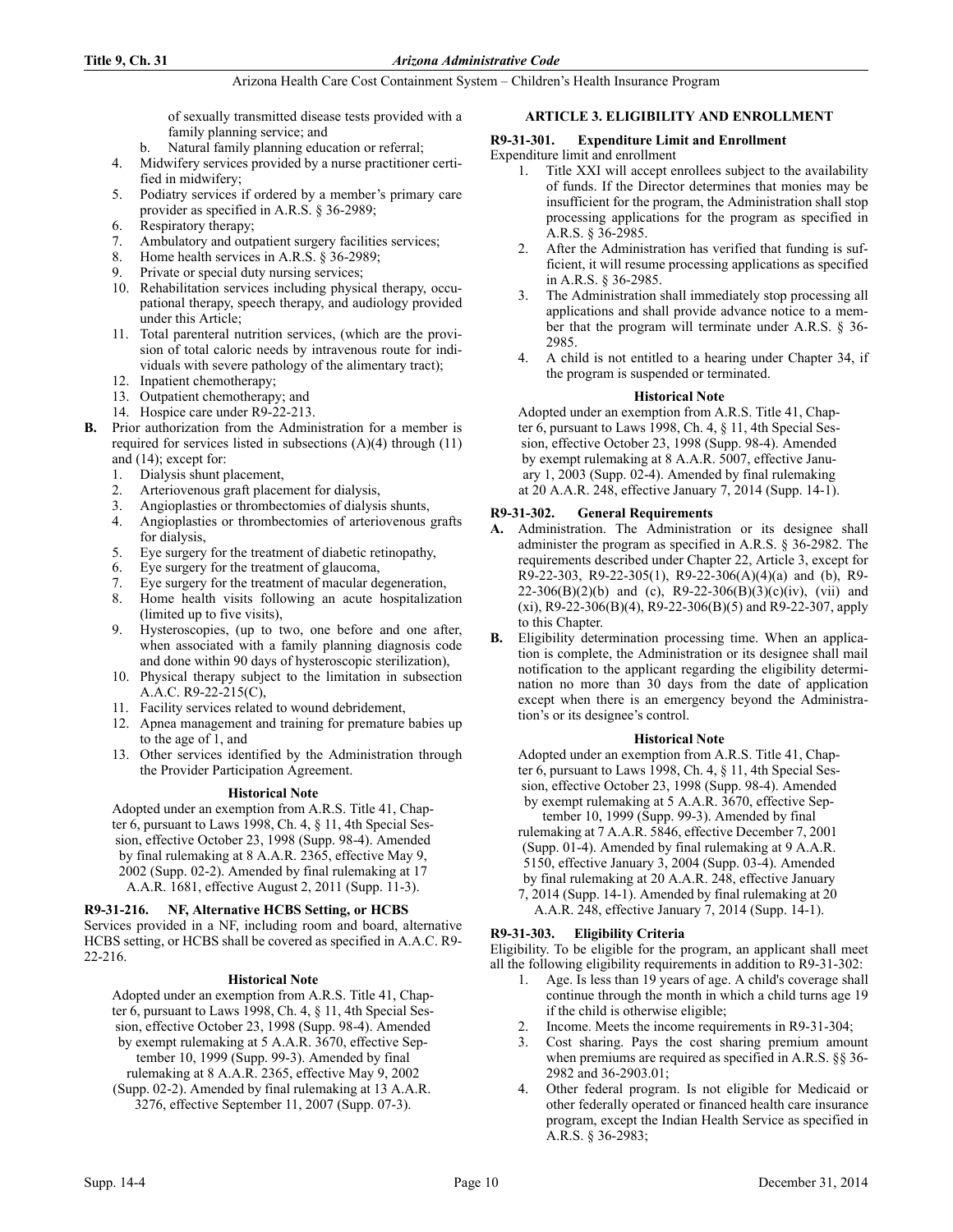- 5. Patient in an institution for mental disease. Is not a patient in an institution for mental disease at the time of application, or at the time of redetermination, as specified in A.R.S. § 36-2983;
- 6. Other health coverage. Is not covered under:
	- An employer's group health insurance plan,
	- b. Family or individual health insurance, or
	- Other health insurance;
- State health benefits. Is not eligible for health benefits coverage under a state health benefit plan based on a family member's employment with a public agency in the state of Arizona;
- 8. Prior health insurance coverage. Has not been covered by health insurance during the previous 90 days unless that health insurance was discontinued due to the involuntary loss of employment or other involuntary reason as specified in A.R.S. § 36-2983. The 90 days of ineligibility due to previous insurance coverage shall not apply to a child if:
	- a. Following the loss of eligibility for and enrollment in Medicaid or another insurance affordability program;
	- b. The premium paid by the family for coverage of the child under the group health plan exceeded 5 percent of household income;
	- c. The child's parent is determined eligible for advance payment of the premium tax credit for enrollment in a QHP through the Exchange because the ESI in which the family was enrolled is determined unaffordable in accordance with 26 CFR 1.36B- $2(c)(3)(v);$
	- d. The cost of family coverage that includes the child exceeds 9.5 percent of the household income;
	- e. The employer stopped offering coverage of dependents (or any coverage) under an employer-sponsored health insurance plan;
	- f. A change in employment, including involuntary separation, resulted in the child's loss of employersponsored insurance (other than through full payment of the premium by the parent under COBRA);
	- The child has special health care needs; or
	- h. The child lost coverage due to the death or divorce of a parent.

# **Historical Note**

Adopted under an exemption from A.R.S. Title 41, Chapter 6, pursuant to Laws 1998, Ch. 4, § 11, 4th Special Session, effective October 23, 1998 (Supp. 98-4). Amended by exempt rulemaking at 5 A.A.R. 3670, effective September 10, 1999 (Supp. 99-3). Amended by final

- rulemaking at 7 A.A.R. 5846, effective December 7, 2001 (Supp. 01-4). Amended by exempt rulemaking at 9
- A.A.R. 4560, effective October 1, 2003 (Supp. 03-4). Amended by final rulemaking at 9 A.A.R. 5150, effective January 3, 2004 (Supp. 03-4). Amended by final
- rulemaking at 20 A.A.R. 248, effective January 7, 2014 (Supp. 14-1).

# **R9-31-304. Income Eligibility**

- **A.** Income standard. The combined gross income of the household income group members as specified in subsection (C) shall not exceed the percentage of the appropriate FPL under A.R.S. § 36-2981 for the Title XXI household income group size.
- **B.** Calculating monthly income. The Administration or its designee shall calculate monthly income under R9-22-1423.
- **C.** The Administration or its designee shall include the income of persons described under R9-22-1420(B).
- **D.** Income disregards. When determining gross income of the household, the Administration or its designee shall disregard income as described under R9-22-1421(A).
- **E.** Effective date of initial eligibility.
	- 1. For an eligibility determination completed by the 25th day of the month, eligibility shall begin on the first day of the month following the determination of eligibility.
	- 2. For an eligibility determination completed after the 25th day of the month, eligibility shall begin on the first day of the second month following the determination of eligibility.

# **Historical Note**

Adopted under an exemption from A.R.S. Title 41, Chapter 6, pursuant to Laws 1998, Ch. 4, § 11, 4th Special Session, effective October 23, 1998 (Supp. 98-4). Amended by final rulemaking at 7 A.A.R. 5846, effective December 7, 2001 (Supp. 01-4). Amended by final rulemaking at 9 A.A.R. 5150, effective January 3, 2004 (Supp. 03-4). Amended by final rulemaking at 20 A.A.R. 248, effective January 7, 2014 (Supp. 14-1).

# **R9-31-305. Verification**

Verification. An applicant or a member shall provide the Administration or its designee with verification or authorize the release of verification to the Administration or its designee of all information necessary to complete the determination of eligibility as described under R9-22-304.

# **Historical Note**

Adopted under an exemption from A.R.S. Title 41, Chapter 6, pursuant to Laws 1998, Ch. 4, § 11, 4th Special Session, effective October 23, 1998 (Supp. 98-4). Amended by final rulemaking at 20 A.A.R. 248, effective January 7, 2014 (Supp. 14-1).

# **R9-31-306. Enrollment**

Enrollment requirements applicable to the KidsCare program are described under Chapter 22, Article 17.

# **Historical Note**

Adopted under an exemption from A.R.S. Title 41, Chapter 6, pursuant to Laws 1998, Ch. 4, § 11, 4th Special Session, effective October 23, 1998 (Supp. 98-4). Amended by exempt rulemaking at 5 A.A.R. 3670, effective September 10, 1999 (Supp. 99-3). Amended by final rulemaking at 7 A.A.R. 5846, effective December 7, 2001 (Supp. 01-4). Amended by final rulemaking at 20 A.A.R. 248, effective January 7, 2014 (Supp. 14-1).

# **R9-31-307. Guaranteed Enrollment**

- **A.** Guaranteed Enrollment. A child who is determined eligible for Title XXI shall be guaranteed a one-time, 12-month period of continuous coverage unless a child:
	- 1. Attains age 19,
	- 2. Is no longer a resident of the state,
	- 3. Is an inmate of a public institution,
	- 4. Is determined to have been ineligible at the time of approval,
	- 5. Obtains private or group health coverage,
	- 6. Is adopted and the new household does not meet the qualifications of this program,
	- 7. Is a patient in an institution for mental diseases,
	- 8. Has whereabouts that are unknown, or
	- 9. Has a head of household who:
		- a. Does not pay cost sharing premium amount when premiums are required as specified in A.R.S. §§ 36-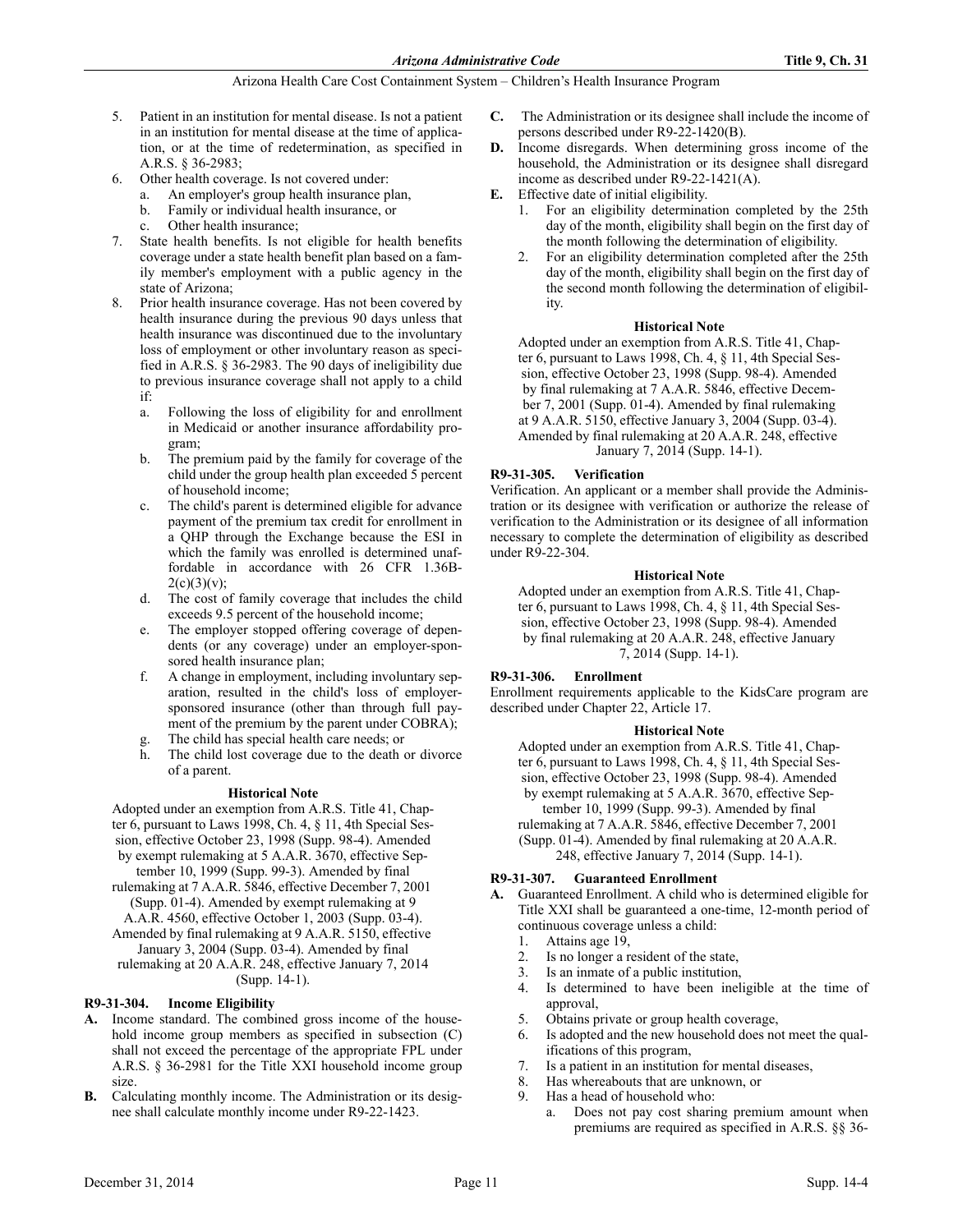2982 and 36-2903.01 and as specified in this Chapter,

- b. Voluntarily withdraws from the program, or
- c. Fails to cooperate in meeting the requirements of the program.
- **B.** The 12-month guaranteed period shall begin with the month an applicant is initially enrolled.

# **Historical Note**

Adopted under an exemption from A.R.S. Title 41, Chapter 6, pursuant to Laws 1998, Ch. 4, § 11, 4th Special Session, effective October 23, 1998 (Supp. 98-4). Amended by exempt rulemaking at 5 A.A.R. 3670, effective September 10, 1999 (Supp. 99-3). Amended by final

- rulemaking at 7 A.A.R. 5846, effective December 7, 2001 (Supp. 01-4). Amended by exempt rulemaking at 9
	- A.A.R. 4560, effective October 1, 2003 (Supp. 03-4).

# **R9-31-308. Changes and Redeterminations**

- **A.** Reporting Changes. A member or a member's parent or guardian shall report the following changes to the Administration or its designee:
	- 1. Any increase in income that will begin or continue into the following month,
	- 2. Any change of address,
	- 3. The addition or departure of a household member,
	- 4. Any health coverage under private or group health insurance,
	- 5. Employment of a member or a parent with a state agency,
	- 6. Incarceration of a member, and
	- 7. Any other changes that may impact eligibility or premiums.
- **B.** Verification. If required verification is needed and requested as a result of a change specified in subsection (A) of this Section to determine the impact on eligibility or premiums and is not received within 10 days, the Administration or its designee shall send a notice to discontinue eligibility for a member unless a member is within the guaranteed enrollment period as specified in R9-31-307.
- **C.** Redeterminations. The renewal eligibility requirements described under R9-22-306 for a KidsCare program member shall be followed.
- **D.** Termination. The termination notice requirements as described under R9-22-307 for a KidsCare program member shall be followed.

# **Historical Note**

Adopted under an exemption from A.R.S. Title 41, Chapter 6, pursuant to Laws 1998, Ch. 4, § 11, 4th Special Session, effective October 23, 1998 (Supp. 98-4). Amended by final rulemaking at 7 A.A.R. 5846, effective December 7, 2001 (Supp. 01-4). Amended by final rulemaking at 20 A.A.R. 248, effective January 7, 2014 (Supp. 14-1).

# **R9-31-309. Newborn Eligibility**

- **A.** Eligibility. A child born to a Title XXI member, is eligible for 12 months of coverage without filing an application under Title XXI provided:
	- 1. The child continues to live with the child's mother during the 12-month period; and
	- 2. One of the events as specified in R9-31-307(A) does not occur.
- **B.** Deemed Coverage. A newborn's deemed newborn coverage shall begin effective with a newborn's date of birth and end with the last day of the month in which a newborn turns age 1. Deemed newborn status does not preclude a child from being approved for Title XIX.
- **C.** Enrollment choice for a newborn. A newborn shall be enrolled with a mother's enrollment choice as specified in contract.
- **D.** Notification of enrollment. The Administration or its designee shall notify a mother of a newborn's enrollment and provide a mother an opportunity to select an enrollment choice as specified in Chapter 22, Article 17.

# **Historical Note**

Adopted under an exemption from A.R.S. Title 41, Chapter 6, pursuant to Laws 1998, Ch. 4, § 11, 4th Special Session, effective October 23, 1998 (Supp. 98-4). Amended by exempt rulemaking at 5 A.A.R. 3670, effective September 10, 1999 (Supp. 99-3). Amended by final rulemaking at 20 A.A.R. 248, effective January 7, 2014 (Supp. 14-1).

# **R9-31-310. Notice Requirements**

Notice Requirements. The notice requirements as described in R9- 22-312 apply to this Chapter.

# **Historical Note**

Adopted under an exemption from A.R.S. Title 41, Chapter 6, pursuant to Laws 1998, Ch. 4, § 11, 4th Special Session, effective October 23, 1998 (Supp. 98-4). Amended by exempt rulemaking at 5 A.A.R. 3670, effective September, 10, 1999 (Supp. 99-3). Amended by final rulemaking at 7 A.A.R. 5846, effective December 7, 2001 (Supp. 01-4). Amended by final rulemaking at 20 A.A.R. 248, effective January 7, 2014 (Supp. 14-1).

# **R9-31-311. Children's Rehabilitative Services (CRS) Eligibility Requirements**

Beginning October 1, 2013, an enrolled KidsCare member who is determined to need active treatment for one or more of the qualifying medical condition(s) in R9-22-1303 shall be enrolled with the CRS contractor as described under Chapter 22, Article 13.

# **Historical Note**

New Section R9-31-311 made by final rulemaking at 19 A.A.R. 2965, effective November 10, 2013 (Supp. 13-3).

# **ARTICLE 4. KIDSCARE II PROGRAM**

# **R9-31-401. KidsCare II Program**

- **A.** Subject to CMS approval and the availability of funding under the special terms and conditions of the 1115 Waiver, the Administration shall establish the KidsCare II program.
- **B.** Subject to the availability of funding, the following children are potentially eligible under this Section notwithstanding the closure of new enrollment under Article 3 on December 21, 2009, due to a lack of available funding:
	- 1. Children with household income at or below 175% of FPL, who are discontinued for eligibility under 9 A.A.C. 22, Article 14, effective on or after May 1, 2012, due to age.
	- 2. Children with household income at or below 175% of FPL, whose application for assistance was denied or discontinued as ineligible under 9 A.A.C. 22 on or after December 21, 2009, but who where determined potentially eligible for KidsCare as of the date of that denial or discontinuance and whose eligibility for KidsCare was not determined because the Administration stopped processing applications due to insufficient funding pursuant to R9-31-301(C).
	- Children not described in subsection  $(B)(2)$  with household income at or below 175% of FPL.
- **C.** Beginning on or before May 1, 2012, the Administration shall send notice of potential eligibility under this Section to as many households with children described in subsection (B)(2) as is estimated by the Administration as likely to result in the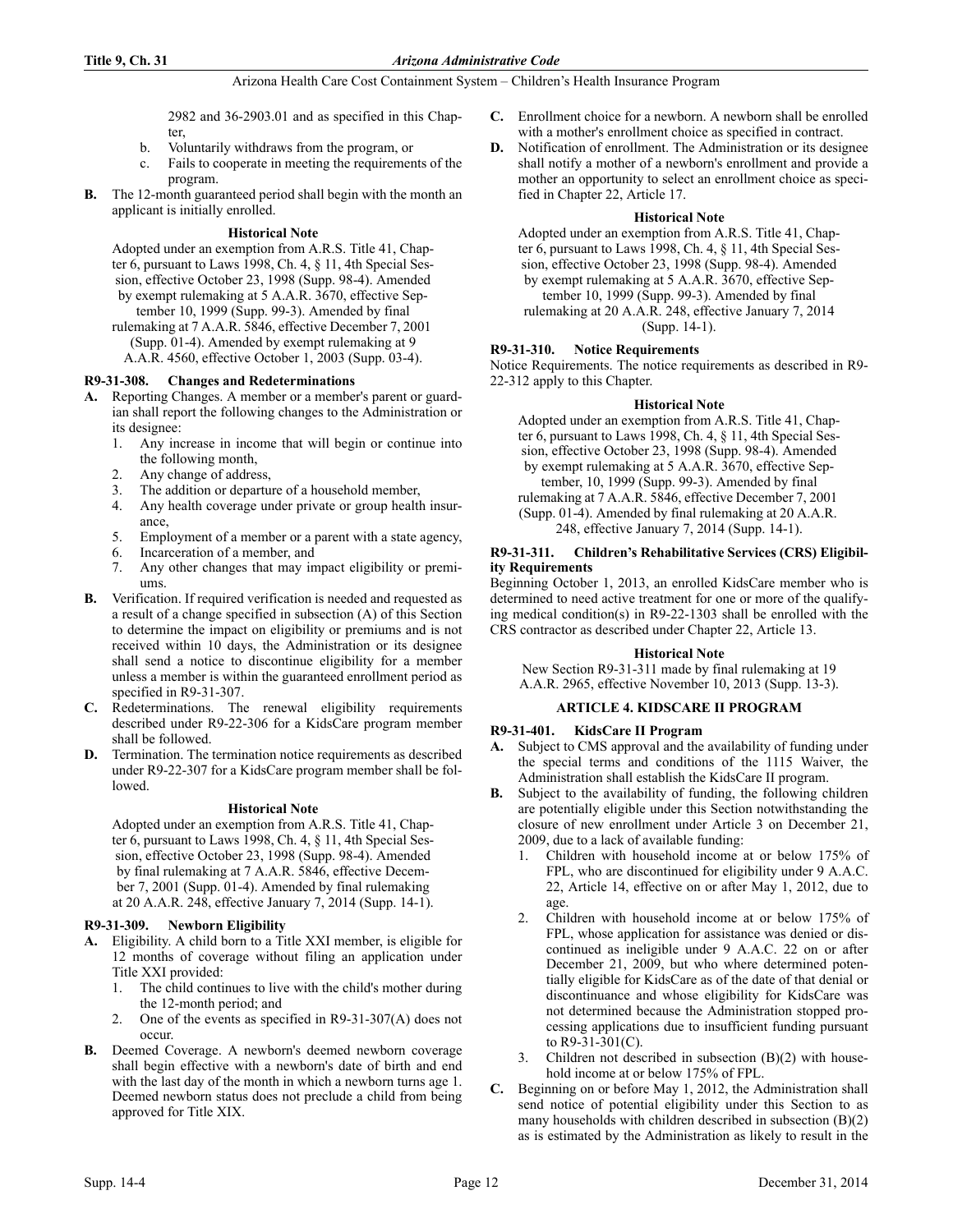return of a sufficient number of applications to increase enrollment under this Section to the extent of available funding under this Section.

- **D.** Notice of potential eligibility:
	- 1. Children who were placed on the waiting list established under R9-31-302(F) on an earlier date shall receive notice before children placed on the waiting list on a later date.
	- Notwithstanding subsection  $(D)(1)$ , all children in the household will receive notice and be determined for eligibility based on the child in the household with the earliest applicable date.
	- 3. Households shall have 30 days to return an application to the Department.
	- 4. If notices that are initially sent under subsection (C) do not result in sufficient applications to enroll as many children as allowed by available funding, the Administration shall send out additional notices as described in subsection (C).
- **E.** The Department shall review all applications for a determination of eligibility under 9 A.A.C. 22. If the Department determines that a child is not eligible under 9 A.A.C. 22 but has income at or below 175% of FPL and meets all other eligibility criteria under R9-31-303, the Department shall refer the application to the Administration.
- **F.** The Administration shall accept the Department's determinations regarding eligibility criteria without requiring the household to submit a new application under this Section or to reverify information verified by the Department.
- **G.** Upon referral of an application from the Department, the Administration shall:
	- 1. Determine whether the application referred by the Department was from a household with a child described in subsection  $(B)(1)$  or from a household that received a notice under subsection (D) that submitted an application to the Department within 30 days of the Administration's request for a new application;
	- 2. Process applications for children described in subsection (B)(3) beginning June 25, 2012;
	- 3. Determine whether the household has any unpaid premiums as described in R9-31-1420 and, if so, the Administration shall require the household to pay the past due premium within 20 days from notification as a condition of determining a child eligible under this Section;
	- 4. Enroll children under this Section based on the date that the Administration determines the child eligible; and
	- 5. Stop processing applications and determining eligibility under this Section once the Administration has enrolled the maximum number of children consistent with funding made available under this Section.
- **H.** Effective date of initial enrollment.
	- 1. For an eligibility determination completed by the 25th day of the month, enrollment shall begin on the first day of the month following the determination of eligibility.
	- 2. For an eligibility determination completed after the 25th day of the month, enrollment shall begin on the first day of the second month following the determination of eligibility.
- **I.** Any child who is not determined eligible under subsection (G) shall remain on the waiting list described in R9-31-302(F).
- **J.** Eligibility for children under this Section ends on December 31, 2013.
- **K.** Except as otherwise provided by this Section, eligibility shall be determined in accordance with the provisions of this Chapter.

# **Historical Note**

Adopted under an exemption from A.R.S. Title 41, Chapter 6, pursuant to Laws 1998, Ch. 4, § 11, 4th Special Session, effective October 23, 1998 (Supp. 98-4). Amended by exempt rulemaking at 5 A.A.R. 3670, effective September 10, 1999 (Supp. 99-3). Section repealed by final rulemaking at 8 A.A.R. 452, effective January 10, 2002 (Supp. 02-1). New Section made by exempt rulemaking at 18 A.A.R. 1141, effective May 1, 2012 (Supp. 12-2). Amended by exempt rulemaking at 18 A.A.R. 1975, effective August 1, 2012 (Supp. 12-3).

# **R9-31-402. Repealed**

# **Historical Note**

Adopted under an exemption from A.R.S. Title 41, Chapter 6, pursuant to Laws 1998, Ch. 4, § 11, 4th Special Session, effective October 23, 1998 (Supp. 98-4). Section repealed by final rulemaking at 8 A.A.R. 452, effective January 10, 2002 (Supp. 02-1).

# **R9-31-403. Repealed**

# **Historical Note**

Adopted under an exemption from A.R.S. Title 41, Chapter 6, pursuant to Laws 1998, Ch. 4, § 11, 4th Special Session, effective October 23, 1998 (Supp. 98-4). Section repealed by final rulemaking at 8 A.A.R. 452, effective January 10, 2002 (Supp. 02-1).

# **R9-31-404. Repealed**

# **Historical Note**

Adopted under an exemption from A.R.S. Title 41, Chapter 6, pursuant to Laws 1998, Ch. 4, § 11, 4th Special Session, effective October 23, 1998 (Supp. 98-4). Section repealed by final rulemaking at 8 A.A.R. 452, effective January 10, 2002 (Supp. 02-1).

# **R9-31-405. Repealed**

# **Historical Note**

Adopted under an exemption from A.R.S. Title 41, Chapter  $6$ , pursuant to Laws 1998, Ch. 4, § 11, 4th Special Session, effective October 23, 1998 (Supp. 98-4). Section repealed by final rulemaking at 8 A.A.R. 452, effective January 10, 2002 (Supp. 02-1).

# **R9-31-406. Repealed**

# **Historical Note**

Adopted under an exemption from A.R.S. Title 41, Chapter 6, pursuant to Laws 1998, Ch. 4, § 11, 4th Special Session, effective October 23, 1998 (Supp. 98-4). Section repealed by final rulemaking at 8 A.A.R. 452, effective January 10, 2002 (Supp. 02-1).

# **R9-31-407. Repealed**

# **Historical Note**

Adopted under an exemption from A.R.S. Title 41, Chapter 6, pursuant to Laws 1998, Ch. 4, § 11, 4th Special Session, effective October 23, 1998 (Supp. 98-4). Section repealed by final rulemaking at 8 A.A.R. 452, effective January 10, 2002 (Supp. 02-1).

# **ARTICLE 5. GENERAL PROVISIONS AND STANDARDS**

# **R9-31-501. General Provisions and Standards – Related Definitions**

Definitions. In this Chapter, unless the context explicitly requires another meaning terms are defined in R9-31-101 or cross-referenced to the location of the definition.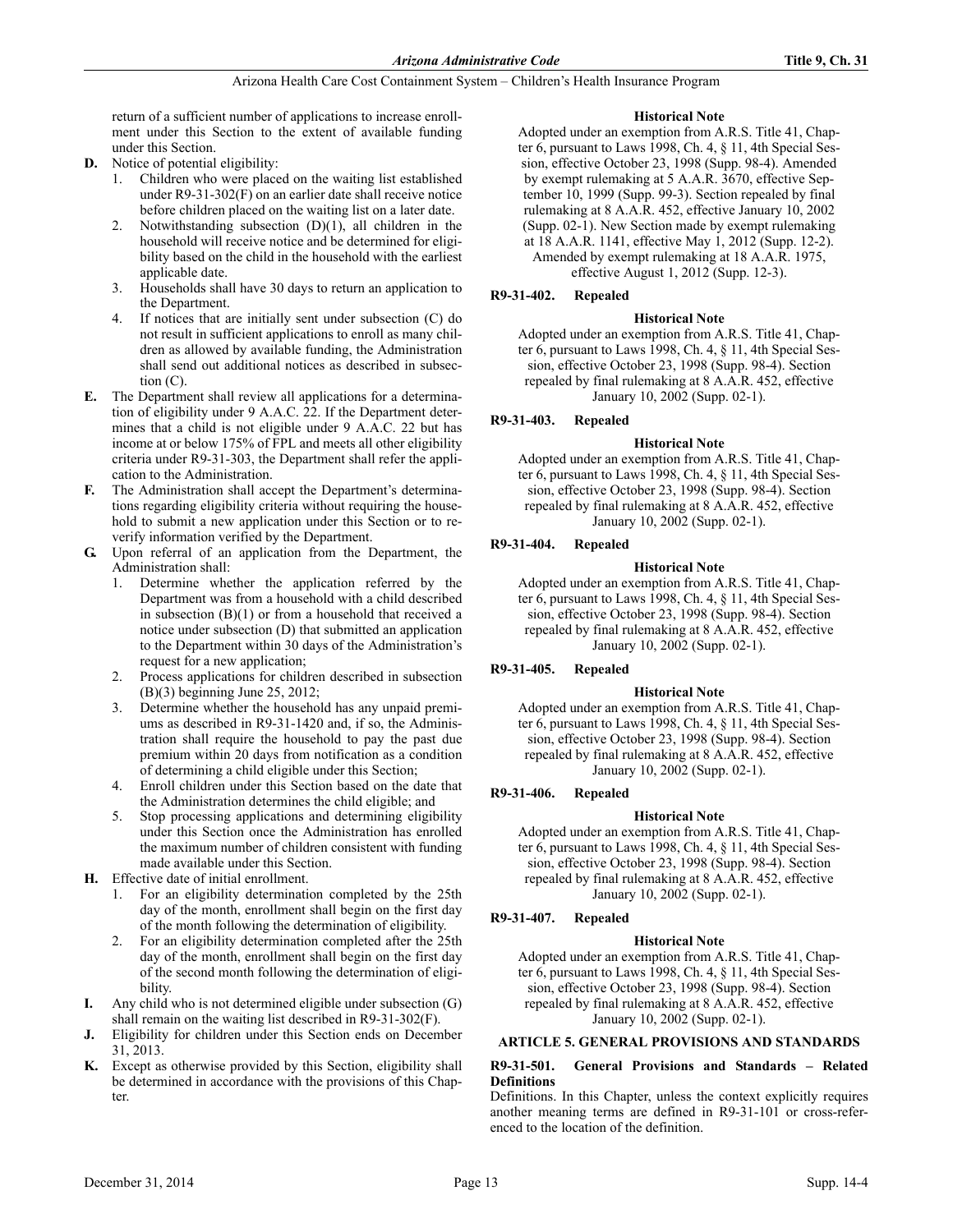# **Historical Note**

Adopted under an exemption from A.R.S. Title 41, Chapter 6, pursuant to Laws 1998, Ch. 4, § 11, 4th Special Session, effective October 23, 1998 (Supp. 98-4). Amended by final rulemaking at 11 A.A.R. 4295, effective December 5, 2005 (Supp. 05-4). Amended by final rulemaking at 14 A.A.R. 4408, effective January 3, 2009 (Supp. 08-4).

# **R9-31-502. Pre-existing Conditions**

A contractor shall comply with the pre-existing condition requirements in A.A.C. R9-22-502.

# **Historical Note**

Adopted under an exemption from A.R.S. Title 41, Chapter 6, pursuant to Laws 1998, Ch. 4, § 11, 4th Special Session, effective October 23, 1998 (Supp. 98-4). Amended by exempt rulemaking at 5 A.A.R. 3670, effective September 10, 1999 (Supp. 99-3). Amended by final rulemaking at 11 A.A.R. 4295, effective December 5, 2005 (Supp. 05-4). Error to Section heading corrected to reflect amendment made at 11 A.A.R. 4295 (Supp. 08-3). Amended by final rulemaking at 14 A.A.R. 4408, effective January 3, 2009 (Supp. 08-4).

# **R9-31-503. Repealed**

#### **Historical Note**

Adopted under an exemption from A.R.S. Title 41, Chapter 6, pursuant to Laws 1998, Ch. 4, § 11, 4th Special Session, effective October 23, 1998 (Supp. 98-4). Amended by exempt rulemaking at 5 A.A.R. 3670, effective September 10, 1999 (Supp. 99-3). Section repealed by final rulemaking at 8 A.A.R. 3350, effective July 15, 2002 (Supp. 02-3).

#### **R9-31-504. Marketing; Prohibition Against Inducements; Misrepresentations; Discrimination; Sanctions**

A contractor or any person or entity acting as the contractor's marketing representative shall follow the requirements in A.A.C. R9- 22-504.

# **Historical Note**

Adopted under an exemption from A.R.S. Title 41, Chapter 6, pursuant to Laws 1998, Ch. 4, § 11, 4th Special Session, effective October 23, 1998 (Supp. 98-4). Amended by final rulemaking at 7 A.A.R. 5846, effective December 7, 2001 (Supp. 01-4). Amended by final rulemaking at 11 A.A.R. 4295, effective December 5, 2005 (Supp. 05-4).

# **R9-31-505. Repealed**

# **Historical Note**

Adopted under an exemption from A.R.S. Title 41, Chapter 6, pursuant to Laws 1998, Ch. 4, § 11, 4th Special Session, effective October 23, 1998 (Supp. 98-4). Section repealed by final rulemaking at 11 A.A.R. 4295, effective December 5, 2005 (Supp. 05-4).

# **R9-31-506. Reserved**

#### **R9-31-507. Repealed**

# **Historical Note**

Adopted under an exemption from A.R.S. Title 41, Chapter 6, pursuant to Laws 1998, Ch. 4, § 11, 4th Special Session, effective October 23, 1998 (Supp. 98-4). Amended by final rulemaking at 7 A.A.R. 5846, effective December 7, 2001 (Supp. 01-4). Section repealed by final rulemaking at 11 A.A.R. 4295, effective December 5, 2005 (Supp. 05-4).

#### **R9-31-508. Repealed**

### **Historical Note**

Adopted under an exemption from A.R.S. Title 41, Chapter 6, pursuant to Laws 1998, Ch. 4, § 11, 4th Special Session, effective October 23, 1998 (Supp. 98-4). Section repealed by final rulemaking at 11 A.A.R. 4295, effective December 5, 2005 (Supp. 05-4).

**R9-31-509. Transition and Coordination of Member Care** The Administration or a contractor shall conduct transition and coordination of member care as described in A.A.C. R9-22-509.

#### **Historical Note**

Adopted under an exemption from A.R.S. Title 41, Chapter 6, pursuant to Laws 1998, Ch. 4, § 11, 4th Special Session, effective October 23, 1998 (Supp. 98-4). Amended by final rulemaking at 7 A.A.R. 5846, effective December 7, 2001 (Supp. 01-4). Amended by final rulemaking at 11 A.A.R. 4295, effective December 5, 2005 (Supp. 05-4).

**R9-31-510. Repealed**

#### **Historical Note**

Adopted under an exemption from A.R.S. Title 41, Chapter 6, pursuant to Laws 1998, Ch. 4, § 11, 4th Special Session, effective October 23, 1998 (Supp. 98-4). Section repealed by final rulemaking at 11 A.A.R. 4295, effective December 5, 2005 (Supp. 05-4).

# **R9-31-511. Repealed**

# **Historical Note**

Adopted under an exemption from A.R.S. Title 41, Chapter 6, pursuant to Laws 1998, Ch. 4, § 11, 4th Special Session, effective October 23, 1998 (Supp. 98-4). Amended by final rulemaking at 7 A.A.R. 5846, effective December 7, 2001 (Supp. 01-4). Section repealed by final rulemaking at 11 A.A.R. 4295, effective December 5, 2005 (Supp. 05-4).

# **R9-31-512. Release of Safeguarded Information**

The Administration, a contractor, provider, and noncontracting provider shall meet the requirements specified in A.A.C. R9-22-512 regarding release of safeguarded information for an applicant or member.

#### **Historical Note**

Adopted under an exemption from A.R.S. Title 41, Chapter 6, pursuant to Laws 1998, Ch. 4, § 11, 4th Special Session, effective October 23, 1998 (Supp. 98-4). Amended by final rulemaking at 11 A.A.R. 4295, effective December 5, 2005 (Supp. 05-4).

# **R9-31-513. Repealed**

# **Historical Note**

Adopted under an exemption from A.R.S. Title 41, Chapter 6, pursuant to Laws 1998, Ch. 4, § 11, 4th Special Session, effective October 23, 1998 (Supp. 98-4). Amended by final rulemaking at 7 A.A.R. 5846, effective December 7, 2001 (Supp. 01-4). Section repealed by final rulemaking at 11 A.A.R. 4295, effective December 5, 2005 (Supp. 05-4).

# **R9-31-514. Repealed**

# **Historical Note**

Adopted under an exemption from A.R.S. Title 41, Chapter 6, pursuant to Laws 1998, Ch. 4, § 11, 4th Special Session, effective October 23, 1998 (Supp. 98-4). Section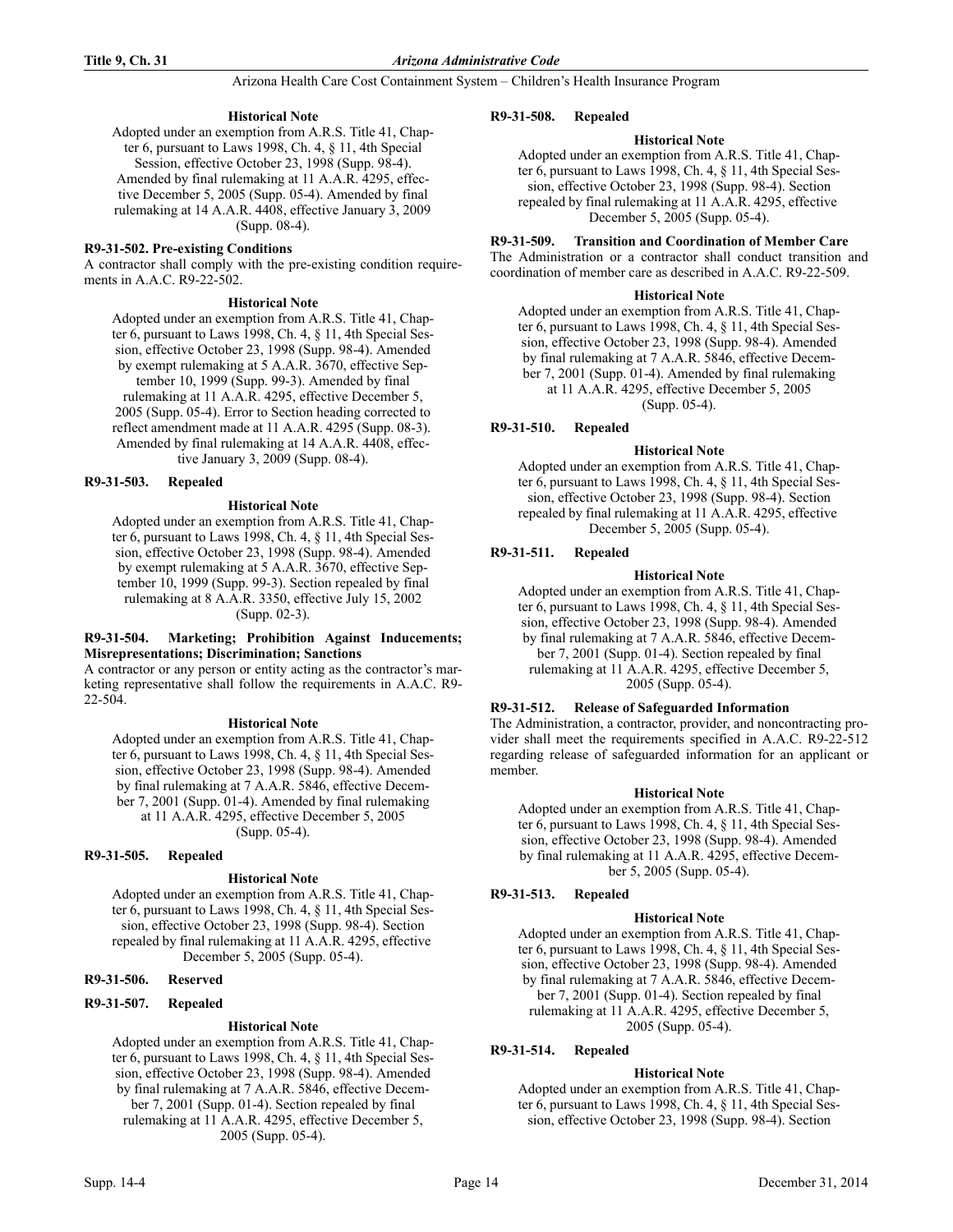repealed by final rulemaking at 11 A.A.R. 4295, effective December 5, 2005 (Supp. 05-4).

# **R9-31-515. Reserved**

#### **R9-31-516. Reserved**

# **R9-31-517. Reserved**

#### **R9-31-518. Information to Enrolled Members**

A contractor shall provide information to enrolled members as described under R9-22-518.

# **Historical Note**

Adopted under an exemption from A.R.S. Title 41, Chapter 6, pursuant to Laws 1998, Ch. 4, § 11, 4th Special Session, effective October 23, 1998 (Supp. 98-4). Amended by final rulemaking at 11 A.A.R. 4295, effective December 5, 2005 (Supp. 05-4).

#### **R9-31-519. Reserved**

#### **R9-31-520. Repealed**

#### **Historical Note**

Adopted under an exemption from A.R.S. Title 41, Chapter 6, pursuant to Laws 1998, Ch. 4, § 11, 4th Special Session, effective October 23, 1998 (Supp. 98-4). Section repealed by final rulemaking at 11 A.A.R. 4295, effective December 5, 2005 (Supp. 05-4).

#### **R9-31-521. Repealed**

#### **Historical Note**

Adopted under an exemption from A.R.S. Title 41, Chapter 6, pursuant to Laws 1998, Ch. 4, § 11, 4th Special Session, effective October 23, 1998 (Supp. 98-4). Amended by final rulemaking at 7 A.A.R. 5846, effective December 7, 2001 (Supp. 01-4). Section repealed by final rulemaking at 11 A.A.R. 4295, effective December 5, 2005 (Supp. 05-4).

# **R9-31-522. Quality Management/Utilization Management (QM/UM) Requirements**

A contractor shall comply with Quality Management/Utilization Management (QM/UM) requirements as described under A.A.C. R9-22-522.

#### **Historical Note**

Adopted under an exemption from A.R.S. Title 41, Chapter 6, pursuant to Laws 1998, Ch. 4, § 11, 4th Special Session, effective October 23, 1998 (Supp. 98-4). Amended by final rulemaking at 11 A.A.R. 4295, effective December 5, 2005 (Supp. 05-4).

# **R9-31-523. Repealed**

#### **Historical Note**

Adopted under an exemption from A.R.S. Title 41, Chapter 6, pursuant to Laws 1998, Ch. 4, § 11, 4th Special Session, effective October 23, 1998 (Supp. 98-4). Section repealed by final rulemaking at 11 A.A.R. 4295, effective December 5, 2005 (Supp. 05-4).

# **R9-31-524. Repealed**

# **Historical Note**

Adopted under an exemption from A.R.S. Title 41, Chapter 6, pursuant to Laws 1998, Ch. 4, § 11, 4th Special Session, effective October 23, 1998 (Supp. 98-4). Section repealed by final rulemaking at 11 A.A.R. 4295, effective December 5, 2005 (Supp. 05-4).

**R9-31-525. Reserved**

| R9-31-526. Reserved |  |
|---------------------|--|
| R9-31-527. Reserved |  |
| R9-31-528. Reserved |  |
| R9-31-529. Reserved |  |

#### **ARTICLE 6. RFP AND CONTRACT PROCESS**

# **R9-31-601. General Provisions**

- **A.** The Director has full operational authority to adopt rules and to use the appropriate rules for contract administration and oversight of contractors under A.R.S. § 36-2986. The Administration shall administer the program under A.R.S. § 36 - 2982.
- **B.** The Administration shall award contracts under A.R.S. § 36- 2986 to provide services under A.R.S. § 36-2989.
- **C.** The Administration shall follow the provisions under 9 A.A.C. 22, Article 6 for members, unless otherwise specified in this Chapter.
- **D.** The Administration is exempt from the procurement code under A.R.S. § 36-2988 and § 41-2501.
- **E.** The Administration and contractors shall retain all contract records for five years under A.R.S. § 36-2986 and dispose of the records under A.R.S. § 41-2550.

#### **Historical Note**

Adopted under an exemption from A.R.S. Title 41, Chapter 6, pursuant to Laws 1998, Ch. 4, § 11, 4th Special Session, effective October 23, 1998 (Supp. 98-4). Amended by exempt rulemaking at 5 A.A.R. 3670, effective September 10, 1999 (Supp. 99-3). Amended by final rulemaking at 8 A.A.R. 452, effective January 10, 2002 (Supp. 02-1).

#### **R9-31-602. RFP**

The RFP for a contractor serving members who qualify for the program shall be under A.R.S. § 36-2986 and A.A.C. R9-22-602.

#### **Historical Note**

New Section made by final rulemaking at 8 A.A.R. 452, effective January 10, 2002 (Supp. 02-1).

#### **R9-31-603. Contract Award**

The contract award shall be under A.R.S. § 36-2986 and A.A.C. R9-22-603.

#### **Historical Note**

New Section made by final rulemaking at 8 A.A.R. 452, effective January 10, 2002 (Supp. 02-1).

#### **R9-31-604. Contract or Proposal Protests; Appeals**

Contract or proposal protests or appeals shall be under A.A.C. R9- 22-604.

# **Historical Note**

New Section made by final rulemaking at 8 A.A.R. 452, effective January 10, 2002 (Supp. 02-1).

#### **R9-31-605. Waiver of Contractor's Subcontract with Hospitals**

A waiver of a contractor's subcontract with a hospital shall be under A.A.C. R9-22-605.

#### **Historical Note**

New Section made by final rulemaking at 8 A.A.R. 452, effective January 10, 2002 (Supp. 02-1).

#### **R9-31-606. Contract Compliance Sanction**

The Administration shall follow sanction provisions under A.A.C. R9-22-606.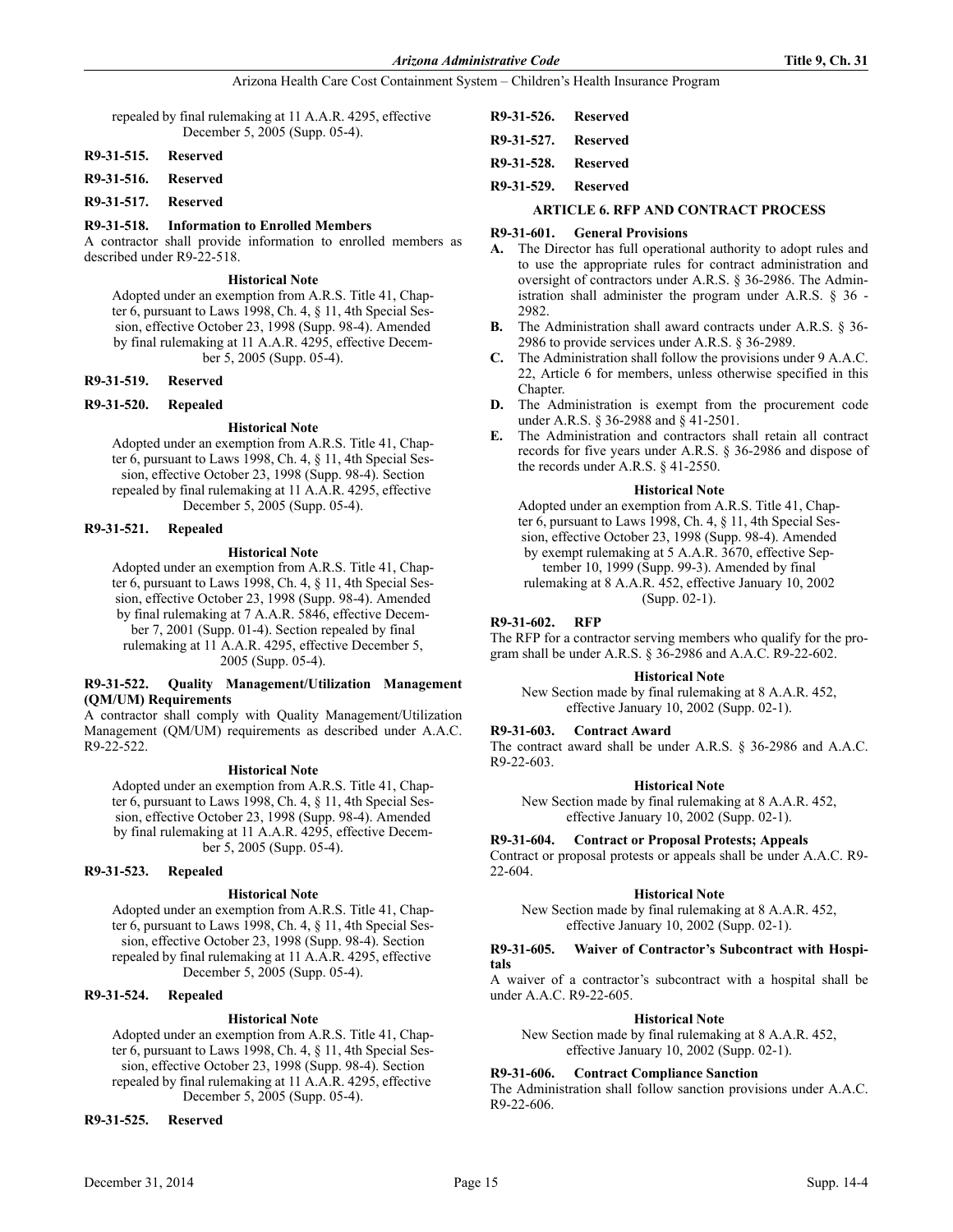# **Historical Note**

New Section made by final rulemaking at 8 A.A.R. 452, effective January 10, 2002 (Supp. 02-1).

# **ARTICLE 7. STANDARDS FOR PAYMENTS**

#### **R9-31-701. Standards for Payments Related Definitions**

Definitions. The words and phrases in this Article have the following meanings unless the context explicitly requires another meaning:

"Covered charges" means billed charges that represent medically necessary, reasonable, and customary items of expense for Title XXI-covered services that meet medical review criteria of the Administration or contractor.

"Medical review" means a review involving clinical judgment of a claim or a request for a service before or after it is paid or rendered to ensure that the services provided to the member are medically necessary and covered services and that the provider obtains required authorizations. The criteria for medical review are established by the contractor based on medical practice standards that are updated periodically to reflect changes in medical care.

"Outlier" means a hospital claim or encounter in which the Title XXI inpatient hospital days of care have operating costs per day that meet the criteria in A.A.C. R9-22-712.

"Tiered per diem" means a payment structure in which payment is made on a per-day basis depending upon the tier into which the Title XXI inpatient hospital day of care is assigned.

#### **Historical Note**

Adopted under an exemption from A.R.S. Title 41, Chapter 6, pursuant to Laws 1998, Ch. 4, § 11, 4th Special Session, effective October 23, 1998 (Supp. 98-4). Amended by final rulemaking at 8 A.A.R. 452, effective January 10, 2002 (Supp. 02-1). Section repealed; new Section made by final rulemaking at 13 A.A.R. 671, effective April 7, 2007 (Supp. 07-1).

# **R9-31-701.10.General Requirements**

The following Sections of A.A.C. Chapter 22, Articles 2 and 7 are applicable to reimbursement for AHCCCS-covered services provided to a member under the KidsCare program, except that the term "Children's Health Insurance Program Fund" shall be substituted for "AHCCCS fund" and "A.R.S. § 36-2986" shall be substituted for "A.R.S. § 36-2903:"

- 1. Scope of the Administration's and Contractor's Liability, R9-22-701.10;
- 2. Charges to Members, R9-22-702;
- 3. Payments by the Administration and Payments by Contractors, R9-22-703 and R9-22-705;
- 4. Payments for Newborns, R9-22-707;
- 5. Contractor's Liability to Hospitals for the Provision of Emergency and Post-stabilization Care, R9-22-709;
- 6. Payments for Non-hospital Services, R9-22-710;
- 7. Copayments, R9-22-711;
- 8. Specialty Contracts, R9-22-712(G)(3), R9-22-712.01(10) and Article 2;
- 9. Overpayment and Recovery of Indebtedness, R9-22-713;
- 10. Payments to Providers, R9-22-714;
- 11. Hospital Rate Negotiations, R9-22-715;
- 12. Contractor Performance Measure Outcomes, R9-22-719; and
- 13. Reinsurance, R9-22-720.

# **Historical Note**

New Section made by final rulemaking at 13 A.A.R. 671, effective April 7, 2007 (Supp. 07-1).

# **R9-31-702. Repealed**

# **Historical Note**

Adopted under an exemption from A.R.S. Title 41, Chapter 6, pursuant to Laws 1998, Ch. 4, § 11, 4th Special Session, effective October 23, 1998 (Supp. 98-4). Amended by final rulemaking at 8 A.A.R. 3350, effective July 15, 2002 (Supp. 02-3). Amended by final rulemaking at 11 A.A.R. 3246, effective October 1, 2005 (Supp. 05-3). Section repealed by final rulemaking at 13 A.A.R. 671, effective April 7, 2007 (Supp. 07-1).

# **R9-31-703. Repealed**

# **Historical Note**

Adopted under an exemption from A.R.S. Title 41, Chapter 6, pursuant to Laws 1998, Ch. 4, § 11, 4th Special Session, effective October 23, 1998 (Supp. 98-4). Amended by exempt rulemaking at 5 A.A.R. 3670, effective September 10, 1999 (Supp. 99-3). Amended by final rulemaking at 8 A.A.R. 3350, effective July 15, 2002 (Supp. 02-3). Section repealed by final rulemaking at 13 A.A.R. 671, effective April 7, 2007 (Supp. 07-1).

# **R9-31-704. Repealed**

# **Historical Note**

Adopted under an exemption from A.R.S. Title 41, Chapter 6, pursuant to Laws 1998, Ch. 4, § 11, 4th Special Session, effective October 23, 1998 (Supp. 98-4). Amended by final rulemaking at 8 A.A.R. 3350, effective July 15, 2002 (Supp. 02-3). Section repealed by final rulemaking at 13 A.A.R. 671, effective April 7, 2007 (Supp. 07-1).

# **R9-31-705. Repealed**

# **Historical Note**

Adopted under an exemption from A.R.S. Title 41, Chapter 6, pursuant to Laws 1998, Ch. 4, § 11, 4th Special Session, effective October 23, 1998 (Supp. 98-4). Amended by exempt rulemaking at 5 A.A.R. 3670, effective Sep-

tember 10, 1999 (Supp. 99-3). Amended by final rulemaking at 11 A.A.R. 3171, effective October 1, 2005 (Supp. 05-3). Section repealed by final rulemaking at 13 A.A.R. 671, effective April 7, 2007 (Supp. 07-1).

# **R9-31-706. Reserved**

# **R9-31-707. Repealed**

# **Historical Note**

Adopted under an exemption from A.R.S. Title 41, Chapter 6, pursuant to Laws 1998, Ch. 4, § 11, 4th Special Session, effective October 23, 1998 (Supp. 98-4). Section repealed by final rulemaking at 13 A.A.R. 671, effective April 7, 2007 (Supp. 07-1).

# **R9-31-708. Reserved**

# **R9-31-709. Repealed**

# **Historical Note**

Adopted under an exemption from A.R.S. Title 41, Chapter 6, pursuant to Laws 1998, Ch. 4, § 11, 4th Special Session, effective October 23, 1998 (Supp. 98-4). Amended by final rulemaking at 8 A.A.R. 452, effective January 10, 2002 (Supp. 02-1). Section repealed by final rulemaking at 13 A.A.R. 671, effective April 7, 2007 (Supp. 07- 1).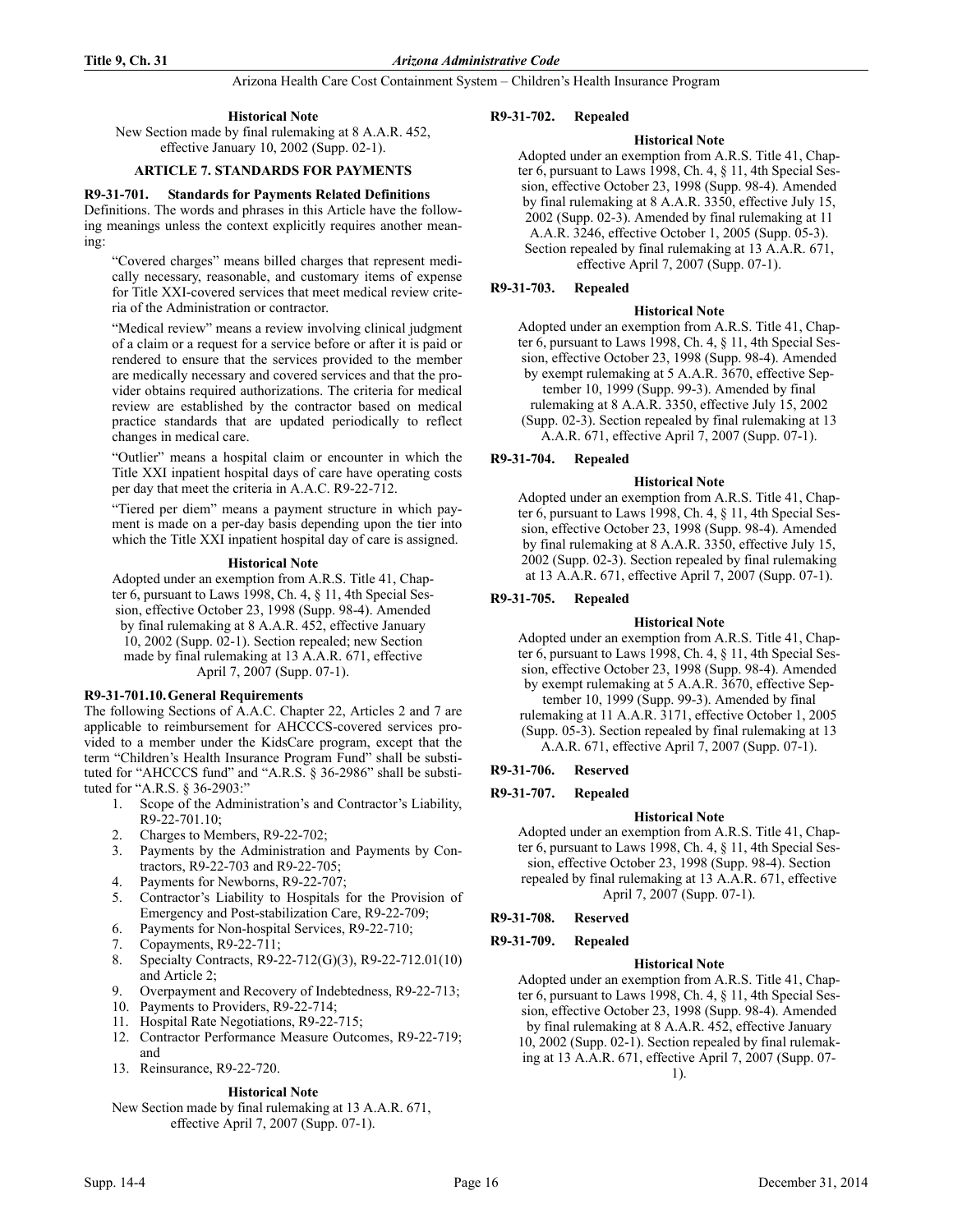# **R9-31-710. Repealed**

# **Historical Note**

New Section made by final rulemaking at 11 A.A.R. 3854, effective November 12, 2005 (Supp. 05-3). Section repealed by final rulemaking at 13 A.A.R. 671, effective April 7, 2007 (Supp. 07-1).

### **R9-31-711. Repealed**

#### **Historical Note**

Adopted under an exemption from A.R.S. Title 41, Chapter 6, pursuant to Laws 1998, Ch. 4, § 11, 4th Special Session, effective October 23, 1998 (Supp. 98-4). Amended by exempt rulemaking at 5 A.A.R. 3670, effective September 10, 1999 (Supp. 99-3). Amended by final rulemaking at 8 A.A.R. 3350, effective July 15, 2002 (Supp. 02-3). Amended by exempt rulemaking at 9 A.A.R. 4560, effective October 1, 2003 (Supp. 03-4). Section repealed by final rulemaking at 13 A.A.R. 671, effective April 7, 2007 (Supp. 07-1).

#### **R9-31-712. Reserved**

# **R9-31-713. Repealed**

#### **Historical Note**

Adopted under an exemption from A.R.S. Title 41, Chapter 6, pursuant to Laws 1998, Ch. 4, § 11, 4th Special Session, effective October 23, 1998 (Supp. 98-4). Amended by final rulemaking at 8 A.A.R. 3350, effective July 15, 2002 (Supp. 02-3). Section repealed by final rulemaking at 13 A.A.R. 671, effective April 7, 2007 (Supp. 07-1).

#### **R9-31-714. Repealed**

#### **Historical Note**

New Section made by final rulemaking at 8 A.A.R. 452, effective January 10, 2002 (Supp. 02-1). Section repealed by final rulemaking at 13 A.A.R. 671, effective April 7, 2007 (Supp. 07-1).

#### **R9-31-715. Repealed**

#### **Historical Note**

Adopted under an exemption from A.R.S. Title 41, Chapter 6, pursuant to Laws 1998, Ch. 4, § 11, 4th Special Session, effective October 23, 1998 (Supp. 98-4). Amended by final rulemaking at 11 A.A.R. 3171, effective October 1, 2005 (Supp. 05-3). Section repealed by final rulemaking at 13 A.A.R. 671, effective April 7, 2007 (Supp. 07-

1).

# **R9-31-716. Repealed**

#### **Historical Note**

Adopted under an exemption from A.R.S. Title 41, Chapter 6, pursuant to Laws 1998, Ch. 4, § 11, 4th Special Session, effective October 23, 1998 (Supp. 98-4). Amended by final rulemaking at 8 A.A.R. 452, effective January 10, 2002 (Supp. 02-1). Section repealed by final rulemaking at 13 A.A.R. 671, effective April 7, 2007 (Supp. 07- 1).

# **R9-31-717. Repealed**

# **Historical Note**

Adopted under an exemption from A.R.S. Title 41, Chapter 6, pursuant to Laws 1998, Ch. 4, § 11, 4th Special Session, effective October 23, 1998 (Supp. 98-4). Amended by exempt rulemaking at 5 A.A.R. 3670, effective September 10, 1999 (Supp. 99-3). Section repealed by final

rulemaking at 11 A.A.R. 3171, effective October 1, 2005 (Supp. 05-3).

### **R9-31-718. Repealed**

#### **Historical Note**

New Section made by final rulemaking at 8 A.A.R. 452, effective January 10, 2002 (Supp. 02-1). Section repealed by final rulemaking at 13 A.A.R. 671, effective April 7, 2007 (Supp. 07-1).

# **R9-31-719. Repealed**

#### **Historical Note**

New Section made by final rulemaking at 8 A.A.R. 3350, effective July 15, 2002 (Supp. 02-3). Section repealed by final rulemaking at 13 A.A.R. 671, effective April 7, 2007 (Supp. 07-1).

#### **ARTICLE 8. REPEALED**

*Article 8, consisting of Sections R9-31-801 through R9-31-803 and Exhibit A, repealed by final rulemaking at 10 A.A.R. 822, effective April 3, 2004. The subject matter of Article 8 is now in 9 A.A.C. 34 (Supp. 04-1).*

#### **R9-31-801. Repealed**

#### **Historical Note**

Adopted under an exemption from A.R.S. Title 41, Chapter 6, pursuant to Laws 1998, Ch. 4, § 11, 4th Special Session, effective October 23, 1998 (Supp. 98-4). Section repealed; new Section adopted by exempt rulemaking at 6 A.A.R. 3205, effective August 4, 2000 (Supp. 00-3). Section repealed by final rulemaking at 10 A.A.R. 822, effective April 3, 2004 (Supp. 04-1).

### **R9-31-802. Repealed**

#### **Historical Note**

Adopted under an exemption from A.R.S. Title 41, Chapter 6, pursuant to Laws 1998, Ch. 4, § 11, 4th Special Session, effective October 23, 1998 (Supp. 98-4). Section repealed; new Section adopted by exempt rulemaking at 6 A.A.R. 3205, effective August 4, 2000 (Supp. 00-3). Section repealed by final rulemaking at 10 A.A.R. 822, effective April 3, 2004 (Supp. 04-1).

# **R9-31-803. Repealed**

#### **Historical Note**

Adopted under an exemption from A.R.S. Title 41, Chapter 6, pursuant to Laws 1998, Ch. 4, § 11, 4th Special Session, effective October 23, 1998 (Supp. 98-4). Section repealed; new Section adopted by exempt rulemaking at 6 A.A.R. 3205, effective August 4, 2000 (Supp. 00-3). Section repealed by final rulemaking at 10 A.A.R. 822, effective April 3, 2004 (Supp. 04-1).

# **R9-31-804. Repealed**

#### **Historical Note**

Adopted under an exemption from A.R.S. Title 41, Chapter 6, pursuant to Laws 1998, Ch. 4, § 11, 4th Special Session, effective October 23, 1998 (Supp. 98-4). Section repealed by exempt rulemaking at 6 A.A.R. 3205, effective August 4, 2000 (Supp. 00-3).

# **Exhibit A. Repealed**

#### **Historical Note**

New Exhibit adopted by exempt rulemaking at 6 A.A.R. 3205, effective August 4, 2000 (Supp. 00-3). Exhibit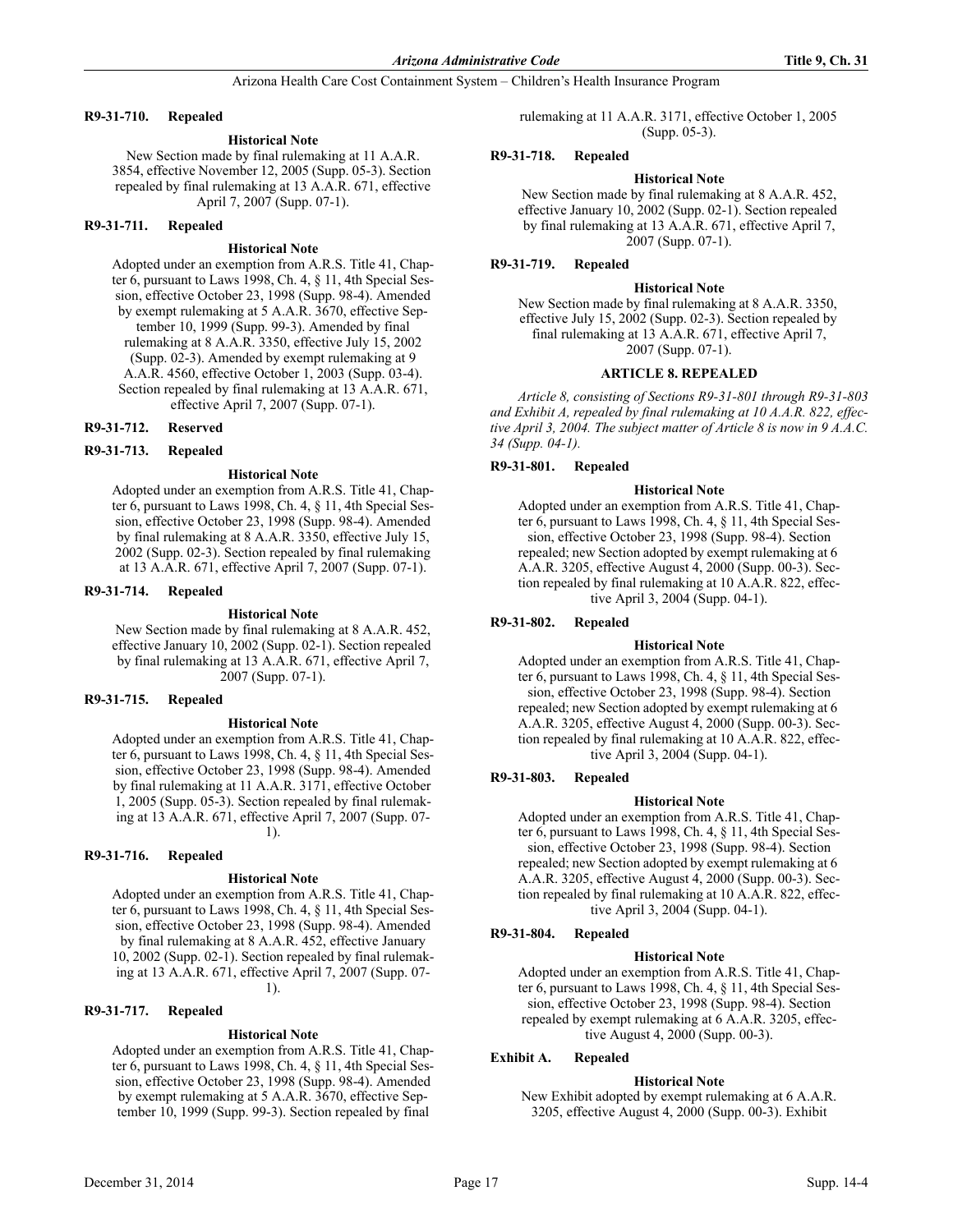#### **Title 9, Ch. 31** *Arizona Administrative Code*

### Arizona Health Care Cost Containment System – Children's Health Insurance Program

repealed by final rulemaking at 10 A.A.R. 822, effective April 3, 2004 (Supp. 04-1).

### **ARTICLE 9. REPEALED**

#### **R9-31-901. Repealed**

# **Historical Note**

Adopted under an exemption from A.R.S. Title 41, Chapter 6, pursuant to Laws 1998, Ch. 4, § 11, 4th Special Session, effective October 23, 1998 (Supp. 98-4). Section repealed by final rulemaking at 12 A.A.R. 4494, effective January 6, 2007 (Supp. 06-4).

#### **ARTICLE 10. FIRST- AND THIRD-PARTY LIABILITY AND RECOVERIES**

### **R9-31-1001. Definitions**

The definitions in A.R.S. § 36-2981, A.A.C. R9-22-1001, and A.A.C. R9-31-101 apply to this Article.

#### **Historical Note**

Adopted under an exemption from A.R.S. Title 41, Chapter 6, pursuant to Laws 1998, Ch. 4, § 11, 4th Special Session, effective October 23, 1998 (Supp. 98-4). Amended by exempt rulemaking at 5 A.A.R. 3670, effective September 10, 1999 (Supp. 99-3). Section repealed; new Section made by final rulemaking at 10 A.A.R. 1152, effective May 1, 2004 (Supp. 04-1).

### **R9-31-1002. General Provisions**

AHCCCS is the payor of last resort unless specifically prohibited by applicable state or federal law.

#### **Historical Note**

Adopted under an exemption from A.R.S. Title 41, Chapter 6, pursuant to Laws 1998, Ch. 4, § 11, 4th Special Session, effective October 23, 1998 (Supp. 98-4). Section repealed; new Section made by final rulemaking at 10 A.A.R. 1152, effective May 1, 2004 (Supp. 04-1).

#### **R9-31-1003. Cost Avoidance**

The provisions in A.A.C. R9-22-1003 apply to this Section except:

- 1. Replace the reference to "Article 2," with 9 A.A.C. 31, Article 2; and
- 2. This Section applies to Title XXI covered services.

#### **Historical Note**

New Section made by final rulemaking at 10 A.A.R. 1152, effective May 1, 2004 (Supp. 04-1).

#### **R9-31-1004. Member Participation**

The provisions in A.A.C. R9-22-1004 apply to this Section.

# **Historical Note**

New Section made by final rulemaking at 10 A.A.R. 1152, effective May 1, 2004 (Supp. 04-1).

#### **R9-31-1005. Collections**

The provisions in A.A.C. R9-22-1005 apply to this Section except:

- 1. Replace the reference to "Article 2," with 9 A.A.C. 31, Article 2;
- 2. This Section applies to Title XXI fee-for-service and reinsurance payments.

#### **Historical Note**

New Section made by final rulemaking at 10 A.A.R. 1152, effective May 1, 2004 (Supp. 04-1).

# **R9-31-1006. AHCCCS Monitoring Responsibilities**

With the exception of long-term care insurance, the provisions in A.A.C. R9-22-1006 apply to this Section.

**Historical Note**

New Section made by final rulemaking at 10 A.A.R. 1152, effective May 1, 2004 (Supp. 04-1).

**R9-31-1007. Notification for Perfection, Recording, and Assignment of Title XXI liens**

The provisions in A.A.C. R9-22-1007 apply to this Section.

**Historical Note**

New Section made by final rulemaking at 10 A.A.R. 1152, effective May 1, 2004 (Supp. 04-1).

**R9-31-1008. Notification Information for Liens**

The provisions in A.A.C. R9-22-1008 apply to this Section.

**Historical Note** New Section made by final rulemaking at 10 A.A.R.

1152, effective May 1, 2004 (Supp. 04-1).

**R9-31-1009. Notification of Health Insurance Information**

The provisions in A.A.C. R9-22-1009 apply to this Section.

**Historical Note**

New Section made by final rulemaking at 10 A.A.R. 1152, effective May 1, 2004 (Supp. 04-1).

#### **ARTICLE 11. CIVIL MONETARY PENALTIES AND ASSESSMENTS**

### **R9-31-1101. Basis for Civil Monetary Penalties and Assessments for Fraudulent Claims**

AHCCCS shall use the provisions in 9 A.A.C. 22, Article 11 for the determination and collection of penalties, assessments, and penalties and assessments.

#### **Historical Note**

Adopted under an exemption from A.R.S. Title 41, Chapter 6, pursuant to Laws 1998, Ch. 4, § 11, 4th Special Session, effective October 23, 1998 (Supp. 98-4). Amended by final rulemaking at 10 A.A.R. 3067, effective September 11, 2004 (Supp. 04-3).

# **R9-31-1102. Repealed**

# **Historical Note**

Adopted under an exemption from A.R.S. Title 41, Chapter 6, pursuant to Laws 1998, Ch. 4, § 11, 4th Special Session, effective October 23, 1998 (Supp. 98-4). Section repealed by final rulemaking at 10 A.A.R. 3067, effective September 11, 2004 (Supp. 04-3).

#### **R9-31-1103. Repealed**

#### **Historical Note**

Adopted under an exemption from A.R.S. Title 41, Chapter 6, pursuant to Laws 1998, Ch. 4, § 11, 4th Special Session, effective October 23, 1998 (Supp. 98-4). Section repealed by final rulemaking at 10 A.A.R. 3067, effective September 11, 2004 (Supp. 04-3).

### **R9-31-1104. Repealed**

### **Historical Note**

Adopted under an exemption from A.R.S. Title 41, Chapter 6, pursuant to Laws 1998, Ch. 4, § 11, 4th Special Session, effective October 23, 1998 (Supp. 98-4). Section repealed by final rulemaking at 10 A.A.R. 3067, effective September 11, 2004 (Supp. 04-3).

#### **ARTICLE 12. BEHAVIORAL HEALTH SERVICES**

#### **R9-31-1201. Requirements**

The requirements, services and definitions under Chapter 22, Article 2 and Article 12 apply to behavioral health services provided under this Article.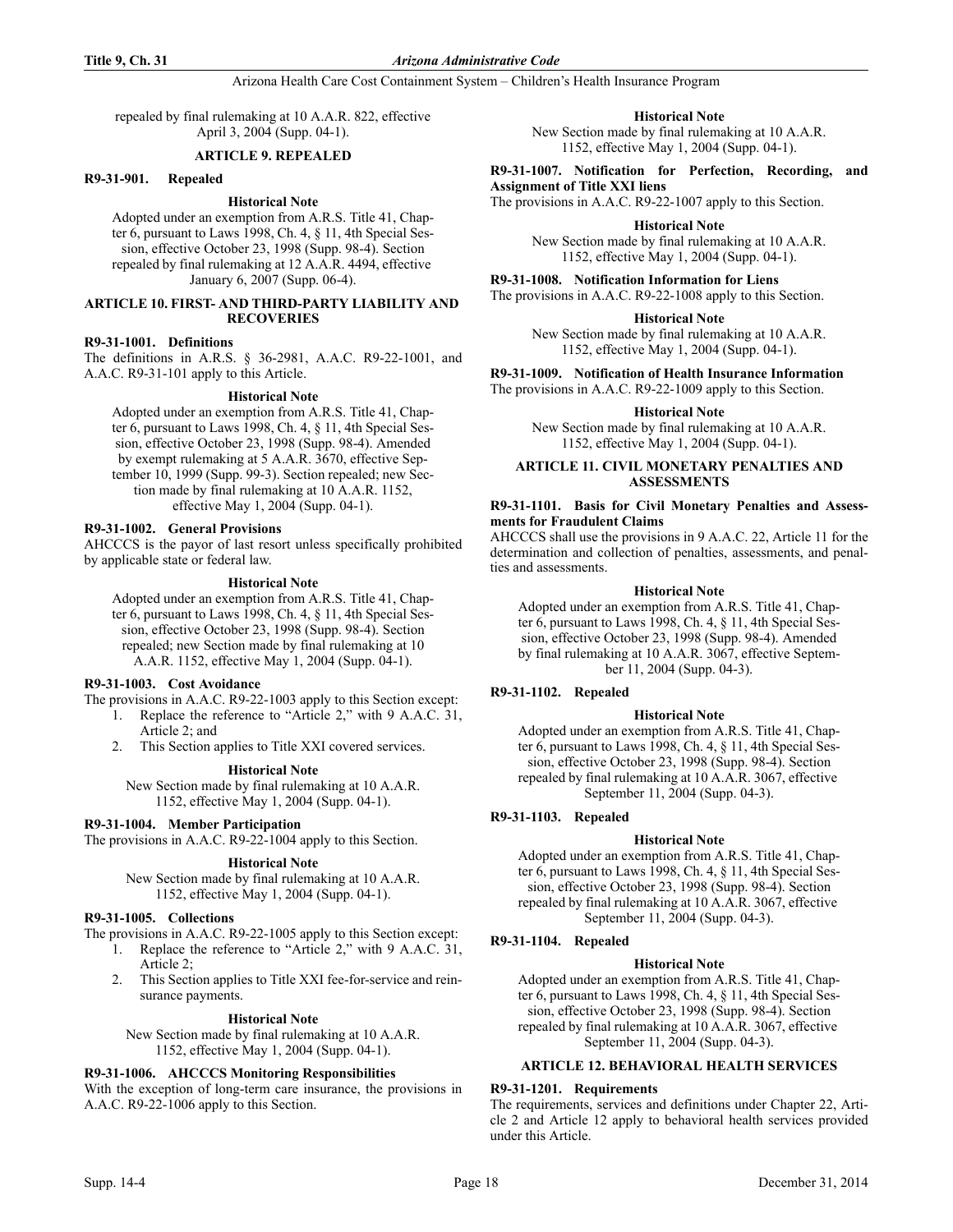# **Historical Note**

Adopted under an exemption from A.R.S. Title 41, Chapter 6, pursuant to Laws 1998, Ch. 4, § 11, 4th Special Session, effective October 23, 1998 (Supp. 98-4). Section repealed; new Section adopted by exempt rulemaking at 6 A.A.R. 282, effective December 16, 1999 (Supp. 99-4). Amended by exempt rulemaking at 7 A.A.R. 4740, effective October 1, 2001 (Supp. 01-3). Amended by final rulemaking at 13 A.A.R. 1103, effective May 5, 2007 (Supp. 07-1). Amended by final rulemaking at 20 A.A.R. 3128, effective January 4, 2015 (Supp. 14-4).

# **R9-31-1202. Repealed**

# **Historical Note**

Adopted under an exemption from A.R.S. Title 41, Chapter 6, pursuant to Laws 1998, Ch. 4, § 11, 4th Special Session, effective October 23, 1998 (Supp. 98-4). Section repealed; new Section adopted by exempt rulemaking at 6 A.A.R. 282, effective December 16, 1999 (Supp. 99-4). Amended by exempt rulemaking at 7 A.A.R. 4740, effective October 1, 2001 (Supp. 01-3). Amended by final rulemaking at 13 A.A.R. 1103, effective May 5, 2007 (Supp. 07-1). Section repealed by final rulemaking at 20 A.A.R. 3128, effective January 4, 2015 (Supp. 14-4).

# **R9-31-1203. Repealed**

# **Historical Note**

Adopted under an exemption from A.R.S. Title 41, Chapter 6, pursuant to Laws 1998, Ch. 4, § 11, 4th Special Session, effective October 23, 1998 (Supp. 98-4). Section repealed; new Section adopted by exempt rulemaking at 6 A.A.R. 282, effective December 16, 1999 (Supp. 99-4). Amended by exempt rulemaking at 7 A.A.R. 4740, effective October 1, 2001 (Supp. 01-3). Amended by final rulemaking at 13 A.A.R. 1103, effective May 5, 2007 (Supp. 07-1). Section repealed by final rulemaking at 20 A.A.R. 3128, effective January 4, 2015 (Supp. 14-4).

# **R9-31-1204. Repealed**

# **Historical Note**

Adopted under an exemption from A.R.S. Title 41, Chapter 6, pursuant to Laws 1998, Ch. 4, § 11, 4th Special Session, effective October 23, 1998 (Supp. 98-4). Section repealed; new Section adopted by exempt rulemaking at 6 A.A.R. 282, effective December 16, 1999 (Supp. 99-4). Amended by exempt rulemaking at 7 A.A.R. 4740, effective October 1, 2001 (Supp. 01-3). Amended by final rulemaking at 13 A.A.R. 1103, effective May 5, 2007 (Supp. 07-1). Section repealed by final rulemaking at 20 A.A.R. 3128, effective January 4, 2015 (Supp. 14-4).

# **R9-31-1205. Repealed**

# **Historical Note**

Adopted under an exemption from A.R.S. Title 41, Chapter 6, pursuant to Laws 1998, Ch. 4, § 11, 4th Special Session, effective October 23, 1998 (Supp. 98-4). Section repealed; new Section adopted by exempt rulemaking at 6 A.A.R. 282, effective December 16, 1999 (Supp. 99-4). Amended by exempt rulemaking at 7 A.A.R. 4740, effective October 1, 2001 (Supp. 01-3). Amended by final rulemaking at 7 A.A.R. 5846, effective December 7, 2001 (Supp. 01-4). Amended by final rulemaking at 13 A.A.R. 1103, effective May 5, 2007 (Supp. 07-1). Section

repealed by final rulemaking at 20 A.A.R. 3128, effective January 4, 2015 (Supp. 14-4).

# **R9-31-1206. Repealed**

# **Historical Note**

Adopted under an exemption from A.R.S. Title 41, Chapter 6, pursuant to Laws 1998, Ch. 4, § 11, 4th Special Session, effective October 23, 1998 (Supp. 98-4). Section repealed; new Section adopted by exempt rulemaking at 6 A.A.R. 282, effective December 16, 1999 (Supp. 99-4). Amended by exempt rulemaking at 7 A.A.R. 4740, effective October 1, 2001 (Supp. 01-3). Amended by final rulemaking at 13 A.A.R. 1103, effective May 5, 2007 (Supp. 07-1). Section repealed by final rulemaking at 20 A.A.R. 3128, effective January 4, 2015 (Supp. 14-4).

# **R9-31-1207. Repealed**

# **Historical Note**

Adopted under an exemption from A.R.S. Title 41, Chapter 6, pursuant to Laws 1998, Ch. 4, § 11, 4th Special Session, effective October 23, 1998 (Supp. 98-4). Section repealed; new Section adopted by exempt rulemaking at 6 A.A.R. 282, effective December 16, 1999 (Supp. 99-4). Amended by final rulemaking at 7 A.A.R. 5846, effective December 7, 2001 (Supp. 01-4). Amended by final rulemaking at 13 A.A.R. 1103, effective May 5, 2007 (Supp. 07-1). Section repealed by final rulemaking at 20 A.A.R. 3128, effective January 4, 2015 (Supp. 14-4).

# **R9-31-1208. Repealed**

#### **Historical Note**

New Section adopted by exempt rulemaking at 6 A.A.R. 282, effective December 16, 1999 (Supp. 99-4). Amended by exempt rulemaking at 6 A.A.R. 3205, effective August 4, 2000 (Supp. 00-3). Section repealed by final rulemaking at 13 A.A.R. 1103, effective May 5, 2007 (Supp. 07-1).

# **ARTICLE 13. REPEALED**

*Article 13, consisting of Sections R9-31-1301 through R9-31- 1309, repealed by final rulemaking at 10 A.A.R. 822, effective April 3, 2004. The subject matter of Article 13 is now in 9 A.A.C. 34 (Supp. 04-1).*

# **R9-31-1301. Repealed**

# **Historical Note**

Adopted under an exemption from A.R.S. Title 41, Chapter 6, pursuant to Laws 1998, Ch. 4, § 11, 4th Special Session, effective October 23, 1998 (Supp. 98-4). Amended by exempt rulemaking at 6 A.A.R. 3205, effective August 4, 2000 (Supp. 00-3). Section repealed by final rulemaking at 10 A.A.R. 822, effective April 3, 2004 (Supp. 04-1).

# **R9-31-1302. Repealed**

# **Historical Note**

Adopted under an exemption from A.R.S. Title 41, Chapter 6, pursuant to Laws 1998, Ch. 4, § 11, 4th Special Session, effective October 23, 1998 (Supp. 98-4). Amended by exempt rulemaking at 6 A.A.R. 3205, effective August 4, 2000 (Supp. 00-3). Section repealed by final rulemaking at 10 A.A.R. 822, effective April 3, 2004 (Supp. 04-1).

# **R9-31-1303. Repealed**

# **Historical Note**

Adopted under an exemption from A.R.S. Title 41, Chapter 6, pursuant to Laws 1998, Ch. 4, § 11, 4th Special Session, effective October 23, 1998 (Supp. 98-4). Amended by exempt rulemaking at 6 A.A.R. 3205, effective August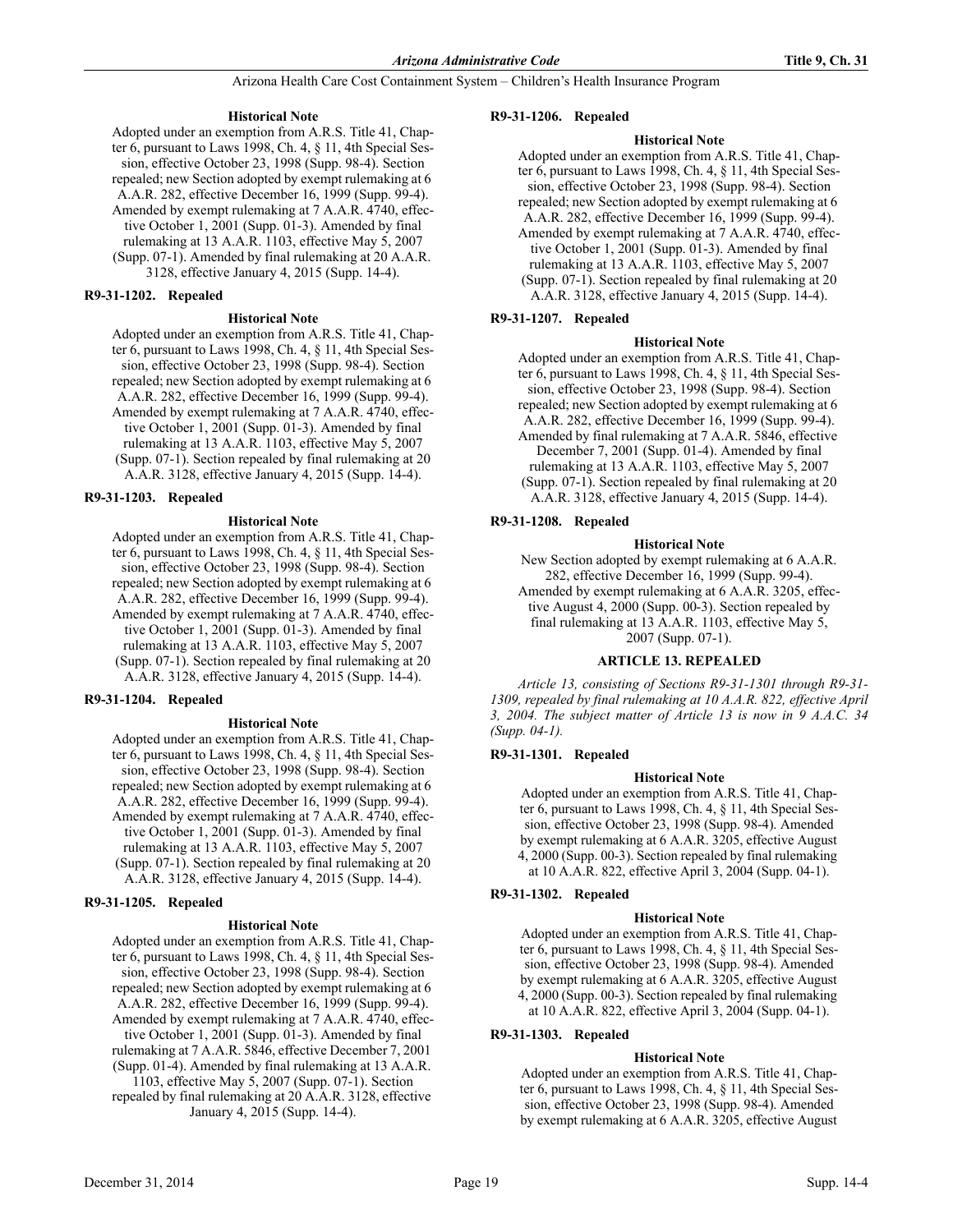4, 2000 (Supp. 00-3). Section repealed by final rulemaking at 10 A.A.R. 822, effective April 3, 2004 (Supp. 04-1).

# **R9-31-1304. Repealed**

# **Historical Note**

Adopted under an exemption from A.R.S. Title 41, Chapter 6, pursuant to Laws 1998, Ch. 4, § 11, 4th Special Session, effective October 23, 1998 (Supp. 98-4). Amended by exempt rulemaking at 6 A.A.R. 3205, effective August 4, 2000 (Supp. 00-3). Section repealed by final rulemaking at 10 A.A.R. 822, effective April 3, 2004 (Supp. 04-1).

# **R9-31-1305. Repealed**

#### **Historical Note**

Adopted under an exemption from A.R.S. Title 41, Chapter 6, pursuant to Laws 1998, Ch. 4, § 11, 4th Special Session, effective October 23, 1998 (Supp. 98-4). Amended by exempt rulemaking at 6 A.A.R. 3205, effective August 4, 2000 (Supp. 00-3). Section repealed by final rulemaking at 10 A.A.R. 822, effective April 3, 2004 (Supp. 04-1).

#### **R9-31-1306. Repealed**

#### **Historical Note**

Adopted under an exemption from A.R.S. Title 41, Chapter 6, pursuant to Laws 1998, Ch. 4, § 11, 4th Special Session, effective October 23, 1998 (Supp. 98-4). Amended by exempt rulemaking at 6 A.A.R. 3205, effective August 4, 2000 (Supp. 00-3). Section repealed by final rulemaking at 10 A.A.R. 822, effective April 3, 2004 (Supp. 04-1).

#### **R9-31-1307. Repealed**

#### **Historical Note**

Adopted under an exemption from A.R.S. Title 41, Chapter 6, pursuant to Laws 1998, Ch. 4, § 11, 4th Special Session, effective October 23, 1998 (Supp. 98-4). Amended by exempt rulemaking at 6 A.A.R. 3205, effective August 4, 2000 (Supp. 00-3). Section repealed by final rulemaking at 10 A.A.R. 822, effective April 3, 2004 (Supp. 04-1).

# **R9-31-1308. Repealed**

#### **Historical Note**

Adopted under an exemption from A.R.S. Title 41, Chapter 6, pursuant to Laws 1998, Ch. 4, § 11, 4th Special Session, effective October 23, 1998 (Supp. 98-4). Amended by exempt rulemaking at 6 A.A.R. 3205, effective August 4, 2000 (Supp. 00-3). Section repealed by final rulemaking at 10 A.A.R. 822, effective April 3, 2004 (Supp. 04-1).

# **R9-31-1309. Repealed**

# **Historical Note**

Adopted under an exemption from A.R.S. Title 41, Chapter 6, pursuant to Laws 1998, Ch. 4, § 11, 4th Special Session, effective October 23, 1998 (Supp. 98-4). Amended by exempt rulemaking at 6 A.A.R. 3205, effective August 4, 2000 (Supp. 00-3). Section repealed by final rulemaking at 10 A.A.R. 822, effective April 3, 2004 (Supp. 04-1).

# **ARTICLE 14. PREMIUMS FOR A CHILD DETERMINED ELIGIBLE UNDER ARTICLE 3**

# **R9-31-1401. Purpose**

This Article contains the requirements for the payment of a premium for a child determined eligible under Article 3 of this Chapter to the Administration by a member and the processing of a premium by the Administration.

# **Historical Note**

New Section adopted by exempt rulemaking at 5 A.A.R. 3670, effective September 10, 1999 (Supp. 99-3). Section repealed; new Section made by exempt rulemaking at 8 A.A.R. 5007, effective January 1, 2003 (Supp. 02-4). Amended by exempt rulemaking at 11 A.A.R. 477, effective January 1, 2005 (Supp. 04-4).

#### **R9-31-1402. Premium Amount for a Member who is a Child Determined Eligible Under Article 3 of this Chapter**

- **A.** For the purposes of this Article, a premium is a monthly amount that an enrolled member pays to the Administration to remain eligible for Title XXI.
- **B.** When the household income is greater than the income limit described under R9-22-1427(D) and less than or equal to 150 percent of the FPL, the monthly premium is \$10 for one eligible child and \$15 for two or more eligible children.
- **C.** When household income is greater than 150 percent of the FPL and less than or equal to 175 percent of the FPL, the monthly premium payment is \$40 for one eligible child and \$60 for two or more eligible children.
- **D.** When household income is greater than 175 percent of the FPL and less than or equal to 200 percent of the FPL, the monthly premium is \$50 for one eligible child and \$70 for two or more eligible children.
- **E.** A household's premium payments as specified in this Section shall not exceed five percent of a household's gross income.
- **F.** A member's newborn is enrolled immediately upon the Administration receiving notification of the child's birth. Upon enrollment, the household's premium is redetermined.
- **G.** To remain eligible, the premium amount shall be paid according to this Article.
- **H.** American Indians are exempt from paying premiums.

# **Historical Note**

New Section adopted by exempt rulemaking at 5 A.A.R. 3670, effective September 10, 1999 (Supp. 99-3). Amended by exempt rulemaking at 8 A.A.R. 5007, effective January 1, 2003 (Supp. 02-4). Amended by exempt rulemaking at 9 A.A.R. 4560, effective October 1, 2003 (Supp. 03-4). Amended by exempt rulemaking at 10 A.A.R. 504, effective February 1, 2004 (Supp. 04-1). Amended by exempt rulemaking at 10 A.A.R. 2887, effective July 1, 2004 (Supp. 04-2). Amended by exempt rulemaking at 11 A.A.R. 477, effective January 1, 2005 (Supp. 04-4). Amended by exempt rulemaking at 12 A.A.R. 4900, effective January 1, 2007 (Supp. 06-4). Amended by exempt rulemaking at 15 A.A.R. 876, effective June 1, 2009 (Supp. 09-2). Amended by final rulemaking at 20 A.A.R. 248, effective January 7, 2014 (Supp. 14-1).

# **R9-31-1403. Repealed**

# **Historical Note**

New Section adopted by exempt rulemaking at 5 A.A.R. 3670, effective September 10, 1999 (Supp. 99-3). Amended by final rulemaking at 7 A.A.R. 5846, effective December 7, 2001 (Supp. 01-4). Section repealed by exempt rulemaking at 8 A.A.R. 5007, effective January 1, 2003 (Supp. 02-4).

**R9-31-1404. Hardship Exemption for a Member who is a Child Determined Eligible Under Article 3 of This Chapter A.** Definitions. The following definitions apply to this Section:

1. "Major expense" means the expense is more than 10 percent of the household's countable income under R9-31- 304.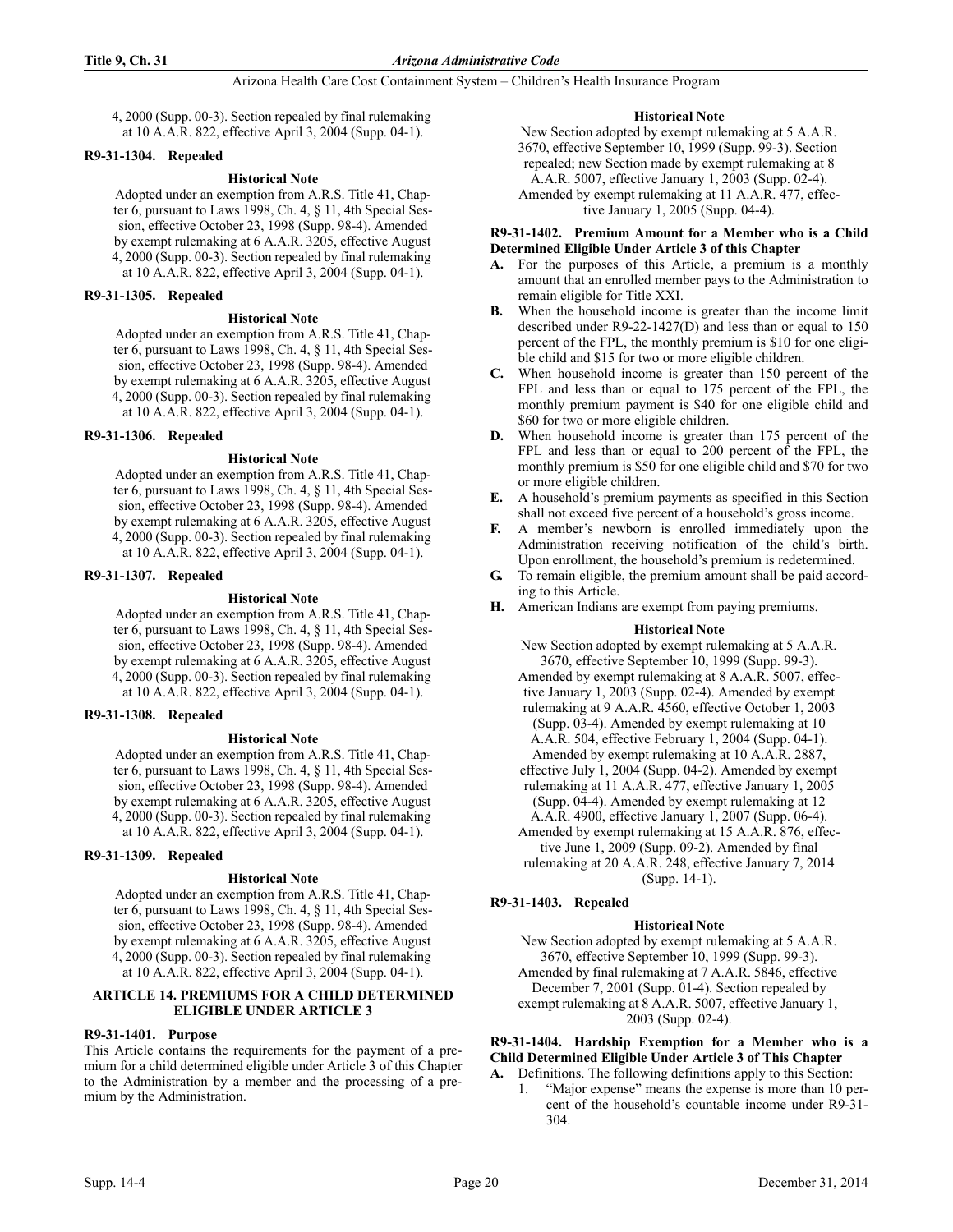- 2. "Medically necessary" has the same meaning as defined in A.A.C. R9-22-101.
- **B.** Hardship exemption. The Administration shall provide information to the head of household regarding the request for a hardship exemption. The Administration shall grant a hardship exemption from the disenrollment requirements under A.R.S. § 36-2982 for a household who:
	- 1. Is no longer able to pay the premium due to one of the hardship criteria in subsection (C), and
	- 2. Submits a written request for a hardship exemption and provides all necessary written information at the time of request.
- **C.** Hardship criteria. To be eligible for a hardship exemption, a household shall have:
	- 1. Medically necessary expenses or health insurance premiums that:
		- a. Are not covered under Medicaid or other insurance, and
		- b. Exceed 10 percent of the household's countable income under R9-31-304;
	- 2. Unanticipated major expense, related to maintaining a residence for the household or transportation for work;
	- 3. A combination of medically necessary expenses under subsection  $(C)(1)$  and unanticipated major expenses under subsection  $(C)(2)$  that exceed 10 percent of the household's countable income under R9-31-304; or
	- Experienced the death of a household member during the month the premium was not paid.
- **D.** Written hardship exemption request. The Administration shall not consider a hardship exemption unless the Administration receives the written request and information under subsection (C) by the due date specified in the Administration's notice that explains the undue hardship exemption requirements.
- **E.** Notification. The Administration shall notify the head of household of the approval or denial of the request for exemption and discontinuance under R9-31-310, no later than 10 days from the date the Administration received the request.
- **F.** Appeal and Request for hearing. The head of household may appeal and request a hearing concerning the discontinuance and denial of the hardship exemption.

# **Historical Note**

New Section adopted by exempt rulemaking at 5 A.A.R. 3670, effective September 10, 1999 (Supp. 99-3). Former Section R9-31-1404 renumbered to R9-31-1405; new Section R9-31-1404 made by final rulemaking at 7 A.A.R. 5846, effective December 7, 2001 (Supp. 01-4). Amended by exempt rulemaking at 8 A.A.R. 5007, effective January 1, 2003 (Supp. 02-4). Amended by exempt rulemaking at 11 A.A.R. 477, effective January 1, 2005

(Supp. 04-4).

# **R9-31-1405. Repealed**

# **Historical Note**

New Section adopted by exempt rulemaking at 5 A.A.R. 3670, effective September 10, 1999 (Supp. 99-3). Former Section R9-31-1405 renumbered to R9-31-1406; new Section R9-31-1405 renumbered from R9-31-1404 and amended by final rulemaking at 7 A.A.R. 5846, effective December 7, 2001 (Supp. 01-4). Section repealed by exempt rulemaking at 8 A.A.R. 5007, effective January 1, 2003 (Supp. 02-4).

#### **R9-31-1406. Repealed**

# **Historical Note**

New Section adopted by exempt rulemaking at 5 A.A.R. 3670, effective September 10, 1999 (Supp. 99-3). Former

Section R9-31-1406 renumbered to R9-31-1407; new Section R9-31-1406 renumbered from R9-31-1405 and amended by final rulemaking at 7 A.A.R. 5846, effective December 7, 2001 (Supp. 01-4). Section repealed by exempt rulemaking at 8 A.A.R. 5007, effective January 1, 2003 (Supp. 02-4).

# **R9-31-1407. Repealed**

# **Historical Note**

Renumbered from R9-31-1406 and amended by final rulemaking at 7 A.A.R. 5846, effective December 7, 2001 (Supp. 01-4). Section repealed by exempt rulemaking at 8 A.A.R. 5007, effective January 1, 2003 (Supp. 02-4).

# **R9-31-1408. Repealed**

#### **Historical Note**

New Section made by exempt rulemaking at 8 A.A.R. 5007, effective January 1, 2003 (Supp. 02-4). Section repealed by exempt rulemaking at 11 A.A.R. 477, effective January 1, 2005 (Supp. 04-4).

# **R9-31-1409. Payment Due Date for Current Month**

The monthly premium payment is due on the 15th day of the month for coverage of that month. This would be considered a current payment.

#### **Historical Note**

New Section made by exempt rulemaking at 8 A.A.R. 5007, effective January 1, 2003 (Supp. 02-4). Amended by exempt rulemaking at 11 A.A.R. 477, effective January 1, 2005 (Supp. 04-4).

### **R9-31-1410. Payment Received Date**

A payment is considered received on the date that the Administration receives and credits the payment to the member's account.

#### **Historical Note**

New Section made by exempt rulemaking at 8 A.A.R. 5007, effective January 1, 2003 (Supp. 02-4).

#### **R9-31-1411. Past Due Payment**

- **A.** Past due payment date. A payment is considered past due if the Administration receives the payment after the 15th day of the month.
- **B.** Payment not received. If payment for a month is not received in full by the last working day of the month in which the payment is due, the Administration shall include the past and current due amounts in the next billing statement.

#### **Historical Note**

New Section made by exempt rulemaking at 8 A.A.R. 5007, effective January 1, 2003 (Supp. 02-4). Amended by exempt rulemaking at 11 A.A.R. 477, effective January 1, 2005 (Supp. 04-4).

#### **R9-31-1412. Payment Type**

A premium shall be paid to the Administration by a:

- 1. Cashier's check,
- 2. Personal check,
- 3. Money order,
- Electronic debit, or
- 5. Other form approved by the Administration.

#### **Historical Note**

New Section made by exempt rulemaking at 8 A.A.R. 5007, effective January 1, 2003 (Supp. 02-4). Amended by exempt rulemaking at 11 A.A.R. 477, effective January 1, 2005 (Supp. 04-4).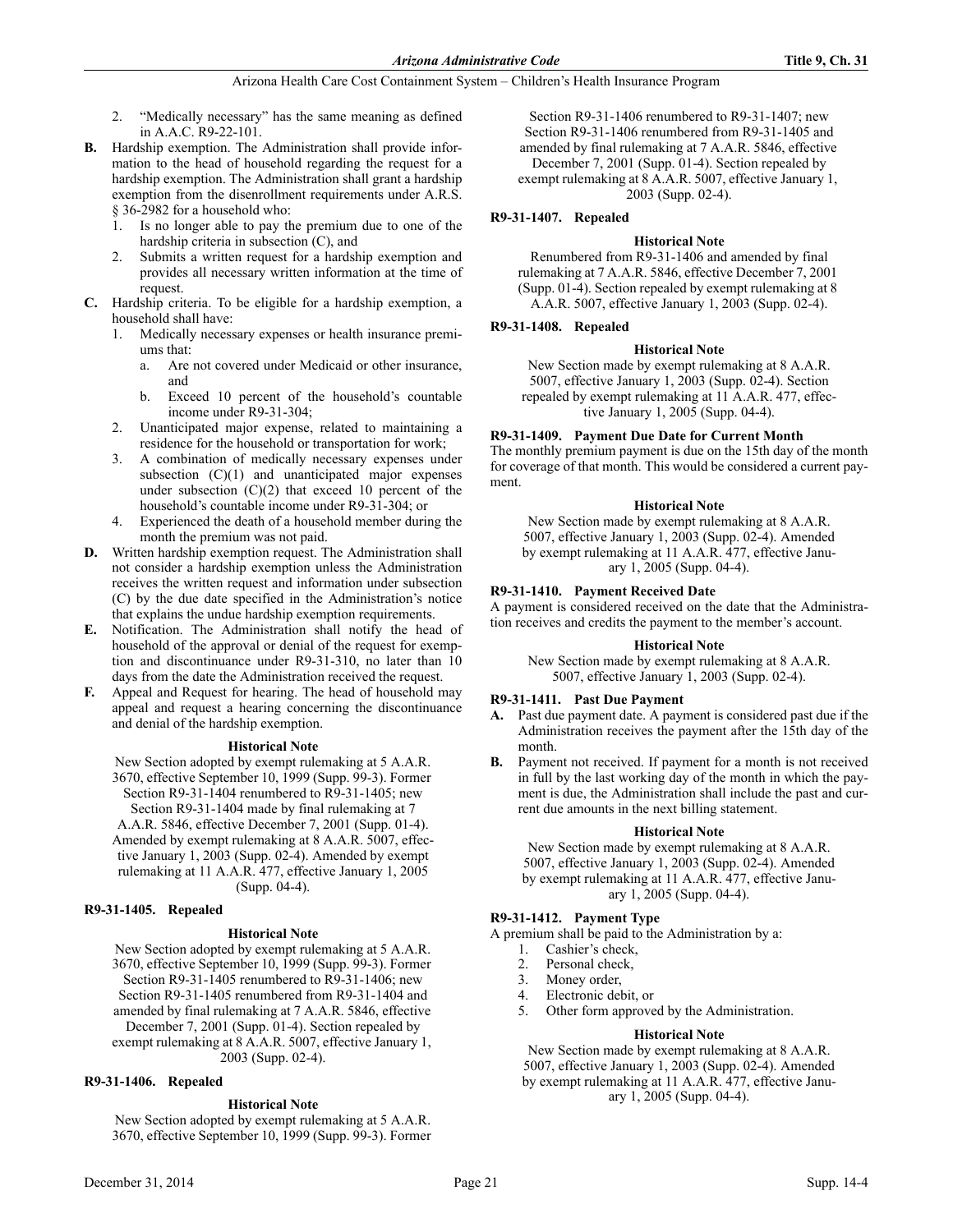# **R9-31-1413. Returned Check**

The Administration shall not accept a personal check when the premium has been previously paid with a personal check that was returned to the Administration because of insufficient funds.

# **Historical Note**

New Section made by exempt rulemaking at 8 A.A.R. 5007, effective January 1, 2003 (Supp. 02-4).

# **R9-31-1414. Payment In Advance**

A premium may be paid in advance.

# **Historical Note**

New Section made by exempt rulemaking at 8 A.A.R. 5007, effective January 1, 2003 (Supp. 02-4).

# **R9-31-1415. Reimbursement of a Premium**

- **A.** A premium paid in advance is nonrefundable, unless the member is disenrolled at least 15 days prior to the month of coverage.
- **B.** A premium paid during an appeal and request for hearing process is applied as specified in R9-31-1419.

# **Historical Note**

New Section made by exempt rulemaking at 8 A.A.R. 5007, effective January 1, 2003 (Supp. 02-4). Amended by exempt rulemaking at 9 A.A.R. 4560, effective October 1, 2003 (Supp. 03-4). Amended by exempt rulemaking at 11 A.A.R. 477, effective January 1, 2005 (Supp.  $(04-4)$ .

# **R9-31-1416. Allocation of Payment for an Eligible Member**

Except for payments specified in R9-31-1419 of this Article, all payments received for eligible members shall first be applied to any past due amounts for prior months owed to the Administration for a child determined eligible under Article 3 of this Chapter. Any remaining amounts shall then be applied to the amount due for the current month for a child eligible under Article 3 of this Chapter.

# **Historical Note**

New Section made by exempt rulemaking at 8 A.A.R. 5007, effective January 1, 2003 (Supp. 02-4). Amended by exempt rulemaking at 11 A.A.R. 477, effective January 1, 2005 (Supp. 04-4). Amended by final rulemaking at 20 A.A.R. 248, effective January 7, 2014 (Supp. 14-1).

# **R9-31-1417. Change in Premium Amount**

- **A.** When there is a decrease in the premium amount and the change is processed by the 25th day of the month, then the effective date of the change shall begin on first day following the month in which the amount of the premium change is processed.
- **B.** When there is a decrease in the premium amount and the change is processed after the 25th day of the month, then the effective date of the change shall begin on the first day of the second month in which the amount of the premium change is processed.
- **C.** When there is an increase in the premium amount, the effective date of the change shall begin with the first month following advance notice of at least ten days.

# **Historical Note**

New Section made by exempt rulemaking at 8 A.A.R. 5007, effective January 1, 2003 (Supp. 02-4). Amended by exempt rulemaking at 11 A.A.R. 477, effective January 1, 2005 (Supp. 04-4).

# **R9-31-1418. Discontinuance for Failure to Pay Premium**

**A.** Discontinuance notice. The Administration shall send an adverse action notice to discontinue eligibility if the Administration does not receive the past and current due premium amounts by the 15th day of the current month. The Administration shall follow the discontinuance notice requirements under R9-31-310(B).

- **B.** Discontinuance rescinded. The Administration shall rescind the discontinuance and continue eligibility if the past due amount for at least one prior month is received by the Administration in full before the effective date of the discontinuance.
- **C.** Discontinuance of eligibility. Except as provided in R9-31- 1419, the Administration shall discontinue eligibility on the effective date of the discontinuance if the past due amount for at least one prior month is not received by the Administration in full before the effective date of the discontinuance.
- **D.** Notwithstanding subsection (A), the Administration shall not discontinue eligibility for the enrolled members of the household until the Administration has not received, by the 15th day of the month in which the Administration sends the adverse action notice, premium amounts due for the past two months and the current month for persons who:
	- 1. Have been continuously eligible since June 2004,
	- 2. Were required to pay a premium under R9-31-1402(B) for the month of July 2004,
	- 3. Were required to pay any premium under R9-31-1402 for the month of August 2004, and
	- 4. As of August 31, 2004, had not paid the premiums required for July 2004 and August 2004.

# **Historical Note**

New Section made by exempt rulemaking at 8 A.A.R. 5007, effective January 1, 2003 (Supp. 02-4). Amended

by exempt rulemaking at 10 A.A.R. 3895, effective August 30, 2004 (Supp. 04-3). Amended by exempt

rulemaking at 10 A.A.R. 4268, effective October 1, 2004 (Supp. 04-3). Amended by exempt rulemaking at 11 A.A.R. 477, effective January 1, 2005 (Supp. 04-4).

# **R9-31-1419. Premium Payment During the Appeal and Request for Hearing Process**

- **A.** Discontinuance of eligibility. To receive coverage from the time an appeal and request for hearing is filed for a discontinuance of eligibility until a Director's decision is made.
	- 1. A member shall:
		- a. File an appeal and request for hearing prior to the effective date of the discontinuance.
		- b. Submit the full monthly premium amount to the Administration prior to the date of the discontinuance, and
		- c. Continue to pay the full monthly premium amount each month during the hearing process.
	- 2. Failure of the member to pay the full premium shall result in the loss of eligibility effective the first of the next month.
	- 3. If the decision is upheld, the Administration shall not refund any premium amounts that have been paid during the hearing process.
- **B.** Increase in premium amount. To stop the Administration from increasing the premium amount from the time an appeal and request for hearing is filed until a Director's decision is made.
	- 1. A member shall file an appeal and request for hearing prior to the effective date of the action. The member shall pay the lower premium amount until the decision is made.
	- 2. If the decision to increase the premium is upheld, the member shall be responsible for paying the higher premium retroactively from the proposed effective date of the increase in the premium amount that is being appealed.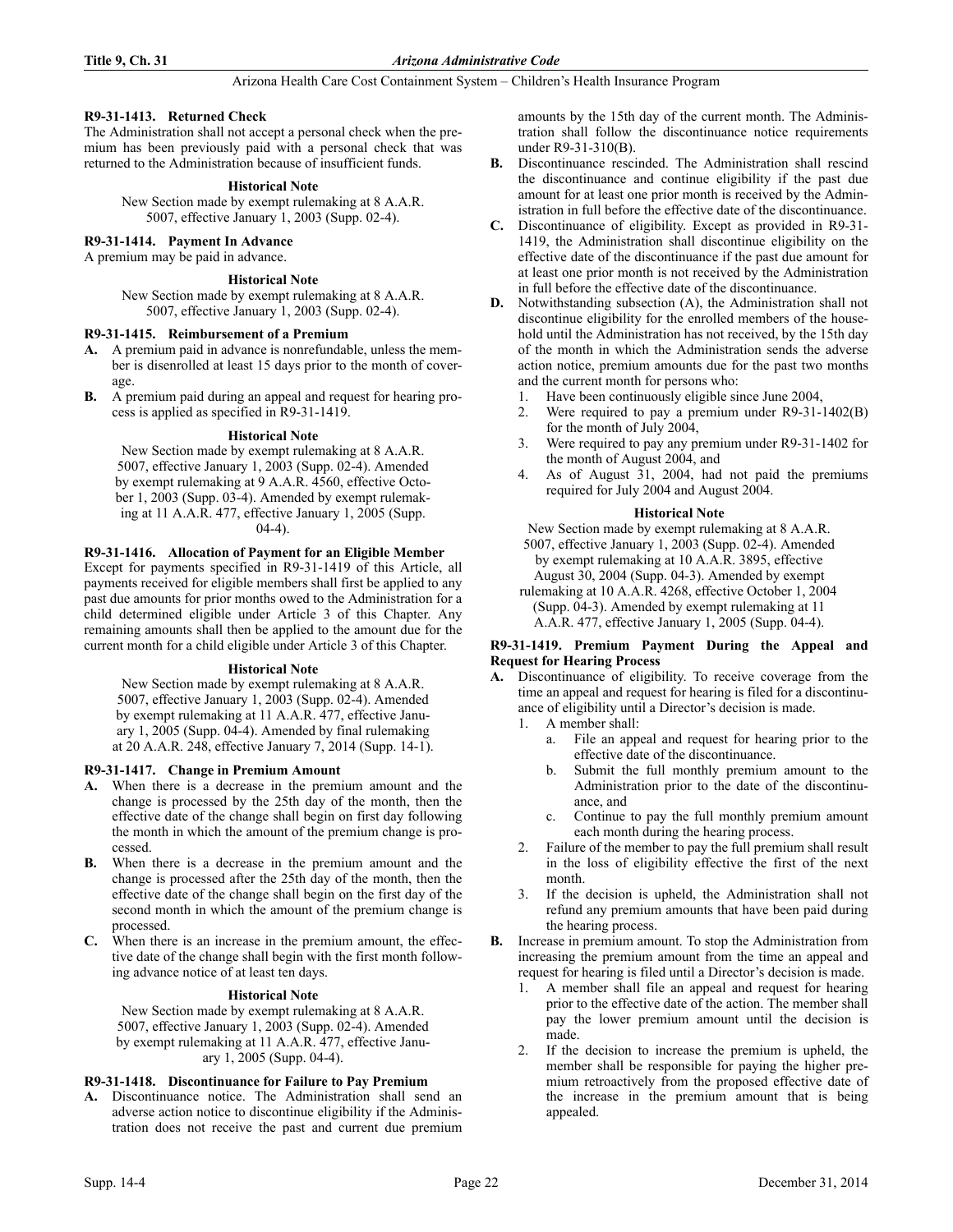- **C.** Imposition of a premium. To receive coverage from the time an appeal and request for hearing is filed for an imposition of a premium until a Director's decision is made.
	- 1. A member shall file an appeal and request for hearing in accordance with the time-frame as specified in R9-34- 107.
	- 2. A member shall pay the premium as billed by the Administration.
	- 3. If the decision determines the imposition of the premium is incorrect then the premium will be refunded to the member.
- **D.** Method of payment. To continue coverage a member shall pay the premium by:
	- 1. Cashier's check,
	- 2. Money order, or
	- 3. Other form approved by the Administration.

# **Historical Note**

New Section made by exempt rulemaking at 8 A.A.R. 5007, effective January 1, 2003 (Supp. 02-4). Amended by exempt rulemaking at 11 A.A.R. 477, effective January 1, 2005 (Supp. 04-4).

# **R9-31-1420. Payment of a Premium**

When a member was discontinued with an unpaid premium, the parent or other responsible person shall pay the past due premium amounts for a child to the Administration or the child will remain ineligible for 90 days before the person can attain eligibility again.

# **Historical Note**

New Section made by exempt rulemaking at 11 A.A.R. 477, effective January 1, 2005 (Supp. 04-4). Amended by final rulemaking at 20 A.A.R. 248, effective January 7, 2014 (Supp. 14-1).

# **ARTICLE 15. RESERVED**

# **ARTICLE 16. SERVICES FOR AMERICAN INDIANS**

# **R9-31-1601. General Requirements**

**A.** An American Indian who is a member may receive:

- 1. Covered acute care services specified in this Chapter from:
	- a. Indian Health Service (IHS) under A.R.S. § 36-2982 if IHS has a signed agreement with the Administration,
	- b. A Tribal Facility under A.R.S. § 36-2982,
	- c. A contractor under A.R.S. § 36-2901, or
	- d. An AHCCCS registered provider.
- 2. Covered behavioral health care services as specified in this Chapter from:
	- a. IHS under A.R.S. § 36-2982 if IHS has a signed agreement with the Administration,
	- b. A Tribal Facility under A.R.S. § 36-2982, or
	- c. A RBHA or TRBHA.
- **B.** IHS, a Tribal facility, or a referred provider shall meet the requirements in this Chapter and A.A.C. Chapter 22, Articles 2 and 7 to receive reimbursement for AHCCCS-covered services. Title 9 A.A.C. 22, Articles 2 and 7 are applicable to reimbursement for AHCCCS-covered services provided to an American Indian member under the KidsCare program, except that the term "IHS," "Tribal facility," or "referred provider" is substituted for "provider."

# **Historical Note**

Adopted under an exemption from A.R.S. Title 41, Chapter 6, pursuant to Laws 1998, Ch. 4, § 11, 4th Special Session, effective October 23, 1998 (Supp. 98-4). Amended by final rulemaking at 7 A.A.R. 5846, effective December 7, 2001 (Supp. 01-4). Amended by final rulemaking

at 13 A.A.R. 671, effective April 7, 2007 (Supp. 07-1). Amended by final rulemaking at 17 A.A.R. 1681, effective August 2, 2011 (Supp. 11-3).

# **R9-31-1602. Repealed**

# **Historical Note**

Adopted under an exemption from A.R.S. Title 41, Chapter 6, pursuant to Laws 1998, Ch. 4, § 11, 4th Special Session, effective October 23, 1998 (Supp. 98-4). Amended by exempt rulemaking at 5 A.A.R. 3670, effective September 10, 1999 (Supp. 99-3). Amended by final

rulemaking at 7 A.A.R. 5846, effective December 7, 2001 (Supp. 01-4). Section repealed by final rulemaking at 17 A.A.R. 1681, effective August 2, 2011 (Supp. 11-3).

# **R9-31-1603. Repealed**

# **Historical Note**

Adopted under an exemption from A.R.S. Title 41, Chapter 6, pursuant to Laws 1998, Ch. 4, § 11, 4th Special Session, effective October 23, 1998 (Supp. 98-4). Amended by final rulemaking at 8 A.A.R. 2365, effective May 9, 2002 (Supp. 02-2). Section repealed by final rulemaking at 17 A.A.R. 1681, effective August 2, 2011 (Supp. 11-3).

# **R9-31-1604. Repealed**

# **Historical Note**

Adopted under an exemption from A.R.S. Title 41, Chapter 6, pursuant to Laws 1998, Ch. 4, § 11, 4th Special Session, effective October 23, 1998 (Supp. 98-4). Subsection labeling in subsection (A) amended to correct manifest typographical error (Supp. 01-3). Section repealed by final rulemaking at 17 A.A.R. 1681, effective August 2, 2011 (Supp. 11-3).

# **R9-31-1605. Repealed**

# **Historical Note**

Adopted under an exemption from A.R.S. Title 41, Chapter 6, pursuant to Laws 1998, Ch. 4, § 11, 4th Special Session, effective October 23, 1998 (Supp. 98-4). Section repealed by final rulemaking at 17 A.A.R. 1681, effective August 2, 2011 (Supp. 11-3).

# **R9-31-1606. Repealed**

# **Historical Note**

Adopted under an exemption from A.R.S. Title 41, Chapter 6, pursuant to Laws 1998, Ch. 4, § 11, 4th Special Session, effective October 23, 1998 (Supp. 98-4). Section repealed by final rulemaking at 17 A.A.R. 1681, effective August 2, 2011 (Supp. 11-3).

# **R9-31-1607. Repealed**

# **Historical Note**

Adopted under an exemption from A.R.S. Title 41, Chapter 6, pursuant to Laws 1998, Ch. 4, § 11, 4th Special Session, effective October 23, 1998 (Supp. 98-4). Section repealed by final rulemaking at 17 A.A.R. 1681, effective August 2, 2011 (Supp. 11-3).

# **R9-31-1608. Repealed**

# **Historical Note**

Adopted under an exemption from A.R.S. Title 41, Chapter 6, pursuant to Laws 1998, Ch. 4, § 11, 4th Special Session, effective October 23, 1998 (Supp. 98-4). Amended by final rulemaking at 8 A.A.R. 2365, effective May 9, 2002 (Supp. 02-2). Section repealed by final rulemaking at 17 A.A.R. 1681, effective August 2, 2011 (Supp. 11-3).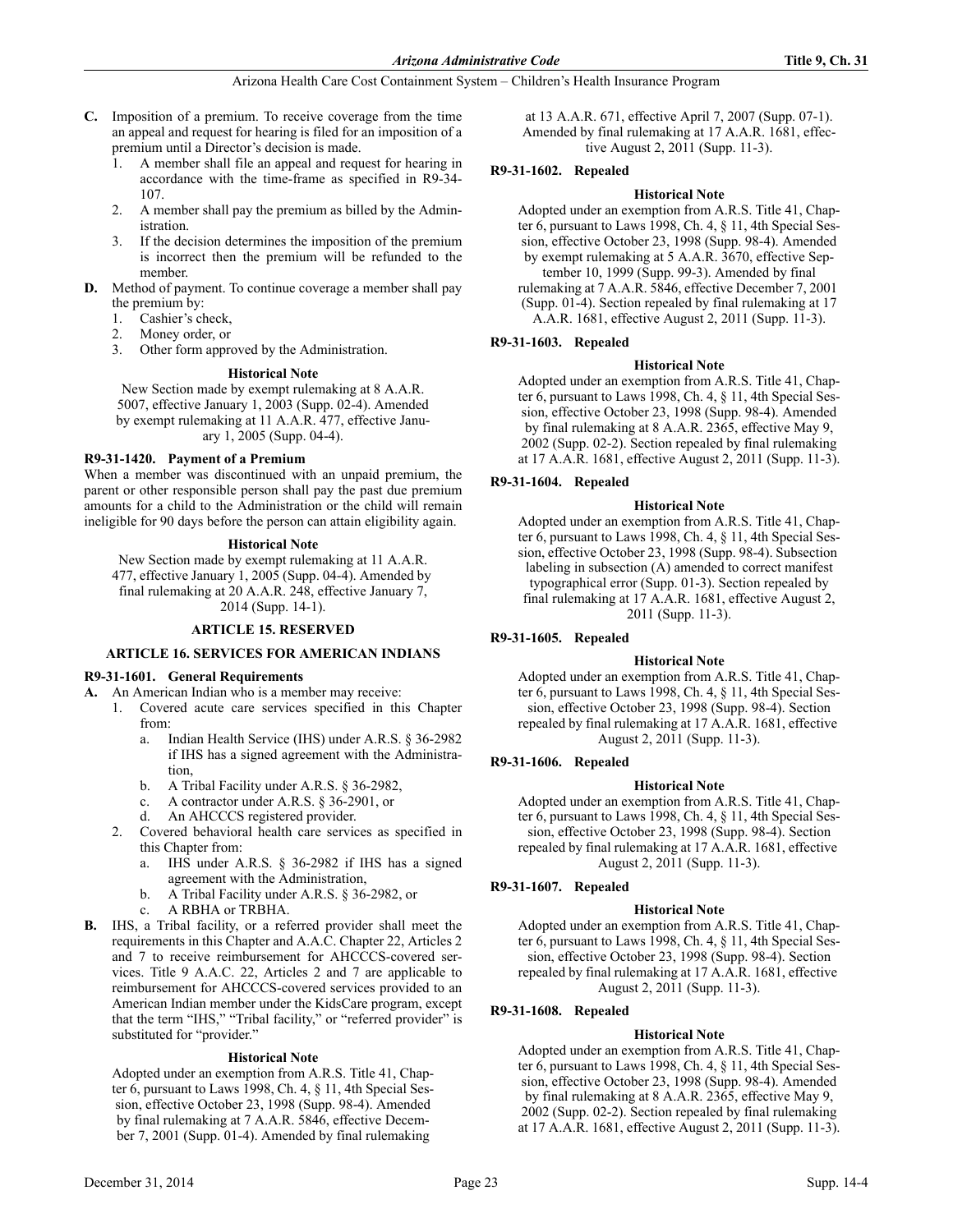# **R9-31-1609. Repealed**

### **Historical Note**

Adopted under an exemption from A.R.S. Title 41, Chapter 6, pursuant to Laws 1998, Ch. 4, § 11, 4th Special Session, effective October 23, 1998 (Supp. 98-4). Section repealed by final rulemaking at 17 A.A.R. 1681, effective August 2, 2011 (Supp. 11-3).

### **R9-31-1610. Repealed**

#### **Historical Note**

Adopted under an exemption from A.R.S. Title 41, Chapter 6, pursuant to Laws 1998, Ch. 4, § 11, 4th Special Session, effective October 23, 1998 (Supp. 98-4). Amended by final rulemaking at 7 A.A.R. 5846, effective December 7, 2001 (Supp. 01-4). Section repealed by final rulemaking at 17 A.A.R. 1681, effective August 2, 2011 (Supp. 11-3).

#### **R9-31-1611. Repealed**

#### **Historical Note**

Adopted under an exemption from A.R.S. Title 41, Chapter 6, pursuant to Laws 1998, Ch. 4, § 11, 4th Special Session, effective October 23, 1998 (Supp. 98-4). Amended by final rulemaking at 8 A.A.R. 2365, effective May 9, 2002 (Supp. 02-2). Amended by final rulemaking at 13 A.A.R. 3276, effective September 11, 2007 (Supp. 07-3). Section repealed by final rulemaking at 17 A.A.R. 1681, effective August 2, 2011 (Supp. 11-3).

# **R9-31-1612. Repealed**

#### **Historical Note**

Adopted under an exemption from A.R.S. Title 41, Chapter 6, pursuant to Laws 1998, Ch. 4, § 11, 4th Special Session, effective October 23, 1998 (Supp. 98-4). Amended by final rulemaking at 8 A.A.R. 2365, effective May 9, 2002 (Supp. 02-2). Section repealed by final rulemaking at 17 A.A.R. 1681, effective August 2, 2011 (Supp. 11-3).

# **R9-31-1613. Repealed**

#### **Historical Note**

Adopted under an exemption from A.R.S. Title 41, Chapter 6, pursuant to Laws 1998, Ch. 4, § 11, 4th Special Session, effective October 23, 1998 (Supp. 98-4). Amended by final rulemaking at 8 A.A.R. 2365, effective May 9, 2002 (Supp. 02-2). Section repealed by final rulemaking at 17 A.A.R. 1681, effective August 2, 2011 (Supp. 11-3).

# **R9-31-1614. Repealed**

#### **Historical Note**

Adopted under an exemption from A.R.S. Title 41, Chapter 6, pursuant to Laws 1998, Ch. 4, § 11, 4th Special Session, effective October 23, 1998 (Supp. 98-4). Amended by exempt rulemaking at 5 A.A.R. 3670, effective September 10, 1999 (Supp. 99-3). Amended by final rulemaking at 8 A.A.R. 2365, effective May 9, 2002 (Supp. 02-2). Amended by final rulemaking at 13 A.A.R. 4195, effective November 6, 2007 (Supp. 07-4). Section repealed by final rulemaking at 17 A.A.R. 1681, effective August 2, 2011 (Supp. 11-3).

# **R9-31-1615. Repealed**

#### **Historical Note**

Adopted under an exemption from A.R.S. Title 41, Chapter 6, pursuant to Laws 1998, Ch. 4, § 11, 4th Special Session, effective October 23, 1998 (Supp. 98-4). Section

repealed by final rulemaking at 17 A.A.R. 1681, effective August 2, 2011 (Supp. 11-3).

### **R9-31-1616. Repealed**

#### **Historical Note**

Adopted under an exemption from A.R.S. Title 41, Chapter 6, pursuant to Laws 1998, Ch. 4, § 11, 4th Special Session, effective October 23, 1998 (Supp. 98-4). Amended by final rulemaking at 10 A.A.R. 4660, effective January

1, 2005 (04-4). Amended by final rulemaking at 11 A.A.R. 3854, effective November 12, 2005 (Supp. 05-3). Section repealed by final rulemaking at 13 A.A.R. 671, effective April 7, 2007 (Supp. 07-1).

# **R9-31-1617. Repealed**

#### **Historical Note**

Adopted under an exemption from A.R.S. Title 41, Chapter 6, pursuant to Laws 1998, Ch. 4, § 11, 4th Special Session, effective October 23, 1998 (Supp. 98-4). Amended by final rulemaking at 8 A.A.R. 2365, effective May 9, 2002 (Supp. 02-2). Section repealed by final rulemaking at 13 A.A.R. 671, effective April 7, 2007 (Supp. 07-1).

# **R9-31-1618. Repealed**

#### **Historical Note**

Adopted under an exemption from A.R.S. Title 41, Chapter 6, pursuant to Laws 1998, Ch. 4, § 11, 4th Special Session, effective October 23, 1998 (Supp. 98-4). Amended by exempt rulemaking at 5 A.A.R. 3670, effective September 10, 1999 (Supp. 99-3). Amended by final

rulemaking at 7 A.A.R. 5846, effective December 7, 2001

(Supp. 01-4). Amended by final rulemaking at 8 A.A.R. 3350, effective July 15, 2002 (Supp. 02-3). Section

repealed by final rulemaking at 13 A.A.R. 671, effective April 7, 2007 (Supp. 07-1).

# **R9-31-1619. Repealed**

#### **Historical Note**

Adopted under an exemption from A.R.S. Title 41, Chapter 6, pursuant to Laws 1998, Ch. 4, § 11, 4th Special Session, effective October 23, 1998 (Supp. 98-4). Amended by final rulemaking at 11 A.A.R. 3171, effective October 1, 2005 (Supp. 05-3). Section repealed by final rulemaking at 13 A.A.R. 671, effective April 7, 2007 (Supp. 07- 1).

# **R9-31-1620. Repealed**

#### **Historical Note**

Adopted under an exemption from A.R.S. Title 41, Chapter 6, pursuant to Laws 1998, Ch. 4, § 11, 4th Special Session, effective October 23, 1998 (Supp. 98-4). Amended by final rulemaking at 8 A.A.R. 3350, effective July 15, 2002 (Supp. 02-3). Amended by final rulemaking at 11 A.A.R. 3246, effective October 1, 2005 (Supp. 05-3). Section repealed by final rulemaking at 13 A.A.R. 671, effective April 7, 2007 (Supp. 07-1).

# **R9-31-1621. Repealed**

#### **Historical Note**

Adopted under an exemption from A.R.S. Title 41, Chapter 6, pursuant to Laws 1998, Ch. 4, § 11, 4th Special Session, effective October 23, 1998 (Supp. 98-4). Amended by final rulemaking at 8 A.A.R. 3350, effective July 15, 2002 (Supp. 02-3). Section repealed by final rulemaking at 13 A.A.R. 671, effective April 7, 2007 (Supp. 07-1).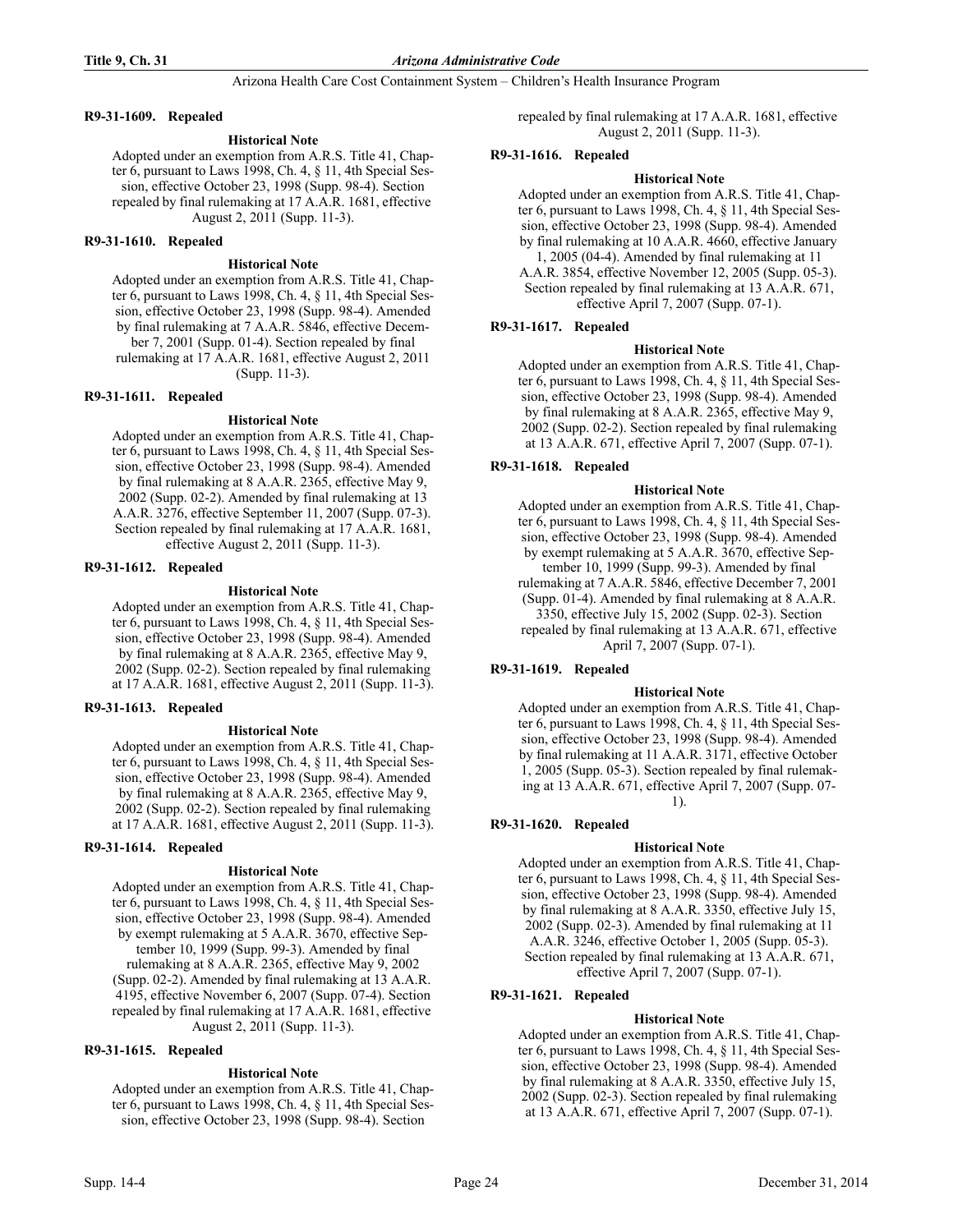### **R9-31-1622. Repealed**

### **Historical Note**

Adopted under an exemption from A.R.S. Title 41, Chapter 6, pursuant to Laws 1998, Ch. 4, § 11, 4th Special Session, effective October 23, 1998 (Supp. 98-4). Amended by final rulemaking at 7 A.A.R. 5846, effective December 7, 2001 (Supp. 01-4). Section repealed by final rulemaking at 17 A.A.R. 1681, effective August 2, 2011 (Supp. 11-3).

### **R9-31-1623. Repealed**

# **Historical Note**

Adopted under an exemption from A.R.S. Title 41, Chapter 6, pursuant to Laws 1998, Ch. 4, § 11, 4th Special Session, effective October 23, 1998 (Supp. 98-4). Amended by exempt rulemaking at 5 A.A.R. 3670, effective September 10, 1999 (Supp. 99-3). Section repealed by final rulemaking at 8 A.A.R. 3350, effective July 15, 2002 (Supp. 02-3).

#### **R9-31-1624. Repealed**

#### **Historical Note**

Adopted under an exemption from A.R.S. Title 41, Chapter 6, pursuant to Laws 1998, Ch. 4, § 11, 4th Special Session, effective October 23, 1998 (Supp. 98-4). Section repealed by final rulemaking at 13 A.A.R. 671, effective April 7, 2007 (Supp. 07-1).

#### **R9-31-1625. Repealed**

#### **Historical Note**

Adopted under an exemption from A.R.S. Title 41, Chapter 6, pursuant to Laws 1998, Ch. 4, § 11, 4th Special Session, effective October 23, 1998 (Supp. 98-4). Amended by exempt rulemaking at 5 A.A.R. 3670, effective September 10, 1999 (Supp. 99-3). Amended by final rulemaking at 7 A.A.R. 5846, effective December 7, 2001 (Supp. 01-4). Section repealed by final rulemaking at 17 A.A.R. 1681, effective August 2, 2011 (Supp. 11-3).

#### **ARTICLE 17. REPEALED**

*Article 17, consisting of Sections R9-31-1701 through R9-31- 1713 and Sections R9-31-1716 through R9-31-1732, repealed by final rulemaking at 20 A.A.R. 248, effective January 7, 2014 (Supp. 14-1).*

*Article 17, consisting of Sections R9-31-1701 through R9-31- 1724, made by exempt rulemaking at 8 A.A.R. 5007, effective January 1, 2003 (Supp. 02-4).*

# **R9-31-1701. Repealed**

#### **Historical Note**

New Section made by exempt rulemaking at 8 A.A.R. 5007, effective January 1, 2003 (Supp. 02-4). Amended by exempt rulemaking at 11 A.A.R. 477, effective January 1, 2005 (Supp. 04-4). Amended by exempt rulemaking at 12 A.A.R. 4900, effective January 1, 2007 (Supp. 06-4). Repealed by final rulemaking at 20 A.A.R. 248, effective January 7, 2014 (Supp. 14-1).

# **R9-31-1702. Repealed**

# **Historical Note**

New Section made by exempt rulemaking at 8 A.A.R. 5007, effective January 1, 2003 (Supp. 02-4). Amended by final rulemaking at 9 A.A.R. 5150, effective January 3, 2004 (Supp. 03-4). Repealed by final rulemaking at 20 A.A.R. 248, effective January 7, 2014 (Supp. 14-1).

### **R9-31-1703. Repealed**

### **Historical Note**

New Section made by exempt rulemaking at 8 A.A.R. 5007, effective January 1, 2003 (Supp. 02-4). Repealed by final rulemaking at 20 A.A.R. 248, effective January 7, 2014 (Supp. 14-1).

# **R9-31-1704. Repealed**

#### **Historical Note**

New Section made by exempt rulemaking at 8 A.A.R. 5007, effective January 1, 2003 (Supp. 02-4). Amended by exempt rulemaking at 11 A.A.R. 477, effective January 1, 2005 (Supp. 04-4). Amended by exempt rulemaking at 12 A.A.R. 4900, effective January 1, 2007 (Supp. 06-4). Repealed by final rulemaking at 20 A.A.R. 248, effective January 7, 2014 (Supp. 14-1).

# **R9-31-1705. Repealed**

#### **Historical Note**

New Section made by exempt rulemaking at 8 A.A.R. 5007, effective January 1, 2003 (Supp. 02-4). Repealed by final rulemaking at 20 A.A.R. 248, effective January 7, 2014 (Supp. 14-1).

# **R9-31-1706. Repealed**

### **Historical Note**

New Section made by exempt rulemaking at 8 A.A.R. 5007, effective January 1, 2003 (Supp. 02-4). Repealed by final rulemaking at 20 A.A.R. 248, effective January 7, 2014 (Supp. 14-1).

#### **R9-31-1707. Repealed**

### **Historical Note**

New Section made by exempt rulemaking at 8 A.A.R. 5007, effective January 1, 2003 (Supp. 02-4). Repealed by final rulemaking at 20 A.A.R. 248, effective January 7, 2014 (Supp. 14-1).

# **R9-31-1708. Repealed**

# **Historical Note**

New Section made by exempt rulemaking at 8 A.A.R. 5007, effective January 1, 2003 (Supp. 02-4). Repealed by final rulemaking at 20 A.A.R. 248, effective January 7, 2014 (Supp. 14-1).

# **R9-31-1709. Repealed**

# **Historical Note**

New Section made by exempt rulemaking at 8 A.A.R. 5007, effective January 1, 2003 (Supp. 02-4). Repealed by final rulemaking at 20 A.A.R. 248, effective January 7, 2014 (Supp. 14-1).

# **R9-31-1710. Repealed**

# **Historical Note**

New Section made by exempt rulemaking at 8 A.A.R. 5007, effective January 1, 2003 (Supp. 02-4). Repealed by final rulemaking at 20 A.A.R. 248, effective January 7, 2014 (Supp. 14-1).

# **R9-31-1711. Repealed**

#### **Historical Note**

New Section made by exempt rulemaking at 8 A.A.R. 5007, effective January 1, 2003 (Supp. 02-4). Repealed by final rulemaking at 20 A.A.R. 248, effective January 7, 2014 (Supp. 14-1).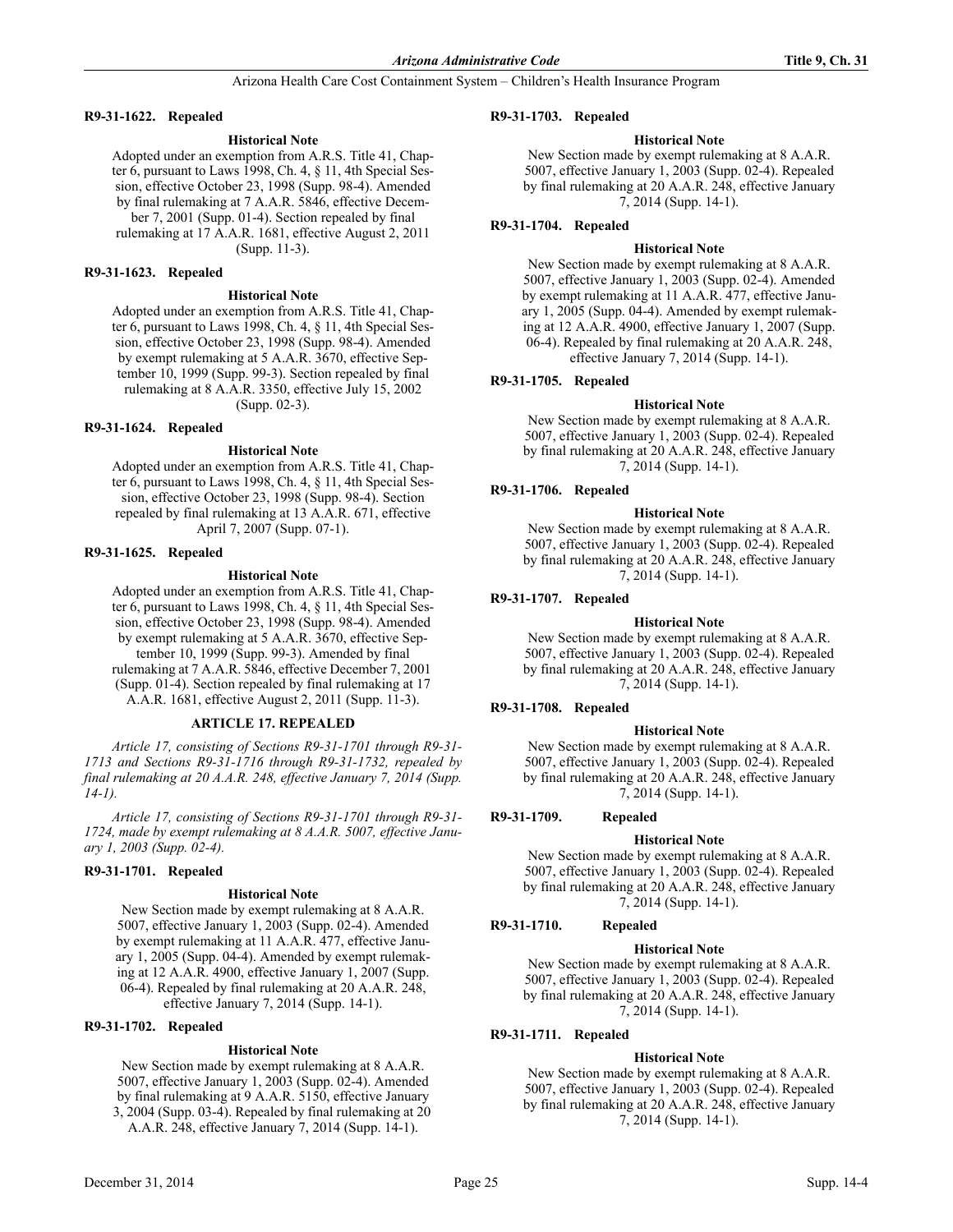# **R9-31-1712. Repealed**

# **Historical Note**

New Section made by exempt rulemaking at 8 A.A.R. 5007, effective January 1, 2003 (Supp. 02-4). Repealed by final rulemaking at 20 A.A.R. 248, effective January 7, 2014 (Supp. 14-1).

# **R9-31-1713. Repealed**

### **Historical Note**

New Section made by exempt rulemaking at 8 A.A.R. 5007, effective January 1, 2003 (Supp. 02-4). Repealed by final rulemaking at 20 A.A.R. 248, effective January 7, 2014 (Supp. 14-1).

# **R9-31-1714. Repealed**

#### **Historical Note**

New Section made by exempt rulemaking at 8 A.A.R. 5007, effective January 1, 2003 (Supp. 02-4). Section repealed by exempt rulemaking at 11 A.A.R. 477, effective January 1, 2005 (Supp. 04-4).

#### **R9-31-1715. Repealed**

#### **Historical Note**

New Section made by exempt rulemaking at 8 A.A.R. 5007, effective January 1, 2003 (Supp. 02-4). Amended by exempt rulemaking at 9 A.A.R. 730, effective March 1, 2003 (Supp. 03-1). Section repealed by exempt rulemaking at 11 A.A.R. 477, effective January 1, 2005 (Supp. 04-4)

#### **R9-31-1716. Repealed**

#### **Historical Note**

New Section made by exempt rulemaking at 8 A.A.R. 5007, effective January 1, 2003 (Supp. 02-4). Repealed by final rulemaking at 20 A.A.R. 248, effective January 7, 2014 (Supp. 14-1).

#### **R9-31-1717. Repealed**

**Historical Note**

New Section made by exempt rulemaking at 8 A.A.R. 5007, effective January 1, 2003 (Supp. 02-4). Repealed by final rulemaking at 20 A.A.R. 248, effective January 7, 2014 (Supp. 14-1).

# **R9-31-1718. Repealed**

# **Historical Note**

New Section made by exempt rulemaking at 8 A.A.R. 5007, effective January 1, 2003 (Supp. 02-4). Repealed by final rulemaking at 20 A.A.R. 248, effective January 7, 2014 (Supp. 14-1).

#### **R9-31-1719. Repealed**

# **Historical Note**

New Section made by exempt rulemaking at 8 A.A.R. 5007, effective January 1, 2003 (Supp. 02-4). Amended by exempt rulemaking at 11 A.A.R. 477, effective January 1, 2005 (Supp. 04-4). Repealed by final rulemaking at 20 A.A.R. 248, effective January 7, 2014 (Supp. 14-1).

### **R9-31-1720. Repealed**

# **Historical Note**

New Section made by exempt rulemaking at 8 A.A.R. 5007, effective January 1, 2003 (Supp. 02-4). Repealed by final rulemaking at 20 A.A.R. 248, effective January 7, 2014 (Supp. 14-1).

### **R9-31-1721. Repealed**

### **Historical Note**

New Section made by exempt rulemaking at 8 A.A.R. 5007, effective January 1, 2003 (Supp. 02-4). Amended by exempt rulemaking at 11 A.A.R. 477, effective January 1, 2005 (Supp. 04-4). Repealed by final rulemaking at 20 A.A.R. 248, effective January 7, 2014 (Supp. 14-1).

# **R9-31-1722. Repealed**

#### **Historical Note**

New Section made by exempt rulemaking at 8 A.A.R. 5007, effective January 1, 2003 (Supp. 02-4). Amended by exempt rulemaking at 11 A.A.R. 477, effective January 1, 2005 (Supp. 04-4). Repealed by final rulemaking at 20 A.A.R. 248, effective January 7, 2014 (Supp. 14-1).

# **R9-31-1723. Repealed**

# **Historical Note**

New Section made by exempt rulemaking at 8 A.A.R. 5007, effective January 1, 2003 (Supp. 02-4). Repealed by final rulemaking at 20 A.A.R. 248, effective January 7, 2014 (Supp. 14-1).

# **R9-31-1724. Repealed**

#### **Historical Note**

New Section made by exempt rulemaking at 8 A.A.R. 5007, effective January 1, 2003 (Supp. 02-4). Amended by exempt rulemaking at 11 A.A.R. 477, effective January 1, 2005 (Supp. 04-4). Amended by exempt rulemaking at 12 A.A.R. 4900, effective January 1, 2007 (Supp. 06-4). Amended by exempt rulemaking at 15 A.A.R. 876, effective June 1, 2009 (Supp. 09-2). Repealed by final rulemaking at 20 A.A.R. 248, effective January 7, 2014 (Supp. 14-1).

# **R9-31-1725. Repealed**

# **Historical Note**

New Section made by exempt rulemaking at 11 A.A.R. 477, effective January 1, 2005 (Supp. 04-4). Repealed by final rulemaking at 20 A.A.R. 248, effective January 7, 2014 (Supp. 14-1).

# **R9-31-1726. Repealed**

# **Historical Note**

New Section made by exempt rulemaking at 11 A.A.R. 477, effective January 1, 2005 (Supp. 04-4). Repealed by final rulemaking at 20 A.A.R. 248, effective January 7, 2014 (Supp. 14-1).

# **R9-31-1727. Repealed**

# **Historical Note**

New Section made by exempt rulemaking at 11 A.A.R. 477, effective January 1, 2005 (Supp. 04-4). Repealed by final rulemaking at 20 A.A.R. 248, effective January 7, 2014 (Supp. 14-1).

# **R9-31-1728. Repealed**

# **Historical Note**

New Section made by exempt rulemaking at 11 A.A.R. 477, effective January 1, 2005 (Supp. 04-4). Repealed by final rulemaking at 20 A.A.R. 248, effective January 7, 2014 (Supp. 14-1).